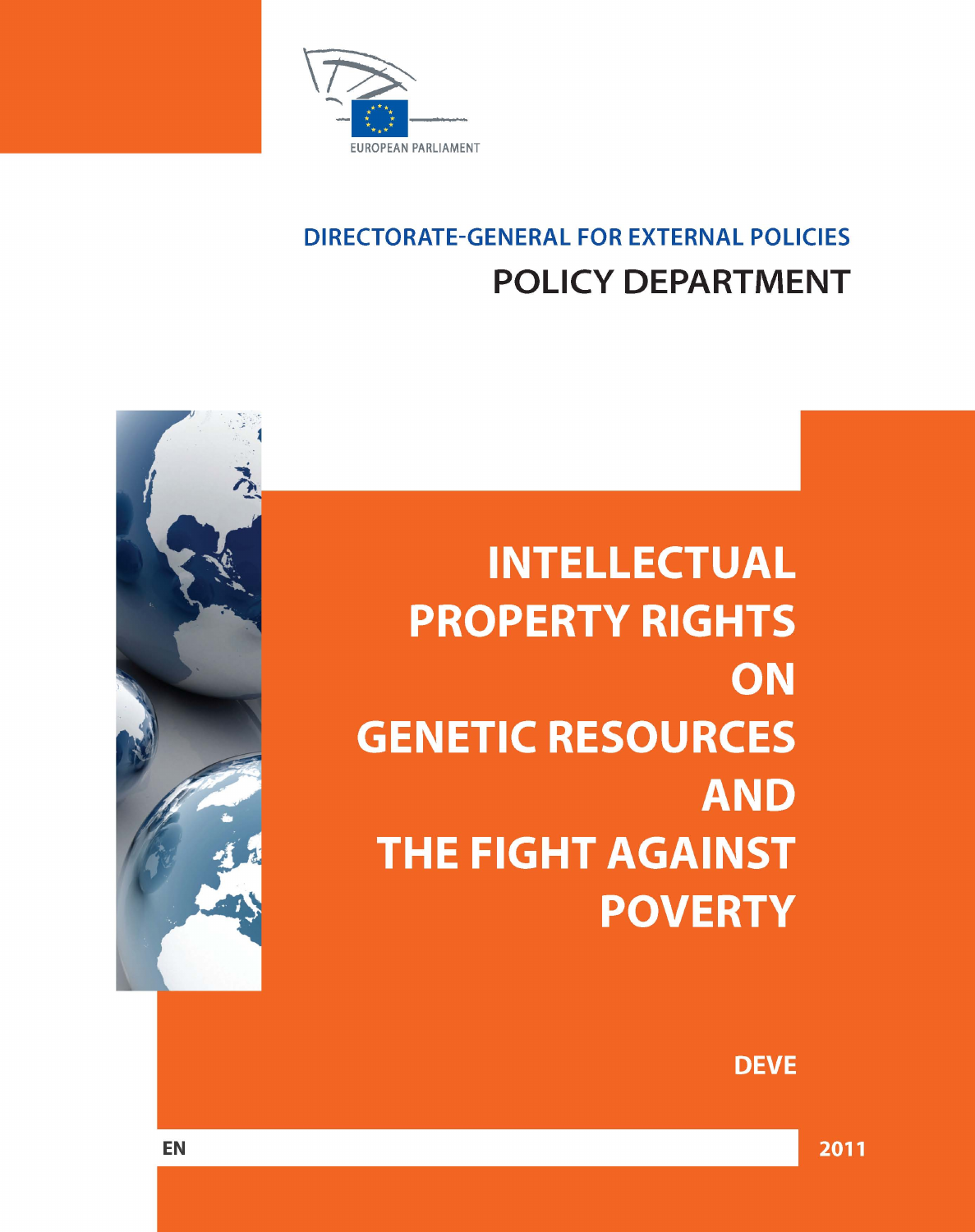

**DIRECTORATE-GENERAL FOR EXTERNAL POLICIES OF THE UNION** 

## **DIRECTORATE B**

**POLICYDEPARTMENT**

## **STUDY**

## **INTELLECTUAL PROPERTY RIGHTS ON GENETIC RESOURCES AND THE FIGHT AGAINST POVERTY**

#### **Abstract**

The developmental impact of intellectual property rights (IPRs) on genetic resources (GR) and associated traditional knowledge (TK) has been intensely discussed internationally for more than a decade. In this respect, plant GR for food and agriculture, GR for health as well as the related rights of indigenous and local communities possess particular importance for poverty reduction. The EU can play an important role in advancing regulatory action in this field that enhances the effectiveness of the fight against poverty, both domestically and at the international level. The 2010 Nagoya Protocol to the Convention on Biological Diversity that addresses "biopiracy" related to GR/TK is awaiting ratification and full and effective implementation, which will, inter alia, require capacity building especially for least developed countries. Another important contribution to combating biopiracy would be the establishment of a requirement to disclose in patent applications the source of any GR/TK used, as currently under negotiation in the World Trade Organisation and the World Intellectual Property Organisation. The rights of indigenous and local communities, especially with respect to their TK, deserve particular protection both in the EU and internationally, to be designed in consultation with these communities. IPRs on seeds and medicines should not be allowed to compromise the human rights to food and health. There is a need for advancing research and development on seeds and medicines that are targeted at low-income populations in developing countries.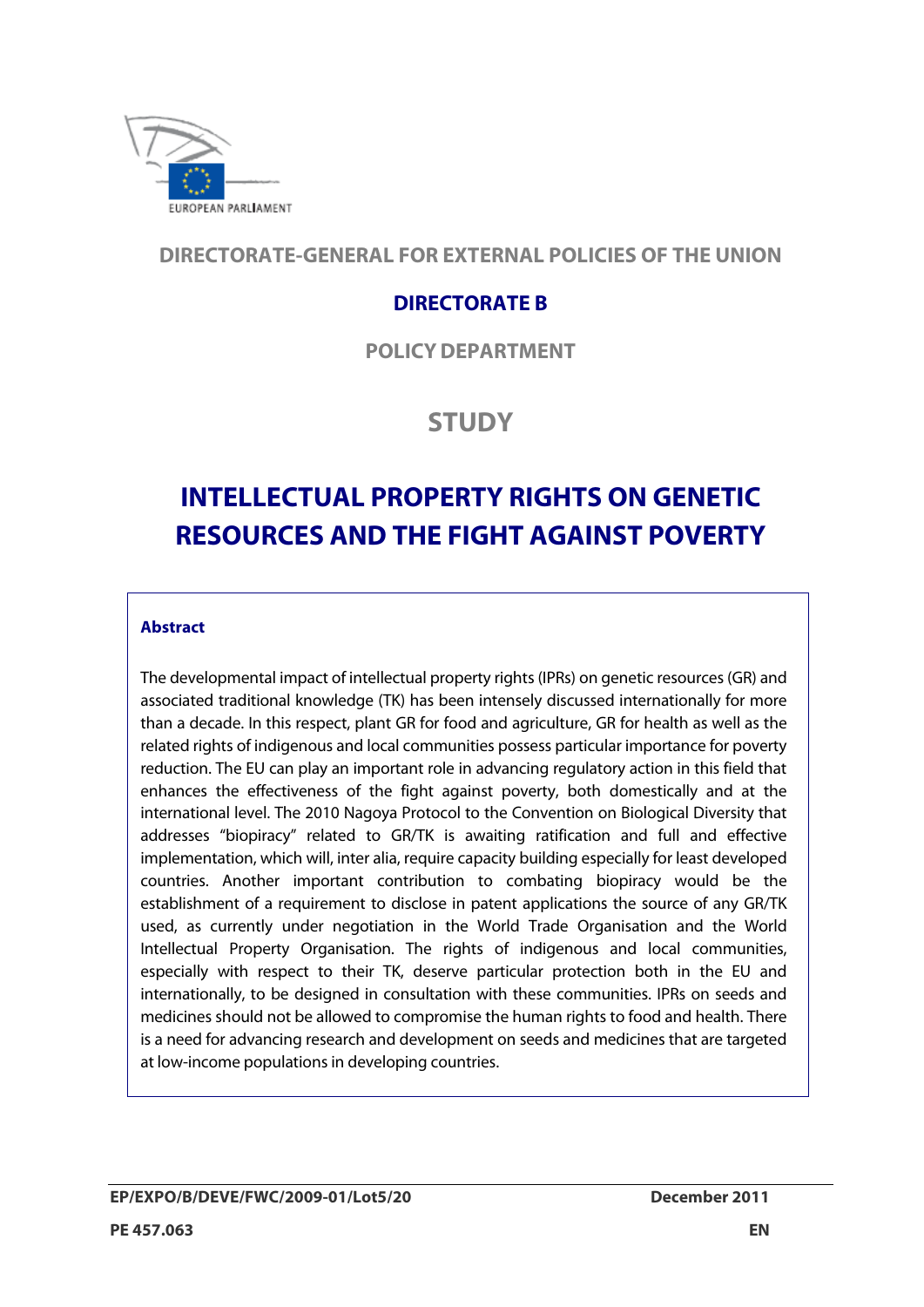This study was requested by the European Parliament's Committee on Committee on Development.

#### **AUTHOR(S):**

OBERTHÜR, Sebastian, Academic Director, Vrije Universiteit Brussel, Institute for European Studies, Belgium GERSTETTER, Christiane, Fellow, Ecologic Institute, Germany LUCHA, Christine, Senior Fellow, Ecologic Institute, Germany McGLADE, Katriona, Researcher, Ecologic Institute, Germany POZAROWSKA, Justyna, Researcher, Vrije Universiteit Brussel, Institute for European Studies, Belgium RABITZ, Florian, Researcher, Vrije Universiteit Brussel, Institute for European Studies, Belgium

TEDSEN Elizabeth, Trainee, Ecologic Institute, Germany

#### **ADMINISTRATOR RESPONSIBLE:**

Fernando, GARCÉS DE LOS FAYOS Directorate-General for External Policies of the Union Policy Department building Willy Brandt 06 M 077 rue Wiertz 60 B-1047 Brussels

Editorial Assistant: Györgyi MÁCSAI

#### **LINGUISTIC VERSIONS**

Original: EN

#### **ABOUT THE EDITOR**

Editorial closing date: 19 December 2011. © European Parliament, 2011

Printed in Belgium

The Information Note is available on the Internet at http://www.europarl.europa.eu/activities/committees/studies.do?language=EN

If you are unable to download the information you require, please request a paper copy by e-mail : poldep-expo@europarl.europa.eu

#### **DISCLAIMER**

Any opinions expressed in this document are the sole responsibility of the author and do not necessarily represent the official position of the European Parliament.

Reproduction and translation, except for commercial purposes, are authorised, provided the source is acknowledged and provided the publisher is given prior notice and supplied with a copy of the publication.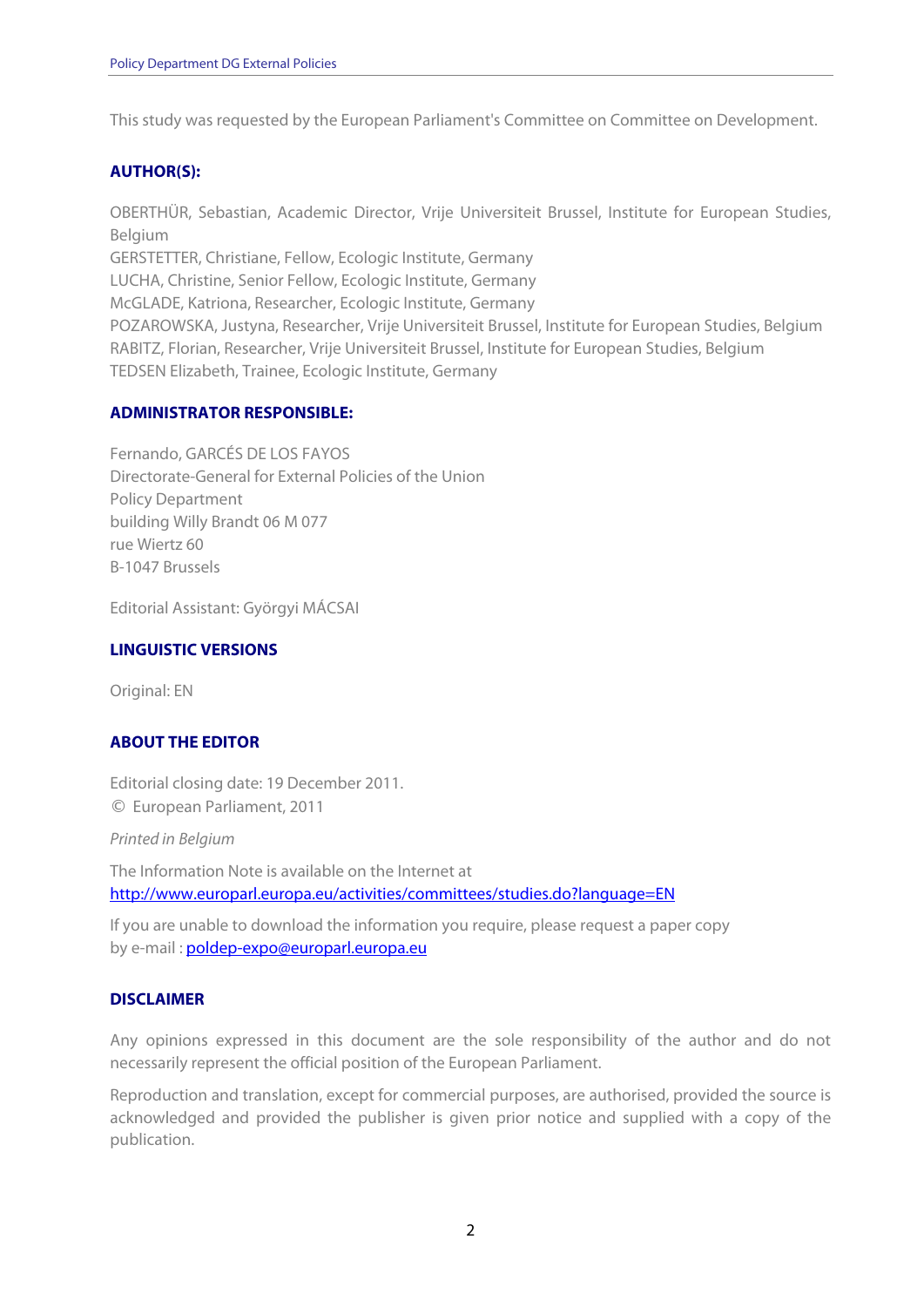## **TABLE OF CONTENTS**

|    |               |                        | <b>LIST OF ABBREVIATIONS</b>                                                                         | 5  |
|----|---------------|------------------------|------------------------------------------------------------------------------------------------------|----|
|    |               |                        | <b>EXECUTIVE SUMMARY</b>                                                                             | 6  |
|    |               | <b>1. INTRODUCTION</b> |                                                                                                      | 8  |
|    |               |                        | 2. INTELLECTUAL PROPERTY RIGHTS, GENETIC RESOURCES AND<br><b>DEVELOPING COUNTRIES</b>                | 9  |
| 3. |               |                        | THE NAGOYA PROTOCOL IN THE INTERNATIONAL REGULATORY                                                  |    |
|    |               | <b>FRAMEWORK</b>       |                                                                                                      | 15 |
|    | 3.1           |                        | THE CONVENTION ON BIOLOGICAL DIVERSITY AND ITS NAGOYA PROTOCOL                                       | 15 |
|    | 3.2           |                        | THE WORLD TRADE ORGANISATION (WTO) AND THE WORLD INTELLECTUAL PROPERTY<br><b>ORGANISATION (WIPO)</b> | 17 |
|    | 3.3           |                        | FOOD AND AGRICULTURE: THE UPOV CONVENTION AND THE FOOD AND AGRICULTURE<br><b>ORGANISATION (FAO)</b>  | 20 |
|    | $3.4^{\circ}$ |                        | THE WORD HEALTH ORGANISATION (WHO)                                                                   | 21 |
|    | 3.5           | <b>SYSTEM</b>          | THE UN CONVENTION ON THE LAW OF THE SEA (UNCLOS) AND THE ANTARCTIC TREATY                            | 22 |
|    |               |                        | 4. SECTOR-SPECIFIC DISCUSSIONS: AGRICULTURE AND HEALTH                                               | 24 |
|    | 4.1           | <b>AGRICULTURE</b>     |                                                                                                      | 24 |
|    | 4.2           | <b>HEALTH</b>          |                                                                                                      | 27 |
|    |               |                        | 5. CASE STUDIES: INDIA, BRAZIL, SOUTH AFRICA                                                         | 29 |
|    | 5.1           | <b>INDIA</b>           |                                                                                                      | 29 |
|    |               | 5.1.1                  | <b>Regulatory framework on ABS</b>                                                                   | 30 |
|    |               | 5.1.2                  | <b>IPRs and genetic resources</b>                                                                    | 31 |
|    | 5.2           | <b>BRAZIL</b>          |                                                                                                      | 34 |
|    |               | 5.2.1                  | <b>Regulatory framework on ABS</b>                                                                   | 34 |
|    |               | 5.2.2                  | Legal status of indigenous communities and recognition of their rights                               | 38 |
|    |               | 5.2.3                  | <b>IPR and genetic resources</b>                                                                     | 39 |
|    | 5.3           | <b>SOUTH AFRICA</b>    |                                                                                                      | 39 |
|    |               | 5.3.1                  | <b>Regulatory framework on ABS</b>                                                                   | 40 |
|    |               | 5.3.2                  | <b>IPRs and genetic resources</b>                                                                    | 41 |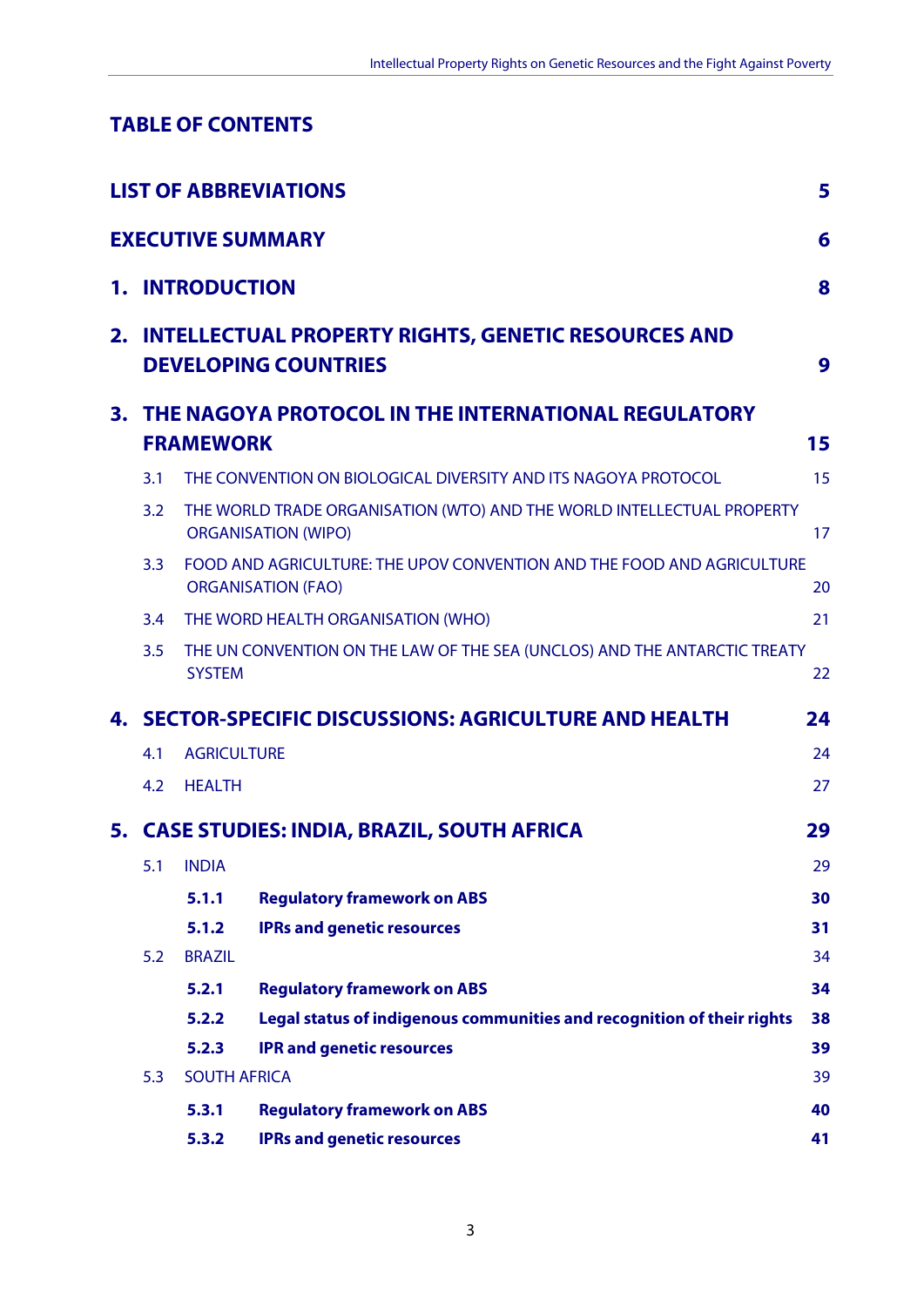| 6. | RIGHTS OF INDIGENOUS AND LOCAL COMMUNITIES AND TRADITIONAL |                                                    |    |  |  |  |  |  |  |
|----|------------------------------------------------------------|----------------------------------------------------|----|--|--|--|--|--|--|
|    |                                                            | <b>KNOWLEDGE</b>                                   | 43 |  |  |  |  |  |  |
|    | 6.1                                                        | INDIGENOUS RIGHTS IN THE INTERNATIONAL LEGAL ORDER | 44 |  |  |  |  |  |  |
|    | 6.2                                                        | <b>IPRS AND TK</b>                                 | 45 |  |  |  |  |  |  |
|    |                                                            | 7. IMPLEMENTATION OF THE NAGOYA PROTOCOL           | 47 |  |  |  |  |  |  |
| 8. |                                                            | <b>RECOMMENDATIONS</b>                             | 50 |  |  |  |  |  |  |
|    |                                                            | <b>REFERENCES</b>                                  |    |  |  |  |  |  |  |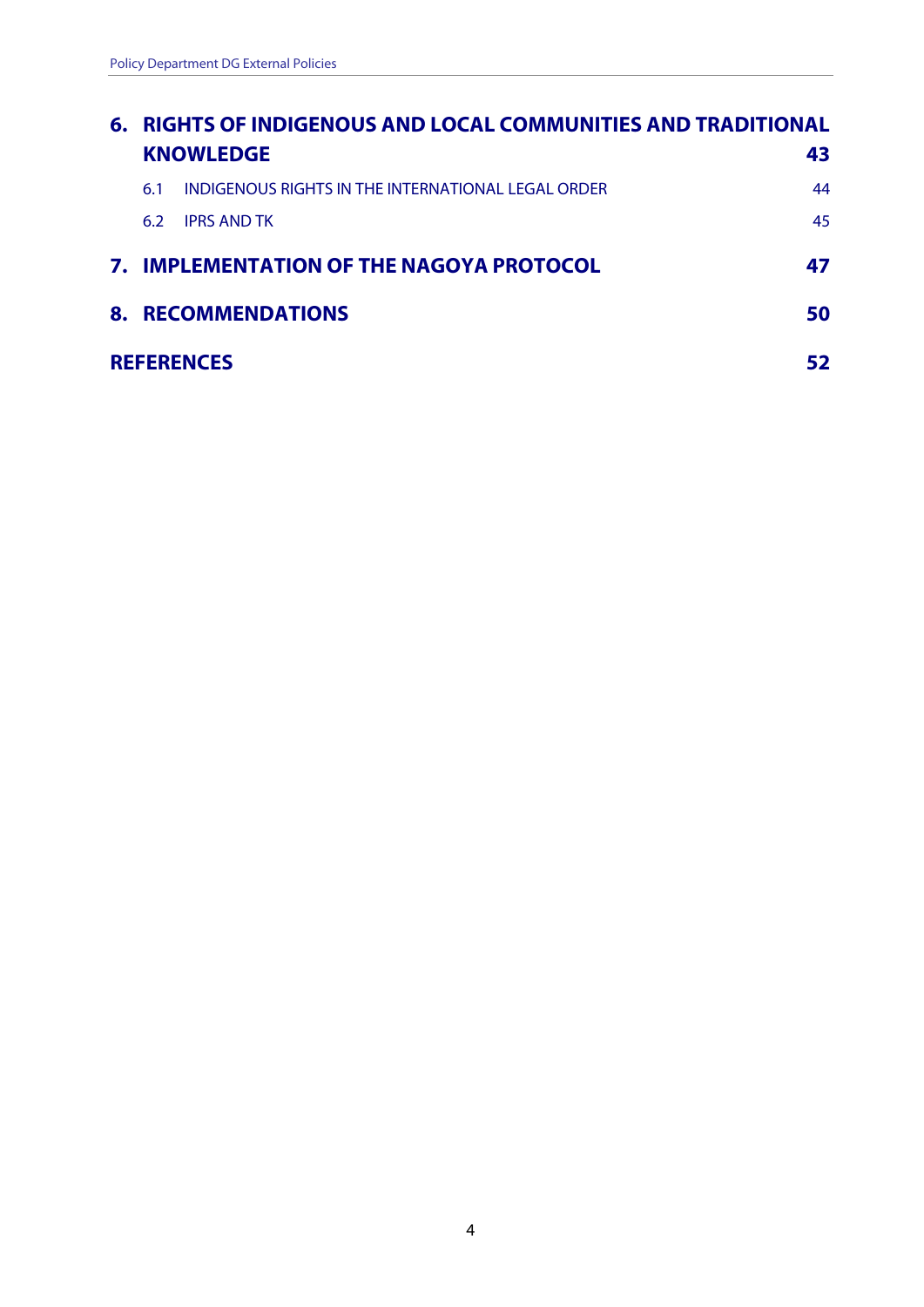## **LIST OF ABBREVIATIONS**

| ABS              | Access and benefit-sharing                                               |
|------------------|--------------------------------------------------------------------------|
| <b>ACTA</b>      | Anti-Counterfeit Trade Agreement                                         |
| <b>ATS</b>       | <b>Antarctic Treaty System</b>                                           |
| <b>BS</b>        | Benefit-sharing                                                          |
| <b>CBD</b>       | <b>Convention on Biological Diversity</b>                                |
| <b>CGEN</b>      | <b>Genetic Patrimony Management Council</b>                              |
| <b>CGIAR</b>     | Consultative Group on International Agricultural Research                |
| <b>EPO</b>       | <b>European Patent Office</b>                                            |
| <b>FAO</b>       | Food and Agriculture Organisation of the United Nations                  |
| GMOs             | <b>Genetically Modified Organisms</b>                                    |
| GR               | Genetic resources                                                        |
| <b>ILCs</b>      | Indigenous and Local Communities                                         |
| <b>IPR</b>       | Intellectual property right                                              |
| <b>ITPGR</b>     | International Treaty on Plant Genetic Resources for Food and Agriculture |
| MAT              | Mutually agreed terms                                                    |
| <b>NGO</b>       | Non-governmental organisation                                            |
| PCT              | <b>Patent Cooperation Treaty</b>                                         |
| <b>PIC</b>       | Prior informed consent                                                   |
| R&D              | Research and development                                                 |
| <b>SMTA</b>      | <b>Standard Material Transfer Agreement</b>                              |
| ТK               | <b>Traditional knowledge</b>                                             |
| <b>UNCLOS</b>    | United Nations Conference on the Law of the Sea                          |
| <b>UNDRIP</b>    | United Nations Declaration on the Rights of Indigenous Peoples           |
| <b>TRIPS</b>     | Trade-Related Aspects of Intellectual Property Rights                    |
| <b>UPOV</b>      | International Convention for the Protection of New Varieties of Plants   |
| <b>WHO</b>       | World Health Organisation                                                |
| <b>WIPO</b>      | World Intellectual Property Organisation                                 |
| <b>WTO</b>       | <b>World Trade Organisation</b>                                          |
| <b>WTO-TRIPS</b> | WTO Agreement on Trade-Related Aspects of Intellectual Property Rights   |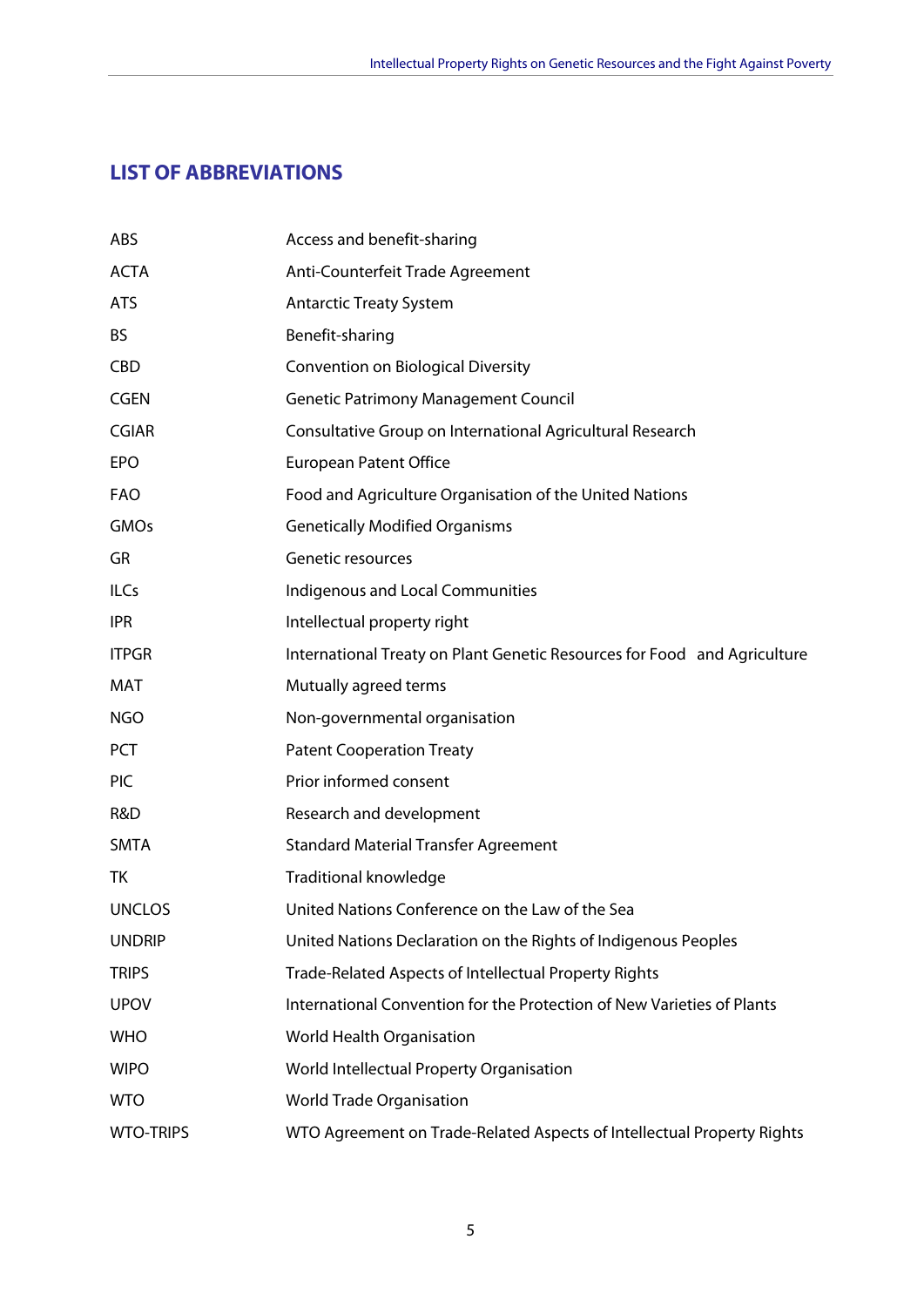### **EXECUTIVE SUMMARY**

From a development perspective, the utilization of genetic resources (GR) and associated traditional knowledge (TK), including through claiming intellectual property rights (IPRs), poses **two main sets of problems**. First, IPRs on GR (especially patents and plant breeders' rights) result in restrictions on access by developing countries to markets in developed countries as well as restrictions in the access to IPprotected goods (seeds, affordable medicines). The restrictions on access that emanate from IPRs aggravate the existing general lack of research and development (R&D) addressing the specific needs of the poor populations in developing countries especially in the agriculture and health sectors. The second main problem concerns the fair and equitable sharing of the benefits arising from the utilization of GR/TK. Whereas the biotechnological industry is concentrated in developed countries (including the EU), developing countries are the main providers of GR/TK. The latter have traditionally been left out of the benefits thus generated and have even had to face the aforementioned restrictions arising out of IPRs granted for related inventions/products. The fair and equitable benefit-sharing (BS) required by the 1992 Convention on Biological Diversity (CBD) has not been achieved in reality. Instead, "biopiracy" – i.e. the utilization of GR/TK originating from developing countries in defiance of BS requirements under relevant international and national law – has become a prominent, even though not quantifiable, phenomenon. These problems have particular relevance for the fight against poverty where they relate to food and agriculture as well as health.

The **2010 Nagoya Protocol to the CBD** is designed to advance fair BS and to prevent biopiracy – an important interest of developing countries. The Protocol needs to be effectively implemented and further developed. To this end, the EU and its member states should continue to work towards ratification of the Protocol so as to enable its earliest possible entry into force. This will also require domestic implementation to ensure that any GR/TK utilised in the EU have been obtained in accordance with national requirements of the provider country as provided for by the Protocol and that effective mechanisms for enforcement exist (recourse in case of disputes, access to justice). It is furthermore important to realise that the effective implementation of the Protocol puts high demands on developing countries and will thus require substantial capacity building support especially for least developed countries. Assistance (including country-specific legal advice and counsel) will also be needed to enable developing country actors, including indigenous and local communities (ILCs), to seek enforcement of relevant requirements in developed countries. The Nagoya system is likely to entail further elaboration in future international negotiations so as to address any shortcomings and advance its effective implementation.

The existing **IP system** serves the interests of users of GR/TK without helping ensure a fair and equitable BS with the providers. The main proposal on the table to mend the situation concerns the establishment of a mandatory requirement to disclose the origin of any GR and associated TK in patent applications (together with information on prior informed consent and the establishment of mutually agreed terms in accordance with the Nagoya Protocol). Such a requirement (that should also extend to applications for plant breeders' rights) has, for several years, been on the table in the context of the World Trade Organisation's Doha Round of negotiations and in discussions at the World Intellectual Property Organisation (WIPO). It should be implemented as soon as possible, and the scope for synergy with the "internationally recognised certificate of compliance" established under the Nagoya Protocol should be explored. In the absence of an international agreement, the EU could consider how such a requirement might be introduced in EU legislation in accordance with existing international law.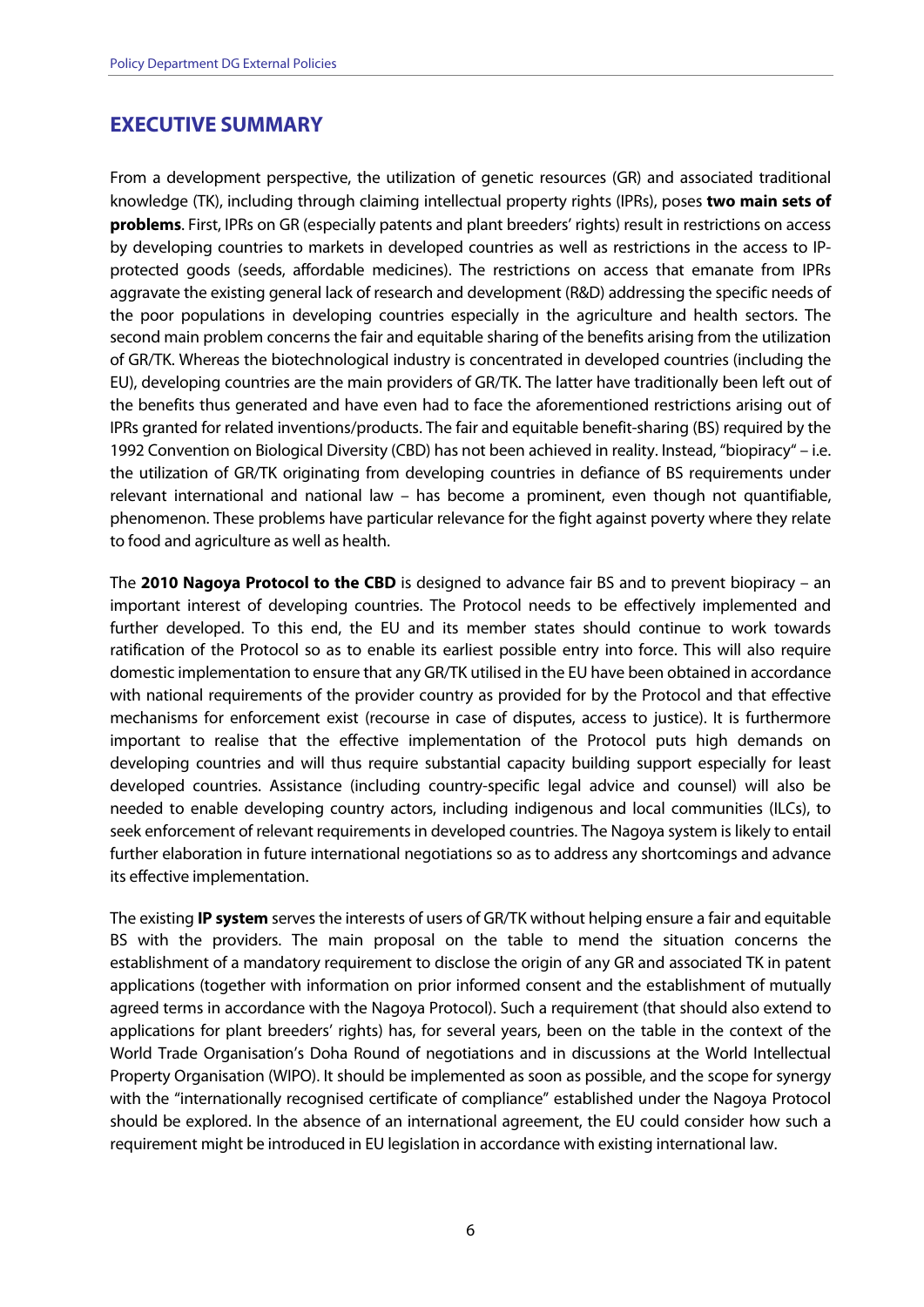The **rights of ILCs** have been increasingly recognised internationally, in general and more specifically as they relate to **traditional knowledge**. As an overarching principle flowing from existing international instruments such as the UN Declaration on the Rights of Indigenous Peoples (UNDRIP), concrete steps to protect TK should always be undertaken in consultation with representatives of ILCs. A core option in this regard concerns the elaboration of a sui generis system for the protection of TK in ongoing negotiations in WIPO for the benefit of ILCs that frequently belong to the poorest within developing countries. The EU should furthermore grant TK at least the same level of protection as GR as such when implementing the Nagoya Protocol. It should also support recognition of the rights of ILCs and specifically the need to consult with ILCs in all other relevant fora, including the World Health Organisation (WHO) and the Food and Agriculture Organisation of the United Nations (FAO), as well as in its bilateral relations. A particular potential lies in exploring how the positive experience with a TK "digital library" in India can be expanded and employed to facilitate effective TK protection and prevent misappropriation by others (e.g. through building a network of national databases).

Existing **arrangements for multilateral access and benefit-sharing in the areas of agriculture and health** – the 2002 International Treaty on Plant Genetic Resources for Food and Agriculture (ITPGR) and the 2011 WHO framework regarding influenza viruses – need to be fully implemented and further enhanced. The attractiveness of the ITPGR for developing countries and the resources available could be increased if ex-post payments for utilising Annex I crops once a new variety is marketed would be complemented with a mechanism that helps generate resources earlier (i.e. through a fee for receiving a "licence"/"concession" for utilising an Annex I crop for R&D). The first task with respect to the nonbinding WHO framework consists in its effective implementation. While the benefits developing countries receive under the framework could be further enhanced, expanding the system to other viruses and medicines is worth exploring and could help generate resources to support access to medicines and pharmaceutical research targeted at the needs of poor populations. In the evolving discussions on the possible introduction of specialised ABS systems for other sectors of food and agriculture in the context of the FAO, care needs to be taken to ensure access to relevant products for the poor (farmers, fishers, etc.) and an appropriate focus of relevant research on products that are useful for poor populations in the fight against poverty.

For number of **GR not covered by existing arrangements** for access and benefit-sharing (ABS) the gap could be filled by the **elaboration of further multilateral mechanisms**. Ex-situ collections, GR originating from the high seas/deep seabed and those from the Antarctic Treaty area are not regulated under the Nagoya Protocol or other, specialised ABS regimes. An appropriate arrangement for ex-situ collections could be designed under the Nagoya Protocol (Article 10 on a Global Multilateral Benefitsharing Mechanism). Efforts concerning the high seas/deep seabed and Antarctica are underway under UNCLOS and the Antarctic Treaty system. These frameworks provide the opportunity to elaborate multilateral systems that ensure sharing of GR for research and generate resources for developing countries to support (1) the protection of related biological diversity; (2) relevant research addressing the needs of developing countries (agriculture and health), and (3) access to relevant products (seeds, medicines).

**Bilateral relations** between the EU and other countries and regions have gained in importance as regards IPRs given the stalemate of the WTO Doha Round. Pushing developing countries, especially least developed countries, through bilateral agreements to accept far-reaching IP standards (e.g. by requesting adherence to UPOV 1991 or so-called "TRIPS plus" IP protection) regarding seeds/agriculture and health/medicines, has generally negative effects in terms of poverty reduction. Adherence to UPOV 1991 would increase pressure on developing countries to prohibit traditional seed exchange practices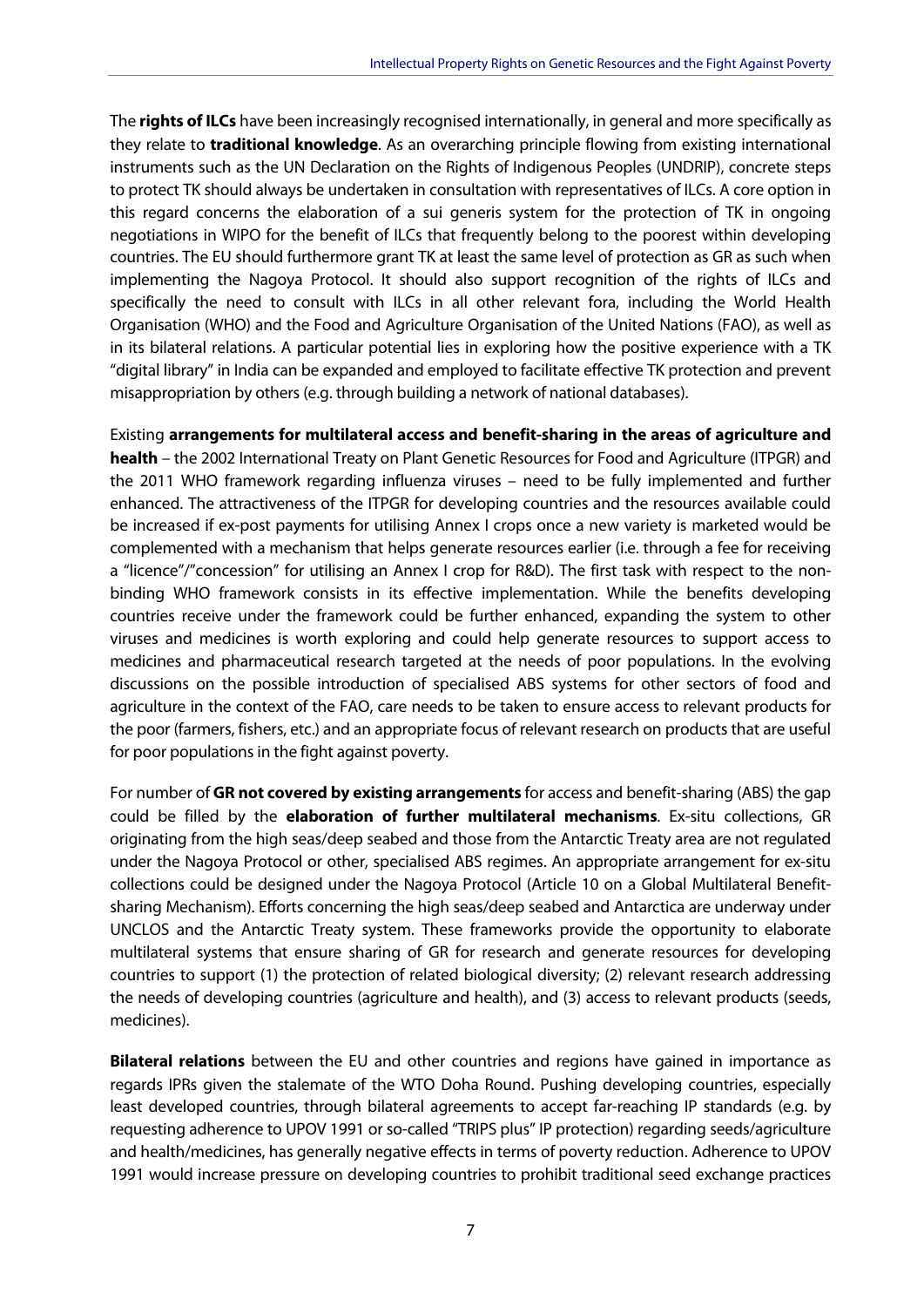by farmers. In a similar vein, the EU should not take poorer developing countries to WTO dispute settlement for alleged violations of TRIPS regarding agriculture and health. Similarly, implementation and enforcement of the 2011 Anti-Counterfeit Trade Agreement and other efforts to fight (medical) counterfeit could have negative effects especially on poor developing countries.

## **1. INTRODUCTION**

For more than a decade, the developmental impact of intellectual property rights (IPRs), including their relationship with the use of developing countries' genetic resources (GR) and traditional knowledge (TK), has subsisted as a particularly divisive issue at the international level. The debate on IPRs gained particular momentum with the entry into force of the World Trade Organisation (WTO) Agreement on Trade-Related Aspects of Intellectual Property Rights (TRIPS) in 1995. This agreement aims, inter alia, at a broad recognition of patents, including in biotechnology. In parallel concerns grew over "biopiracy", i.e. the illegal use of GR and TK located mainly in developing countries. The latter were addressed, to an extent, by the 1992 Convention on Biological Diversity (CBD) that aims, inter alia, at a fair and equitable sharing of the benefits arising from the use of GR and associated TK. The 2010 Nagoya Protocol on Access to Genetic Resources and the Fair and Equitable Sharing of Benefits Arising from their Utilization to the CBD tries to strike a balance so that both biodiversity-rich providers (mainly developing countries) and users of GR/TK (mainly developed countries who have the technological know-how to add economic value to GR and TK) may benefit from legal certainty and transparency while contributing to the conservation and sustainable use of biodiversity.

As regards the fight against poverty, the agricultural and health sectors possess particular importance in this respect. It is widely acknowledged that a sustainable and productive agricultural sector is essential to poverty reduction and economic growth in developing countries. Approximately three quarters of the population in the world live in rural areas. Appropriate measures to raise agricultural productivity could lead to an increase of their income and food security. The arrival of biotechnology in the last quarter of century has hugely increased the possibilities of agricultural research; accordingly private and public sector investment has expanded quickly. The health sector figures prominently in debates on IPRs in particular because health is a fundamental precondition for human wellbeing, the "global poor" face considerable constraints as regards access to affordable medicines, and the pharmaceutical sector is one of the main areas of biotechnological innovation. In both areas, it is debatable whether and how IPRs on GR and associated TK help research and innovation relevant to the needs of poor peoples and poor countries.

Against this background, this study aims to analyse the development effects of IPRs on GR/TK, with a particular focus on plant GR for food and agriculture as well as for health, and its implications on the rights of indigenous and local communities. The study contains eight further sections. Section 2 provides a general introduction to and an overview of IPRs and GR as regards developing countries and the fight against poverty, identifying in more detail the issues involved. Section 3 introduces the CBD and its Nagoya Protocol, the WTO-TRIPS Agreement, and a number of other international organisations and agreements that are relevant in the context of IPRs and GR and provides information on recent developments in these fora related to developing country concerns. Section 4 discusses in more detail issues related to IPRs on GR as regards the agriculture and health sectors. Section 5 presents the results of three case studies on Brazil, India and South Africa, which are based on a literature review along with interviews. Section 6 specifically addresses the rights of indigenous and local communities and the TK held by them. Section 7 turns to the implementation of the Nagoya Protocol in the EU and beyond, focusing on some major concerns and interests of developing countries in this respect. The study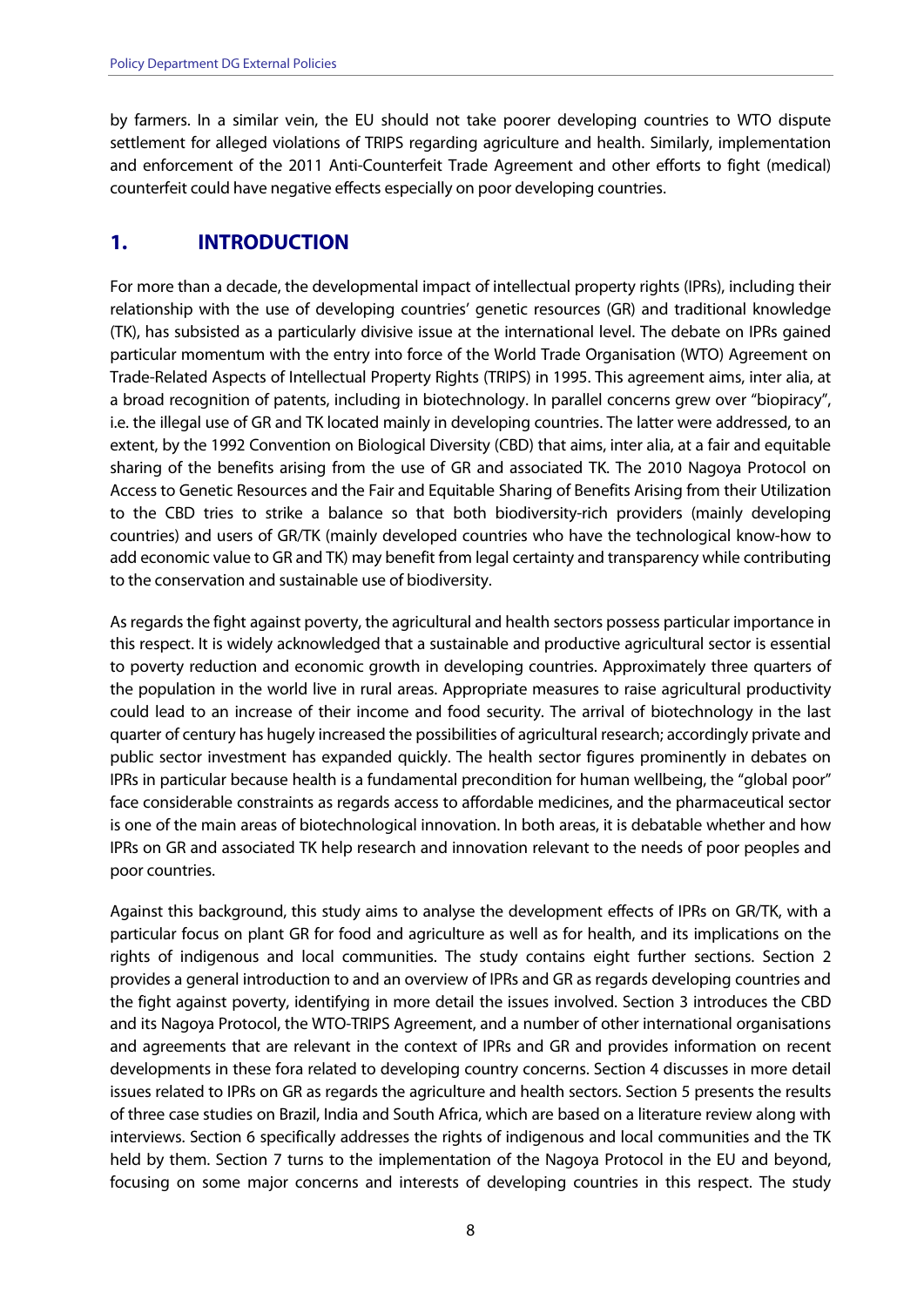concludes with a set of policy recommendation derived from the preceding analysis (section 8). Overall the study is based on existing literature as well as a limited number of interviews with representatives of developing country governments/ stakeholders as well as relevant Commission services (see references).

## **2. INTELLECTUAL PROPERTY RIGHTS, GENETIC RESOURCES AND DEVELOPING COUNTRIES**

Since the discovery of recombinant DNA in 1953 and the subsequent formation and development of biotechnology and the life sciences, GR of plants, animals, microorganisms and humans have become increasingly valuable raw materials for multiple economic sectors. As a result, biotechnological industries have emerged in areas such as agriculture, food production, medicine, pharmaceuticals ("biopharmaceuticals"), and cosmetics. Depending on the methodology used and the scope of the products considered, the value of the market for products based on GR has been estimated at 220-800 billion USD annually in the 2000s (Ten Kate and Laird 1999; Scott 2004; Laird and Wynberg 2005; Phillips and Onwuekwe 2007; Deke 2008).

The **most important sectors** in terms of turnover as well as development impact are agriculture and health, especially based on plant GR. As regards modern agriculture, use of GR in biotechnology and breeding of new varieties of plants in particular holds the promise of contributing to food security (e.g. through increased resilience to viruses, insects, water scarcity, herbicides, etc. and increasing yields). At the same time, genetically modified organisms (GMOs) may also have negative effects on farmers in developing countries such as increased dependence on GMO seed providers for seeds and accompanying pesticides. As regards health, pharmaceutical companies use natural compounds to create new medicines, such as cancer drugs and vaccines. Mostly, they are utilized in the form of vaccines or as laboratory-made antibodies (PhARMA 2011). This study will focus especially on the agricultural sector and, to a lesser extent, the health sector.

The utilization of GR has considerable further potential. For example, GR existing under the extreme circumstances of the deep sea (e.g. microorganisms living within hydrothermal vents ecosystem on the seabed and ocean floor) possess properties with a potentially very significant scientific and economic value ("blue revolution"; see Scott 2004; Greer and Harvey 2004; Leary 2007). Moreover, new technological developments (e.g. synthetic biology) open up new opportunities for the utilization of GR, which, however, require a thorough assessment in terms of their impacts on developing countries and beyond.

GR have, however, not only economic benefits, but also a broader multi-dimensional value. The preamble of the Convention on Biological Diversity (CBD) acknowledges the ecological, genetic, social, scientific, economic, educational, cultural, recreational and aesthetic values of biological diversity and its components (of which GR form one). From this perspective, it becomes more difficult to assess and quantify the overall value of GR (and biodiversity in general). In any event, the value of GR by far exceeds the economic value it has in the context of biotechnological applications (Alcamo et al. 2003; SCBD 2006; TEEB 2010).

The global **biotechnological industry** is concentrated in developed countries. According to OECD data, as of 2009 the US was home to 6213 biotech-active firms, with the next contenders in line being Spain (1095) and France (1067) (OECD 2011). The biotech-industry in developing countries is far less developed. Patent applications reflect this asymmetry: in 2006, the US, the EU and Japan together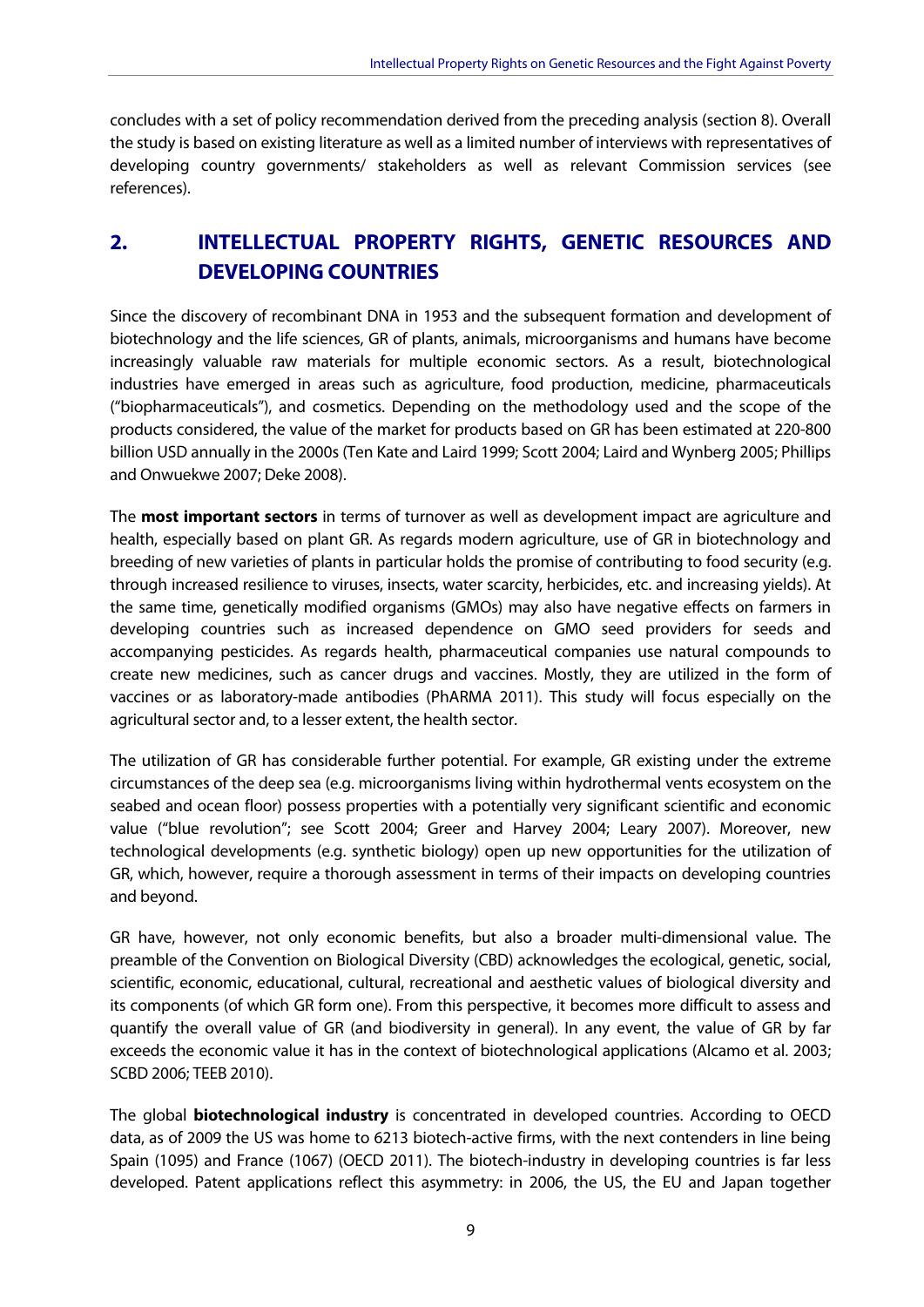-

accounted for about 80% of all applications for biotechnology-related patents under the Patent Cooperation Treaty (PCT) system administered by the World Intellectual Property Organisation (WIPO). Emerging countries (Brazil, India, Indonesia, Russia, China, South Africa) accounted for about 4%, and the rest of the world for the remainder (OECD 2009). In the period 2007-2009, China accounted for about half of PCT applications in biotechnology among the aforementioned emerging countries (OECD 2011). After spiking in the late 1990s, overall patenting activity in biotechnology has been sloping downwards in recent years: in the period 2003-2007, patent applications in biotechnology shrank by a total of 1.5%. This contrasts with general trends in patenting: patent applications under the PCT across all sectors have been continuously growing since 1995, with annual growth rates ranging from 2% to 16% (all data as of 2008) (WIPO 2010). As a result, the share of biotechnology patents in all patents has decreased from more than 10% in the mid-1990s to 6.5% in the period 2004-2006 (OECD 2009: 70).

#### **Table 2.1: Share of countries in biotechnology patent applications under the Patent Cooperation Treaty (PCT) in 2006**

| <b>Country / Region</b>  |                    | $\%$ | <b>Country / Region</b>   | %    |
|--------------------------|--------------------|------|---------------------------|------|
| <b>USA</b>               |                    | 41.5 | Japan                     | 11.9 |
| <b>EU-27</b>             |                    | 27.4 | Canada                    | 3.2  |
| $\overline{\phantom{m}}$ | Germany            | 7.0  | South Korea               | 3.0  |
|                          | UK                 | 4.5  | Australia                 | 2.1  |
| $\overline{\phantom{m}}$ | France             | 3.6  | China                     | 1.9  |
|                          | <b>Netherlands</b> | 2.8  | India                     | 0.9  |
|                          | <b>Denmark</b>     | 1.7  | <b>Russian Federation</b> | 0.8  |
| $\overline{\phantom{m}}$ | <b>Italy</b>       | 1.4  | <b>Brazil</b>             | 0.3  |
| $\overline{\phantom{0}}$ | Sweden             | 1.4  | South Africa              | 0.1  |
|                          | Spain              | 1.3  | Other                     | 6.9  |
| $\overline{\phantom{m}}$ | Belgium            | 1.3  |                           |      |
|                          | other EU           | 2.4  | <b>TOTAL</b>              | 100  |

Source: OECD 2009.

In contrast to the biotech-industry, biodiversity (as the pool of GR and species/ecosystems) and the associated "traditional knowledge" of indigenous and local communities (ILCs)<sup>1</sup>, which enables or facilitates the utilization of GR, are concentrated in developing countries. While quantitative data are hard to come by and less than 10% of the world's species are believed to have been formally identified,

<sup>1</sup> There is an unresolved political discussion about the use of the terms indigenous "people/peoples" versus indigenous/local "communities". Many indigenous organisations prefer the term "indigenous peoples", a term that is also used in some of the international legal instruments discussed in this study. For reasons of simplicity and without the intention to take sides in this debate, we use the term "indigenous and local communities" (ILCs) throughout this study except where discussing legal instruments that specifically address "indigenous peoples".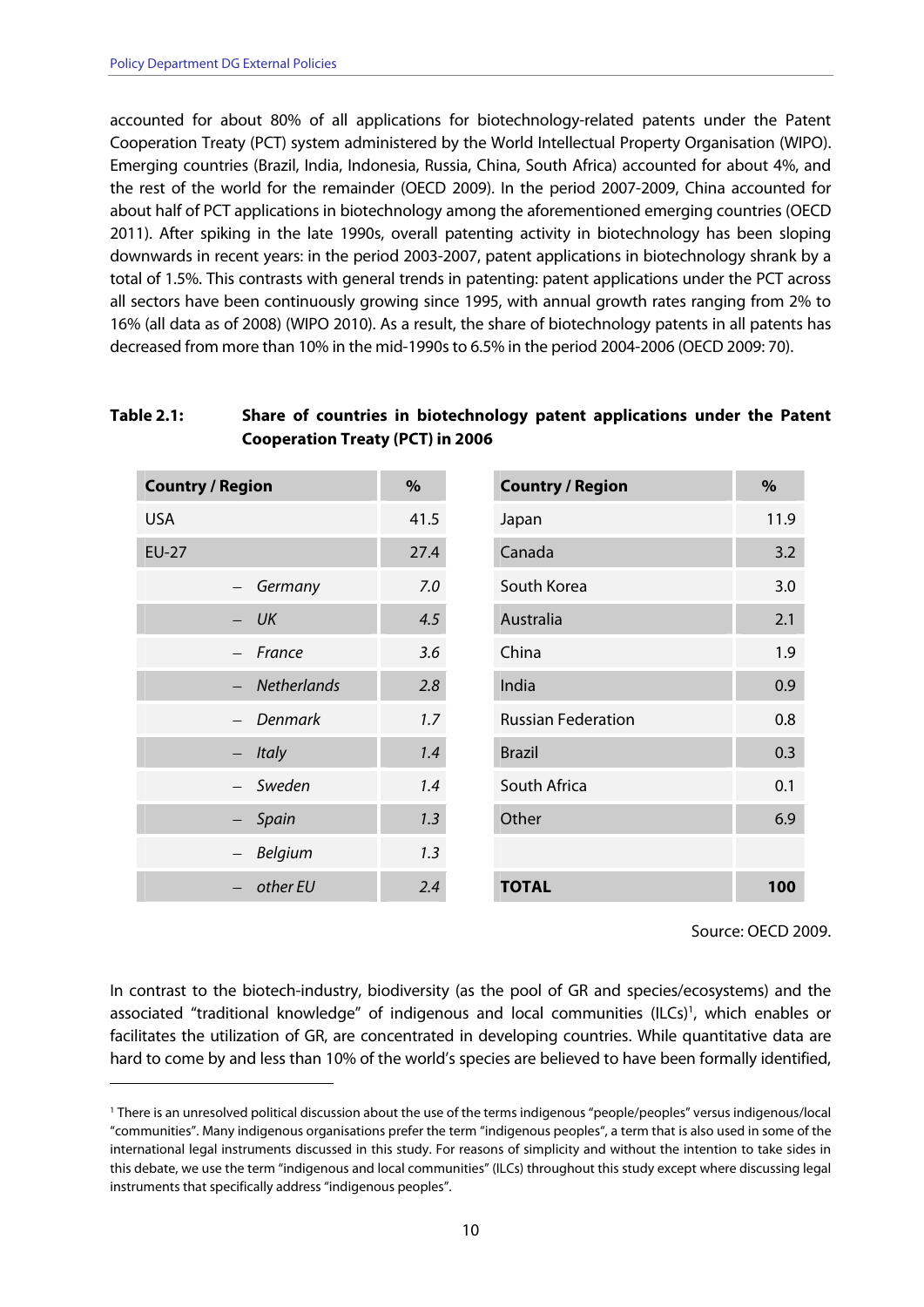species diversity in the tropics tends to be generally higher. In many if not most cases, traditional knowledge (TK) about the characteristics, effects and possible uses of particular plants (and other species) that is held by ILCs is crucial for efforts to utilize and exploit related GR in biotechnology and the life sciences. At the same time, the relevant communities contribute to the conservation and sustainable use of biological diversity, including GR.

Under these circumstances of contrasting distribution of the world's GR, on one side, and the industries utilizing them, on the other, in particular two sets of problems have occurred and deserve highlighting in the context of this study (see also section 4 below). The first relates to the protection of intellectual property (especially through patenting) that can result in restrictions on access by developing countries to markets in industrialised countries as well as restrictions in the access to goods protected by intellectual property rights (IPRs). The second issue relates to the (access to and) benefit-sharing from the utilization of GR with the providers of such resources, in particular developing countries.

Intellectual property (IP) refers to creations of the mind and is divided into industrial property (including patents on inventions, trademarks, industrial designs, and geographic indications) and copyright (for literary and artistic works). Table 2.2 summarises core characteristics (requirements, duration of validity, competent authority for registration) of the most important types of IPRs relating to GR: patents, plant breeders' rights (or plant variety protection rights) and geographical indications. Patents and plant breeders' rights apply in the country for which they were registered. Geographical indications are particular in that they do not necessarily require registration, are not attributed to individual holders and are valid indefinitely.

| <b>Type of IPRs</b> | <b>Typical requirements</b>              | <b>Duration</b>    | <b>Responsible</b>  |
|---------------------|------------------------------------------|--------------------|---------------------|
|                     |                                          |                    | authority           |
| Patents             | Invention must be:                       | Minimum            | Patent offices (in  |
| (for inventions)    | • Novel                                  | duration           | the EU: European    |
|                     | Involve an inventive step or be non-     | according to       | Patent Office,      |
|                     | obvious (no mere discovery)              | WTO-TRIPS: 20      | member states'      |
|                     | Commercially applicable                  | years              | patent offices)     |
| Plant breeders'     | Plant variety must be:                   | Minimum            | Plant variety       |
| rights for plant    | <b>New</b>                               | duration           | offices (e.g. EU    |
| varieties<br>(or    | Distinct from other varieties            | according to       | <b>Common Plant</b> |
| plant<br>variety    | Uniform<br>$\bullet$                     | <b>UPOV: 20-25</b> | Variety Office)     |
| protection          | Stable across generations                | years (depend-     |                     |
| rights)             |                                          | ing on variety)    |                     |
| Geographical        | Geographical indications identify a good | Unlimited          |                     |
| indications         | as:                                      |                    |                     |
|                     | Originating in a certain territory       |                    |                     |
|                     | Having a given quality, reputation       |                    |                     |
|                     | or other characteristic essentially      |                    |                     |
|                     | attributable to the geographical         |                    |                     |
|                     | origin                                   |                    |                     |

#### **Table 2.2: Important Types of Intellectual Property Rights**

A first IPR-related challenge for developing countries stems from the fact that **IPRs** give the holders an exclusive right to decide on the use of IPR-protected products, including the **right to prohibit others**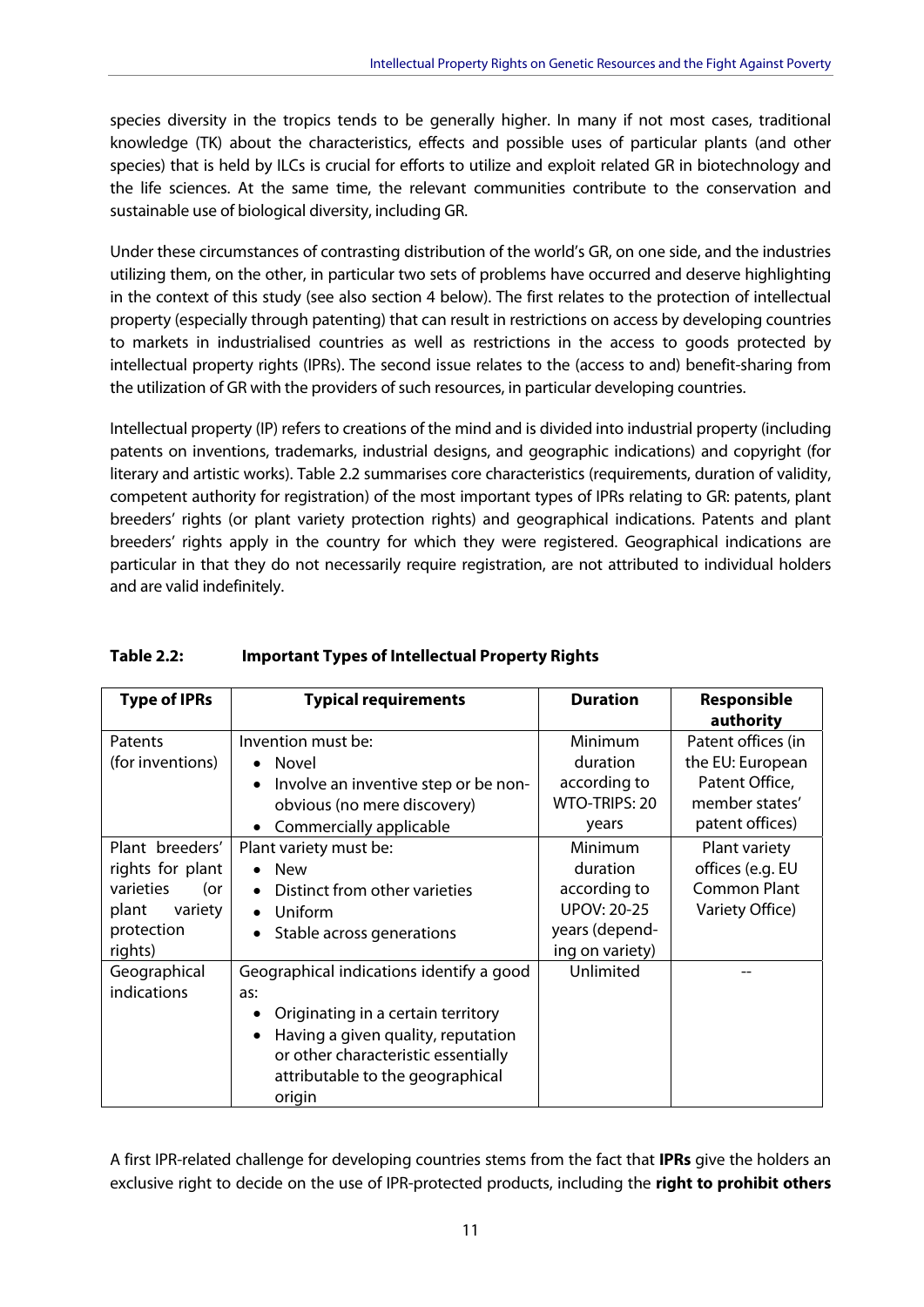**from certain uses** of such products. This may, for example, prevent developing countries from fostering industries that require IPR-protected products or technologies from developed countries. The production of generic drugs is a particularly relevant example. The holders of IPRs typically ask for licence fees for certain uses of an IPR-protected product, which may add considerably to the price of a product. It has been observed, for example, that royalty rates in commercial transactions usually range from 0.5% to 10% of the (net) sales of the licensed product, depending on the market volume and turnover of the specific product (South Centre 2000). The implied price increases may create problems especially for purchasers that are poor. The problem is aggravated where IPRs are expanded into new areas. For example, German farmers nowadays need to pay fees to breeders from which they purchased seed of certain IP-protected crops when re-planting part of their harvest during the subsequent year (so called re-seeding fees). The relevant regulation is based on EU law.<sup>2</sup> Some NGOs have argued that Germany has set a dangerous precedent, which could have disastrous consequences when applied in developing countries, where (poor) farmers have traditionally relied on (free) re-seeding (INKOTA n.d.)

A further problem concerns **market access** for developing country exporters to developed countries where companies in developed countries hold IPR on product originally coming from developing countries. While no in-depth cross-sectoral and quantitative study appears to exist on this issue, there are several well-known cases where related effects could be observed. One of the best-documented cases is that of the Enola bean (see, also for the following, Shashikant and Asghedom 2009; Rattray 2002). In this case, a US-based seed company purchased a bag of differently coloured beans in Mexico. Subsequently the company planted and re-planted the yellow beans over several plant generations, using traditional breeding methods. In the end, they had created a plant population which reliably produced uniformly yellow beans. Subsequently, the company obtained a US patent on the bean, now known as Enola bean, and required US bean importers to pay licence fees for imports of Mexican beans. According to some source, sales subsequently dropped over 90% among importers, causing economic damage to more than 22,000 farmers in northern Mexico who depended on sales of this bean and had cultivated and sold yellow beans long before the US company had found out about them (Goldberg 2003; Shashikant and Asghedom 2009). The US Patent Office eventually revoked the US patent in 2009 since the requirement that a patented invention must be non-obvious/novel had not been fulfilled. There are several other cases where alleged economic losses for developing country exporters led to challenges against either trademarks or patents granted to developed country firms and relating to food crops traditionally produced in developing countries.3

These challenges have culminated in **political conflicts over IPRs** along a North-South dimension.<sup>4</sup> On one side, developed countries have advocated similar/uniform and strong international IP standards, as reflected in the World Trade Organisation (WTO) Agreement on Trade-related Intellectual Property Rights (TRIPS) and the International Convention for the Protection of New Varieties of Plants (UPOV Convention). Some economists and many industrialized country actors have argued that strong and uniform IP protection sets economic incentives not only for innovation, but also for technology transfer. Accordingly, strong IPRs create the proper conditions for furthering economic development in

<sup>&</sup>lt;sup>2</sup> The relevant article is Art. 14.3 of Council Regulation (EC) No 2100/94 of 27 July 1994 on Community plant variety rights.<br><sup>3</sup> Examples include the cases of cupuacu and roiboos described in section 5 and the case of ba <sup>3</sup> Examples include the cases of cupuaçu and roiboos described in section 5 and the case of basmati rice. On the latter one

see "India-U.S. Fight on Basmati Rice Is Mostly Settled", New York Time, 25 August 2001,

http://www.nytimes.com/2001/08/25/business/india-us-fight-on-basmati-rice-is-mostlysettled.html?pagewanted=all&src=pm.

<sup>4</sup> It should be noted that not everyone subscribes to the view that the debate on IPRs should be primarily along a North-South dimension. DG Trade for example has expressed criticism of this view, interview with Pedro Velasco Martins, DG Trade, 10 November 2011.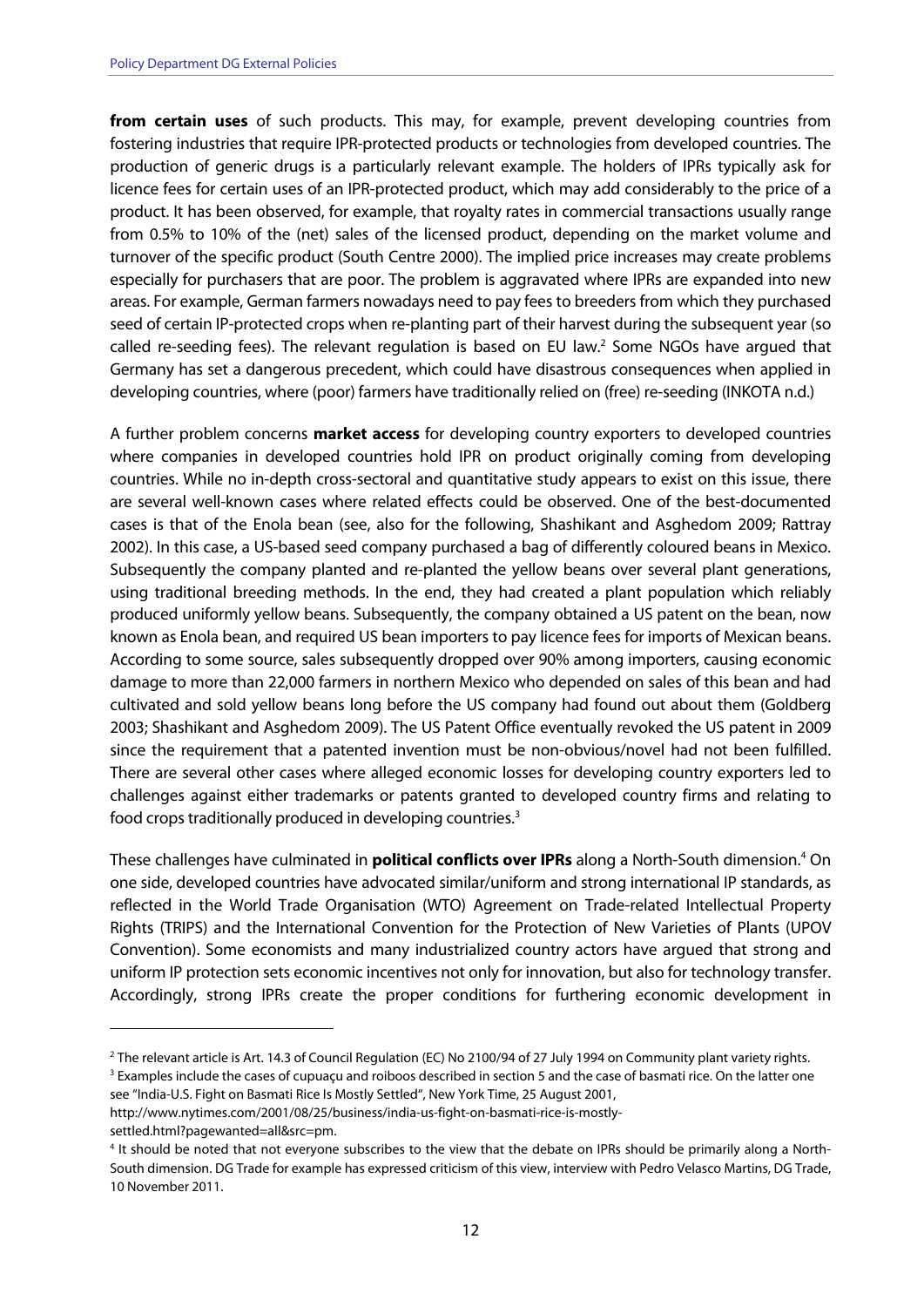developing countries and attracting foreign capital: foreign corporations will have a larger incentive to transfer technology to and invest in developing countries if the risk of imitation of this technology is small (Chen and Puttitanun 2005). Developing countries, on the other side, have argued for more flexibilities in national IP rules, for example for allowing certain technologies to be excluded from patentability or reducing the reach of patents in case of national crises/emergencies. They argue, together with other economists, that too strong IP protection rather hampers economic growth and poverty reduction in developing countries and that IP standards should be adapted to the respective economic context. Weak IP standards will allow domestic firms in developing countries to prosper by copying technology. In this line of thinking, existing global IP standards are tailored towards developed countries' economic needs and do not sufficiently take care of the specific conditions of developing country economies and economies in transition (Correa 2000).

The second issue at play as regards GR and IPRs in a development context is the **fair and equal sharing of the benefits arising from the utilization of GR**. With the biotechnological industry being concentrated in industrialised countries, the main provider countries of GR and associated TK have traditionally been left out of the benefits thus generated and have even had to face the aforementioned restrictions arising out of IPRs granted for related products/inventions to companies commercializing these resources (Rosendal 2000; Raustiala and Victor 2004). The CBD in 1992 established fair and equitable benefit-sharing (BS) arising out of the utilization of GR (and associated TK) as an important international objective, recognised the sovereign rights of states over their biological resources and created related rules and obligations on appropriate access to and benefit-sharing from GR (ABS). However, the CBD and further rules developed over the years under it have so far not succeeded in settling the issue and especially in ensuring a fair and equitable BS from GR. The 2010 Nagoya Protocol to the CBD is, however, hoped to significantly improve the situation (see sections 3 and 7 below).

Of particular relevance is the problem of so-called "**biopiracy**", itself a highly politicised concept (Robinson 2011). It refers to the utilization of GR originating from developing countries (which may involve claiming IPRs) without having accessed these GR appropriately in accordance with relevant international and national law (Mgbeoji 2006).<sup>5</sup> A number of cases of "biopiracy" that triggered action by environmental/developmental non-governmental organisations (NGOs) have been widely mediatised since the 1990s. A famous example is the San-Hoodia case where international protests resulted in indigenous people participating, to some extent, in the profits made from the commercialization of their knowledge (see case study on South Africa in section 5.3). The case of patent claims on parts of the Enola bean is a further example where transnational alliances of developing country actors and developed countries' NGOs succeeded in politicising a case of "biopiracy" to such an extent that patents were revoked. While analyses have highlighted the significance of "biopiracy" (e.g. Mgbeoii 2006; Mushita and Thompson 2007; Robinson 2011), no authoritative studies exist that would provide solid figures on the volume and prevalence of "biopiracy". This may also be due to the fact that it is difficult to monitor relevant activity.

"Biopiracy" usually has two main causes: lack of national regulations/enforcement in developing countries and/or lack of compliance mechanisms in developed countries. Many developing countries have failed or been unable to put into place adequate legal frameworks on ABS. More importantly, developed countries, have failed to provide for effective mechanisms that would ensure that fair and equitable BS can be enforced where private actors under their jurisdiction utilize GR without due regard

<sup>5</sup> "Biopiracy" is sometimes also used to refer to any patenting of life forms which had formerly been in the public domain; this study follows the understanding of biopiracy as defined in the main text.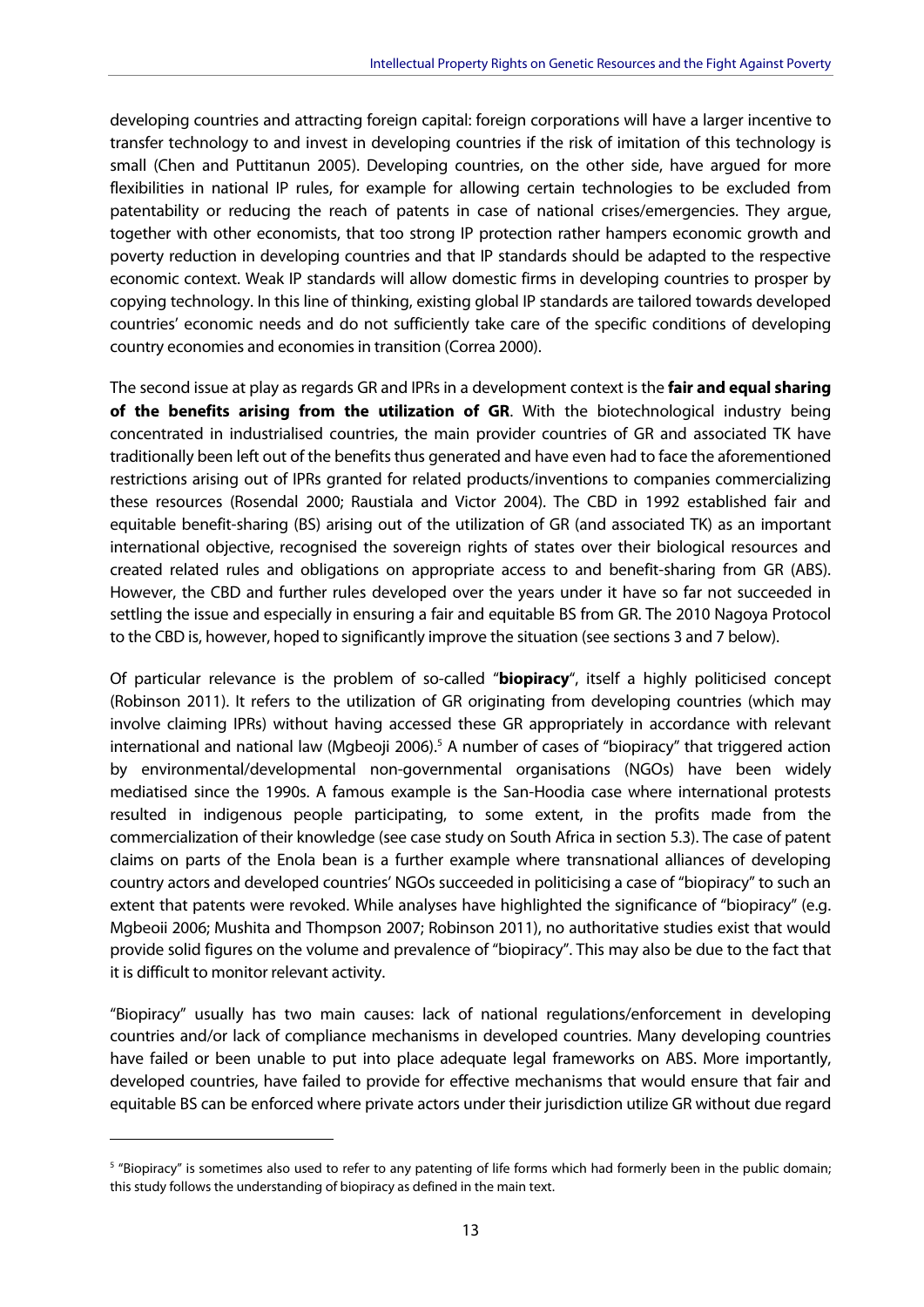to applicable ABS requirements. One of the main requests by developing countries to improve the situation has been to make the granting of patents dependent on compliance with a mandatory requirement to disclose the origin of any GR/TK in patent applications. Such disclosure should include proof that the GR/TK in question have been acquired in accordance with applicable rules (prior informed consent and mutually agreed terms) (Blakeney and Mary 2005; Carr 2008). This request has been made in several international contexts. While the EU has shown willingness to accept it in some form<sup>6</sup>, it remains contentious and under consideration especially under the WTO and WIPO. Under the Nagoya Protocol, parties instead agreed to designate one or more "checkpoints" to collect or receive relevant information so as to monitor the uses of GR/TK (see also section 3 below).

The **EU** can be considered the second-largest player in global biotechnology next to the US. In 2004, the number of European biotech companies (2163) was even higher than that in the US (1991). However, European companies on average had a smaller size, investments in research and development (R&D) are higher in the US, and US companies are comparably more successful in transforming basic research into commercial applications (OECD 2009). Biotechnology in Europe is used mainly in agro-food applications and pharmaceutics; its overall contribution to European Gross Value-added has been estimated in the range of 1.43-1.69% (Papatryfon et al. 2008). Within the pharmaceutical industry, biotechnology plays an important role, with the number of biopharmaceuticals on the market doubling between 1998 and 2008 (ibid.). As of 2006, the EU accounted for 34.5% of all patent applications in biotechnology at the European Patent Office (US: 39.9%) (van Beuzekom and Arundel 2006). For filings under the Patent Cooperation Treaty, the relations are similar. Within the EU, Denmark, France, Germany, the UK, the Netherlands and Sweden account for the largest part (European Commission 2007).

Against this backdrop, official EU policy on GR, IPRs and ABS has, in recent years, gone some way towards acknowledging developing country concerns, but has maintained strong IPRs as one of its major cornerstones. The EU played an active role in bringing about agreement on the 2010 Nagoya Protocol, and as of October 2011, the EU and 20 of its Member States had signed the Protocol. While supporting ABS has so far not been a central element in the EU's development cooperation, it is likely to enjoy higher priority in the future.<sup>7</sup> However, frequently environment is not one of the priority sectors of developing countries in development cooperation with the EU.<sup>8</sup>

The European Commission, in its communication "Trade, Growth and World Affairs" (European Commission 2011), emphasises that the intellectual property of European companies should be adequately respected by trading partners, especially in developing countries; and that these countries ought to aim at regulatory convergence with the EU standards. The communication also mentions, however, that the level of development of the countries concerned should be taken into account. In bilateral trade negotiations, EU generally seeks an approximation of the IP legislation of the partner country to EU standards.<sup>9</sup> The EU has concluded several bilateral trade agreements which include chapters on IPRs, for example with Korea, Central America, Colombia and Peru. Negotiations with Singapore, India and MERCOSUR are ongoing. The EU also conducts regular IP dialogues with a number of countries, including China, Brazil, Thailand and Turkey, involving enforcement authorities.<sup>10</sup>

<sup>&</sup>lt;sup>6</sup> See also Interview with Pedro Velasco Martins, DG Trade, 10 November 2011.

<sup>7</sup> Interview with Jérôme Petit, DG EuropeAid, 9 November 2011.

<sup>8</sup> Interview with Merete Pedersen, EEAS, 21 November 2011.

<sup>9</sup> Interview with Pedro Velasco Martins, DG Trade, 10 November 2011.

<sup>&</sup>lt;sup>10</sup> In these dialogues, EU partner countries have reportedly not indicated major problems with the EU IP system in the realm of biotechnology; interview with Pedro Velasco Martins, DG Trade, 10 November 2011.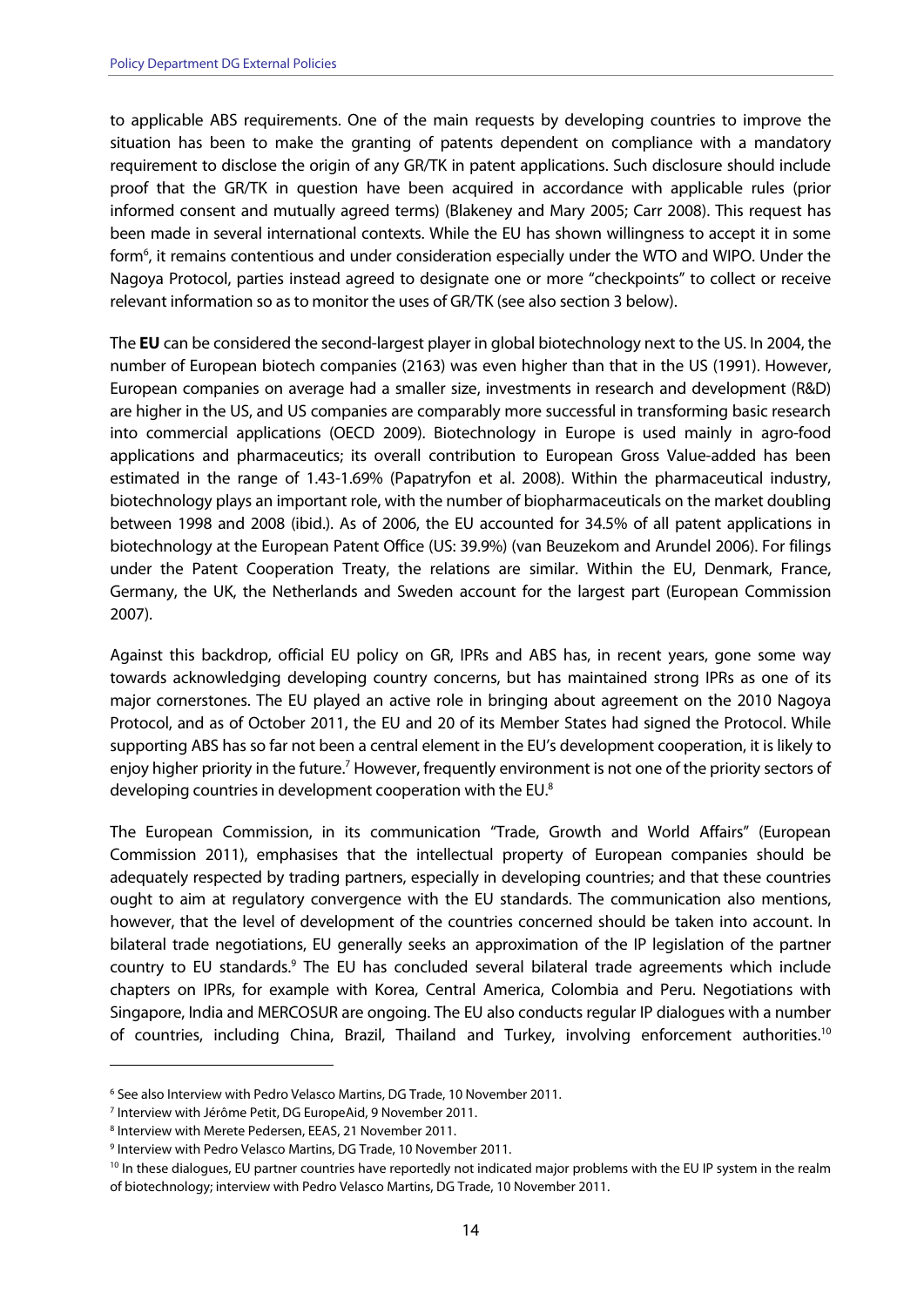Moreover, the EU also provides technical assistance on IP matters to several developing countries, such as China, the ASEAN countries and several African countries. Finally, it is noteworthy that the Commission currently is in the process of revising its communication on IPRs in its external relations.11 Better enforcement of IP standards is also sought to prevent counterfeit from reaching the common market.

## **3. THE NAGOYA PROTOCOL IN THE INTERNATIONAL REGULATORY FRAMEWORK**

A wealth of international institutions contribute to the governance of the triangle of IPRs, GR and poverty alleviation (Oberthür and Pożarowska 2011). In addition to the CBD and its 2010 Nagoya Protocol on Access and Benefit-sharing, other relevant international organisations and agreements include the WTO's TRIPS Agreement; WIPO and agreements under it; the Food and Agriculture Organisation (FAO), especially its International Treaty on Plant Genetic Resources of Food and Agriculture (ITPGR) and its Commission on Genetic Resources for Food and Agriculture; the World Health Organisation (WHO); and the UPOV Convention. Furthermore, the United Nations Convention on the Law of the Sea (UNCLOS) and the Antarctic Treaty System possess relevance for the governance of marine and Antarctic GR beyond the jurisdiction of states. The general relevance of these international institutions for the field of this study and the current state of discussions on IPRs/GR in a development context in these institutions are discussed in the following.

#### **3.1 The Convention on Biological Diversity and its Nagoya Protocol**

The **CBD** constitutes the central global framework for the governance of ABS. Deficiencies in the effective operation of its ABS regime were at the roots of the latter's further elaboration through the 2010 Nagoya Protocol. The CBD and its Nagoya Protocol regulate ABS and thereby address the problem of "biopiracy", while having lesser relevance for developing country access to markets and to IPR protected goods.

The fair and equitable sharing of the benefits arising out of the utilization of GR constitutes one of the core objectives of the CBD, which was adopted in 1992 and entered into force in 1993. The other CBD objectives are the conservation of biological diversity and the sustainable use of its components (see CBD Art. 1). Developing countries brought ABS to the Convention in order to ensure the sharing of benefits from the utilization of GR. According to Article 15 of the Convention, countries have sovereign rights over their natural resources and as a result they may determine access to GR under their jurisdiction. Access to GR is subject to prior informed consent (PIC) of the provider country and access is granted on the basis of mutually agreed terms (MAT). The system thus entails the conclusion of a contract between the provider and the user of GR. Generally, countries should share in a fair and equitable way the results of R&D and the benefits arising from the commercial and other utilization of GR with the party providing such resources. Developing countries should be enabled to participate in scientific research, especially biotechnological one, that is based on GR provided by them and they should have priority access to the results of such research and benefits. In essence, the CBD creates an ABS system that facilitates (largely private) commercial transactions based on contracts. Contracts between GR users and providers should indicate their reciprocal rights and obligations, including

<sup>&</sup>lt;sup>11</sup> The previous version is the 2004 Strategy for the Enforcement of Intellectual Property Rights in Third Countries, OJ C129 of 26 May 2005, http://ec.europa.eu/trade/creating-opportunities/trade-topics/intellectual-property/enforcement/.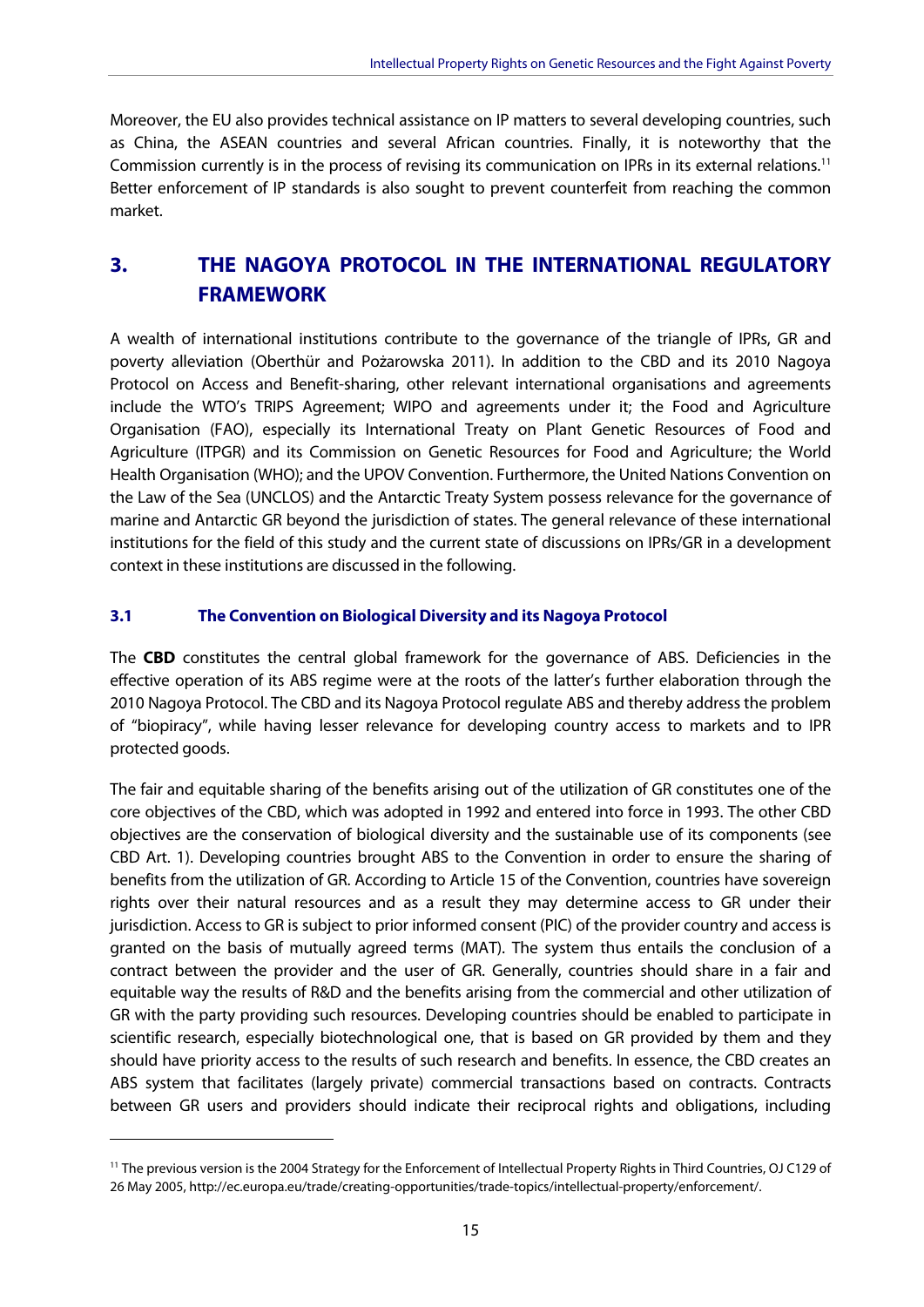appropriate arrangements for the sharing of the benefits (in various forms), and thus support transparency. In this way, the commercialisation of GR and the creation of an international GR market could become mutually advantageous and support conservation and sustainable use of GR (Tvedt and Young 2007; Brand et al. 2008).

The Convention furthermore strikes a delicate balance between, on the one hand, providing for and facilitating access to and transfer of relevant technology to developing provider countries in particular and, on the other hand, respecting patents and other IPRs under national and international law. Thus, access to and transfer of technology shall occur on fair and most favourable terms, while being consistent with the adequate and effective protection of IPRs (CBD, Article 16.2). Provider developing countries shall be able to employ technologies which make use of GR provided by them "on mutually agreed terms", even if those are IPR protected (Article 16.3). Finally, countries are expected to cooperate in order to ensure that IPRs, which are recognized as being important for the implementation of the CBD, are supportive of and do not run counter to the Convention's objectives "subject to national and international law" (Article 16.5).

The Convention also addresses TK. In particular, its Article 8(j) commits parties to respect, preserve and maintain TK of ILCs and to "encourage the equitable sharing of the benefits arising from the utilization" of such knowledge (see also section 6).

The ABS rules of the CBD were further elaborated in the non-binding 2002 Bonn Guidelines on ABS in order to assist parties in establishing national ABS systems and to clarify the roles and responsibilities of different stakeholders (including the providers and users of GR, competent national authorities and national focal points) (Chambers 2003; Tully 2003). However, neither the CBD itself nor the Bonn Guidelines succeeded in resolving, or even significantly advancing, ABS; in the absence of strong compliance incentives, implementation in both developing and developed countries remained deficient (Young 2004). This provided the major rationale for the elaboration of the Nagoya Protocol.

The **Nagoya Protocol on Access to GR and the Fair and Equitable Sharing of Benefits Arising from Their Utilization to the CBD** was adopted in October 2010 and was opened for signature from 2 February 2011 to 1 February 2012. It reconfirms and elaborates the basic ABS approach of the CBD. Accordingly, BS is to be ensured through PIC and MAT (private contracts). Possible monetary and nonmonetary benefits are suggested based on the Bonn Guidelines mentioned above. The Protocol does not provide for a requirement to disclose the origin of GR in patent applications as requested by developing countries (but requires parties to designate "checkpoints"; see below). It does not only cover GR but also their derivatives, which are currently more often the source of the benefits (on the Nagoya Protocol see, also for the following, Buck and Hamilton 2011; Morgera and Tsioumani 2011; Nijar 2011a).

Core elements of the Protocol include the elaboration of international access standards and of measures to ensure compliance with national PIC and MAT requirements so as to ensure fair and equitable BS. As regards access to GR, the Protocol obliges provider countries that decide to require PIC (relevant especially for developing provider countries) to provide for legal certainty, clarity and transparency of their domestic ABS legislation and for clear rules and procedures for requiring and establishing MAT, as further detailed in Article 6 of the Protocol. For many if not most developing countries wishing to combat "biopiracy", the Protocol thus requires the establishment or further elaboration of detailed domestic ABS legislation that is a precondition for the obligation of users to comply with PIC. Given the current lack of ABS legislation in many developing countries, this is likely to pose considerable challenges and to require substantial capacity building.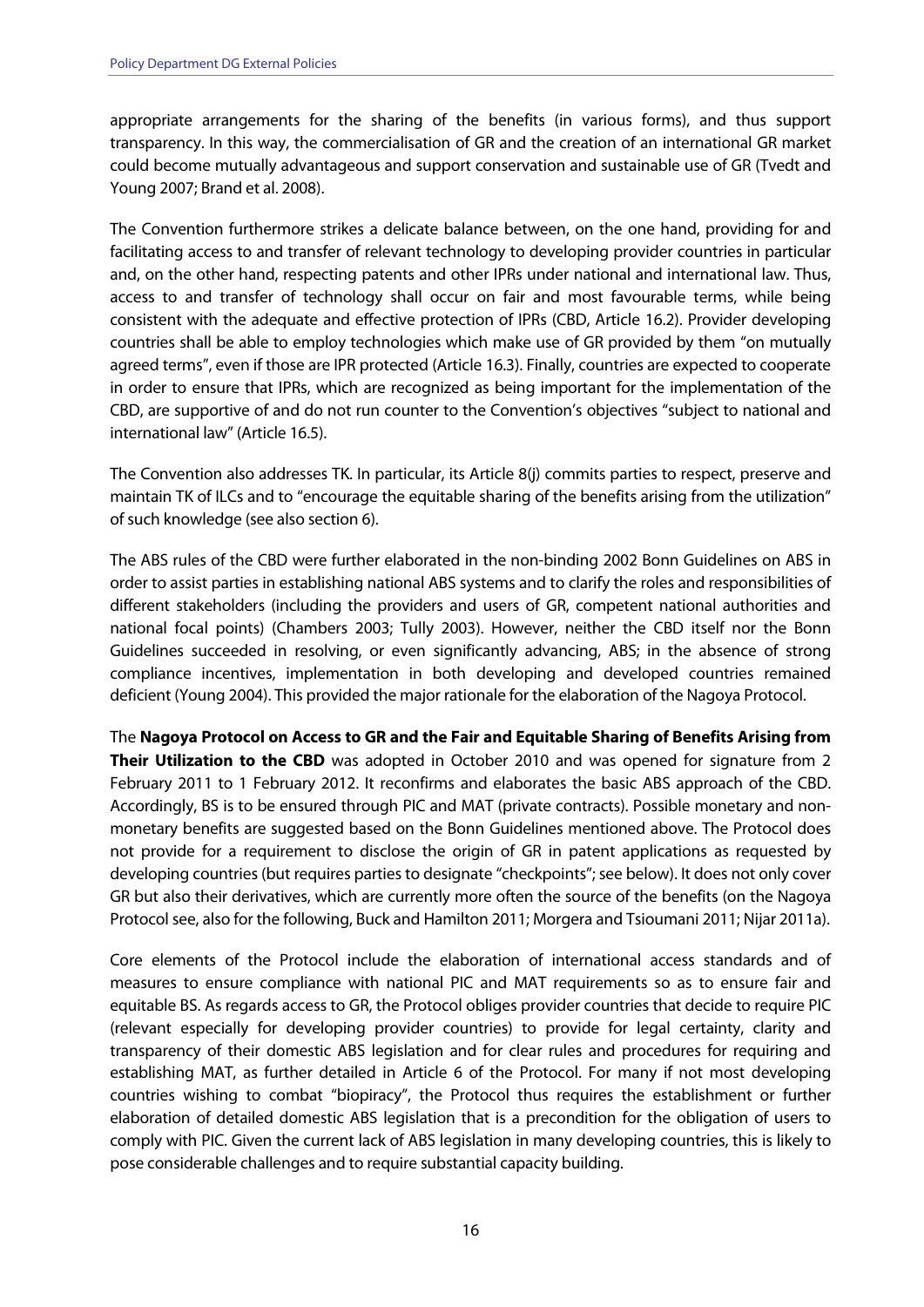As regards compliance and in order to fight "biopiracy" in user countries, parties to the Protocol will have to implement measures securing that the GR utilized on their territory have been accessed in accordance with PIC and MAT as required by the provider country in its national legislation. They also have to provide appropriate, effective and proportionate measures to address situations of noncompliance. To support compliance, parties are also obliged to take measures to monitor the utilization of GR through the designation of one or more checkpoints (which could but do not have to be patent offices). The checkpoints will collect from users information on the source of GR, if PIC was received, if MAT were established, and /or on GR utilization. Permits issued by user countries can serve as (nonobligatory) internationally recognized certificates of compliance that contain such relevant information. Importantly, countries (especially user countries) are also obliged to "ensure that an opportunity to seek recourse is available under their legal systems (…) in cases of disputes arising from mutually agreed terms" and to take effective measures regarding access to justice and mutual recognition and enforcement of foreign judgments and arbitral awards (Article 18). In other words, provider countries must take action to enable enforcement of MAT to be provided for under the jurisdiction of user countries.

As regards TK, the Protocol establishes/reconfirms similar requirements with respect to PIC by ILCs and the establishment of MAT ensuring fair BS, including the taking of measures to address situations of non-compliance and the possibility of recourse and access to justice. The main difference, however, consists in the requirements being formulated in less binding language, being subject to domestic law of provider countries as well as the non-applicability of the monitoring system ("checkpoints") and the internationally recognized certificate of compliance.

Since the Protocol only applies to GR transactions after its entry into force as well as only to GR under national jurisdiction, it does in particular not cover (a) previously established ex-situ GR collections (mainly in developed country genebanks) and (b) marine GR of the high seas and Antarctic GR. In this respect, it is worth noting that the Protocol envisions the establishment of a Global Multilateral Benefitsharing Mechanism applicable to transboundary situations for which it is not possible to grant or obtain PIC. The exact need for and possible form of this mechanism remains to be determined.

The relationship with other international institutions forms another key element of the Protocol. Overall, the relevant provisions of the Protocol (esp. Art. 4) give general guidance to the future ABS-related development (and interpretation) of other relevant international institutions. Accordingly, complementary specialized ABS regimes cannot only be maintained but may also be newly created and further developed. In general, other international institutions should be supportive of and not run counter to the CBD regime to achieve mutual supportiveness.

#### **3.2 The World Trade Organisation (WTO) and the World Intellectual Property Organisation (WIPO)**

Concluded in 1994 and in force since 1995 as part of the WTO, the **WTO-TRIPS** Agreement aims to contribute, by means of IPRs, to technological innovation, technology transfer and dissemination, to the mutual advantage of producers and users of technological knowledge and social and economic welfare (TRIPS Article 7). WTO-TRIPS provides for international minimum standards of IP protection, including copyrights, trademarks, geographical indications, industrial designs, patents, layout-designs and trade secrets. In particular, it requires 20-year patent protection for any invention, product or process, in all fields of technology, provided that they are new, involve an inventive step and are capable of industrial application (TRIPS Article 27). The inventions, products and processes covered include also those based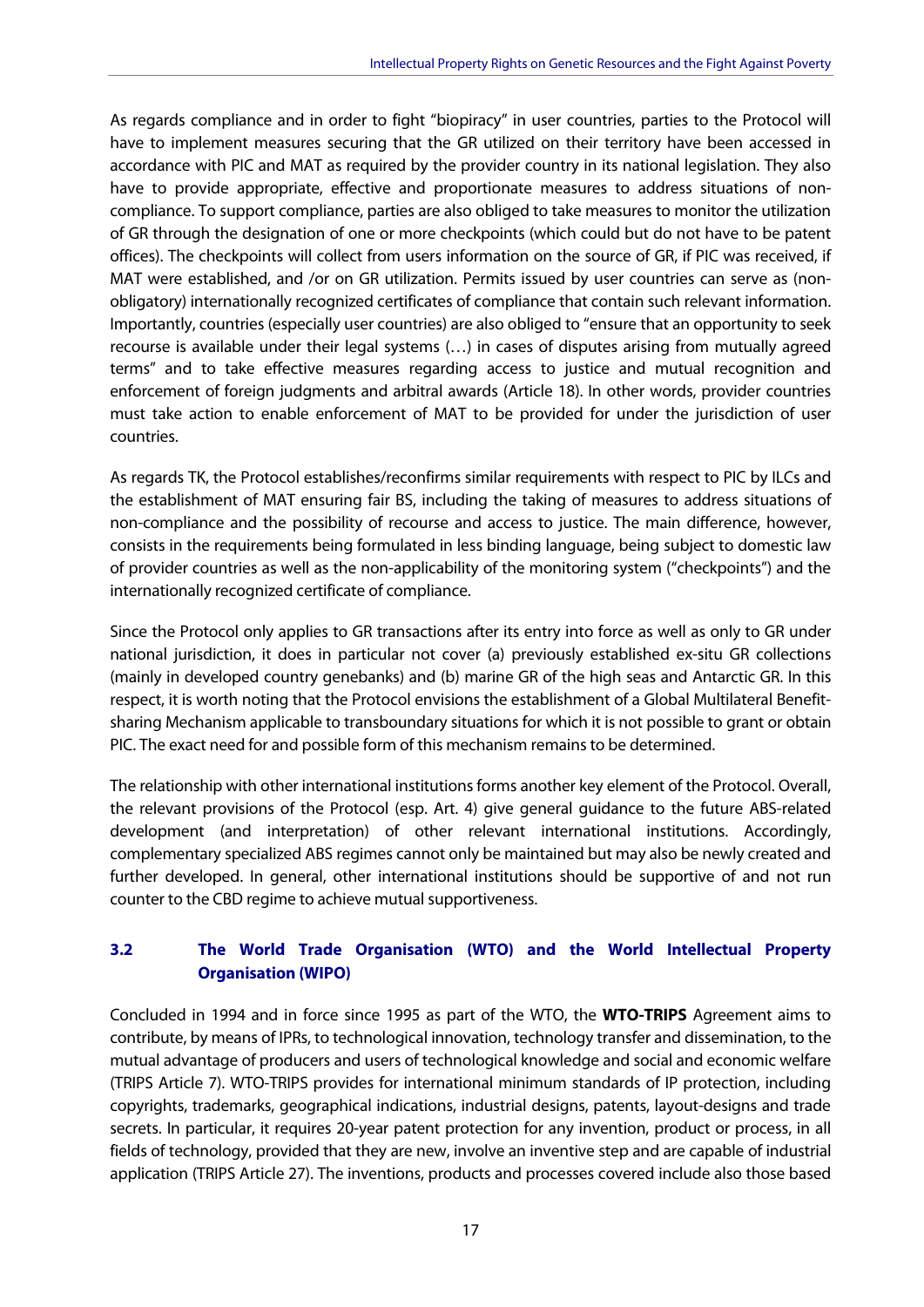on GR. TRIPS Article 27.3(b) specifically addresses GR allowing governments to exclude from patenting plants, animals and "essentially" biological processes. However, micro-organisms, and non-biological and microbiological processes have to be eligible for patents<sup>12</sup>. WTO-TRIPS does not refer to ownership of GR and to benefits arising from their utilisation. It has been found to be in tension or even conflict with the CBD: while the latter aims at fair and equitable BS between providers and users of GR, WTO-TRIPS favours benefit appropriation by the users of GR (patent protection for 20 years) and is supported by the powerful WTO dispute-settlement mechanism (Rosendal 2006).

The **Word Intellectual Property Organisation (WIPO)** and its agreements form another important element of the international legal framework on IPRs (referred to in WTO-TRIPS). Established in 1967, WIPO aims "to promote the protection of intellectual property throughout the world through cooperation among States and, where appropriate, in collaboration with any other international organizations" (WIPO Convention, Article 3). The WIPO administers 24 international treaties related to intellectual property, including, with particular relevance for IPRs on GR, the Patent Cooperation Treaty (PCT), and the Patent Law Treaty (PLT). Developing countries have requested the inclusion of mandatory disclosure requirements in one of these instruments (as well as in a draft "Substantive Patent Law Treaty (SPLT)" that is under negotiation). Related discussions also take place in the WIPO Intergovernmental Committee on Intellectual Property, Genetic Resources, Traditional Knowledge and Folklore (IGC), established in 2000<sup>13</sup>. In 2009, the WIPO General Assembly mandated the Committee to complete negotiations on new international legal instrument(s) effectively protecting GR, TK and traditional cultural expressions.

Developing countries have for a long time requested, in both the WTO and WIPO, to establish mandatory requirements on disclosing the origin of GR in the course of patent proceedings. More specifically, they have proposed that the disclosure of the source and origin of GR and TK used in an invention as well as evidence of PIC from competent authorities in the provider country and of fair and equitable BS be required for the granting of any patent (Medaglia 2010). Since 2008, the EU has in principle accepted the incorporation of a disclosure of origin requirement into WTO-TRIPS in exchange for enhanced protection of "geographical indications".<sup>14</sup> Such information could be disclosed and communicated by means of an international certificate of origin. Establishing a related requirement would be a major step towards the effective implementation of global ABS rules under the CBD. Furthermore, developing countries have an interest in establishing, especially under WIPO, a sui generis system of IPRs for TK, since the criteria of the existing systems of IP protection under the WTO/WIPO (novelty, inventive step, capability of industrial application) (and UPOV; see below) do not allow protecting such knowledge. For instance, TK is not considered "novel" in the sense of existing IP protection legislation. Moreover, TK is frequently "owned" by communities that are not organised in a legal form that would allow them to apply for IPRs, since IPRs are always granted to an individual or an established legal entity.

<sup>&</sup>lt;sup>12</sup> According to the WTO interpretation of the Article 27.3(b), see

http://www.wto.org/english/tratop\_e/trips\_e/art27\_3b\_background\_e.htm.<br><sup>13</sup> Other WIPO bodies discussing GR and TK issues include the WIPO General Assembly; the Standing Committee on the Law of Patents; the Working Group on Reform of the Patent Cooperation Treaty; the WIPO Working Group on Biotechnology and, in relation to the WIPO Development Agenda, the Provisional Committee for the Development Agenda (PCDA) (Medaglia 2009).

<sup>&</sup>lt;sup>14</sup> See also interview with Pedro Velasco Martins, DG Trade, 10 November 2011.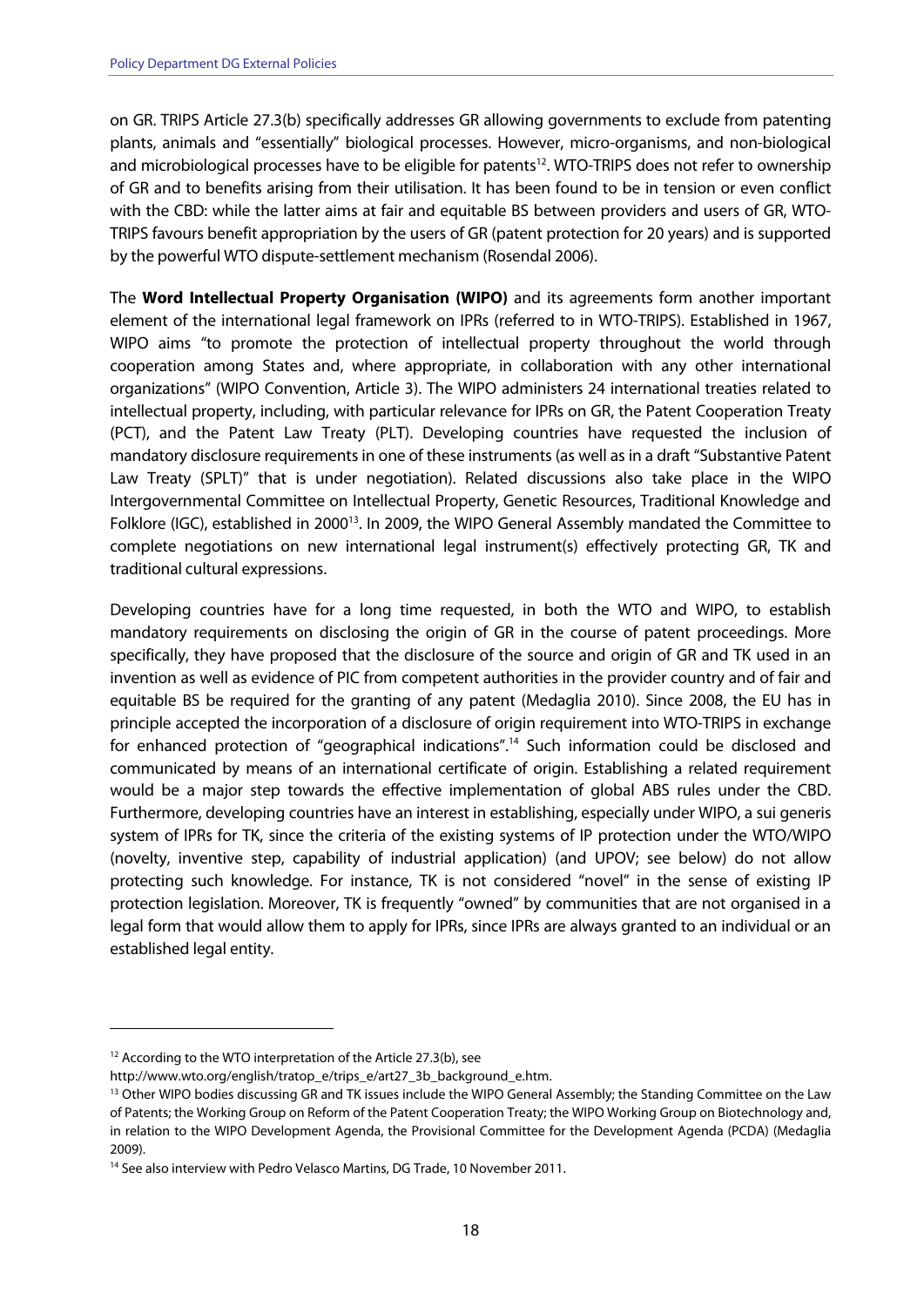**New developments.** In the aftermath of the Nagoya Protocol, several developing countries<sup>15</sup> submitted a proposal to amend the **WTO-TRIPS Agreement** by inserting a new Article 29 bis on Disclosure of Origin of Genetic Resources and/or Associated Traditional Knowledge in accordance with the Nagoya Protocol. In order to make WTO-TRIPS and the CBD more mutually supportive, the authors of the proposal draw on the Nagoya Protocol (especially provisions on designation of effective checkpoints to collect or receive relevant information regarding the utilization of GR) and the discussions in the TRIPS Council on mandatory disclosure requirements. Accordingly, where the subject matter of a patent application involves utilization of GR and/or associated TK, parties would have to require applicants (1) to disclose the provider country; (2) to disclose the source in the country providing such resources; and (3) to provide a copy of an internationally recognized certificate of compliance (or equivalent information). Fulfilment of these requirements would be a condition for the processing of patent applications (WTO 2011). Developing countries thus brought their long-standing request for a mandatory disclosure requirement in line with the Nagoya Protocol by drawing on the internationally recognized certificate of compliance established in the Protocol (see also section 3.1). The EU may wish to continue and strengthen its support for a mandatory disclosure requirement in the context of WTO-TRIPS.

In **WIPO**, negotiations on new instrument(s) on GR, TK and traditional cultural expressions are set to intensify towards a 2013 deadline. The WIPO Intergovernmental Committee was originally scheduled to complete its work on these items by 2011. Due to slow progress (about which many developing countries were disappointed), however, the WIPO General Assembly renewed the Committee's mandate for another two years in September/October 2011. Accordingly, the Committee will "during the next budgetary biennium (2012/2013), and without prejudice to the work pursued in other fora, expedite its work on text-based negotiations with the objective of reaching agreement on a text(s) of an international legal instrument(s) which will ensure the effective protection of GRs, TK" and traditional cultural expressions. A meeting scheduled for February 2012 is to address GR and the 2012 WIPO General Assembly is to consider the draft text of the new instrument(s) envisaged and decide on convening a Diplomatic Conference for their adoption (WIPO 2011a).

In June 2011, the Group of Like-minded Developing Countries<sup>16</sup> informally proposed drafts on the three components under negotiation (GR, TK, traditional cultural expressions). This initiative was positively received, including by the EU (who will still have to fully assess these proposals). Developing countries are particularly interested in intensifying the work on GR as the so far least developed component. In this respect, the proposals in particular suggest: (1) mandatory disclosure of GR origin in patent applications; and (2) linking the new instrument(s) envisaged under WIPO and the CBD regime through supporting the implementation of the CBD and its Nagoya Protocol. Developing countries expect the WIPO instrument(s) to complement the Nagoya regime with an obligatory disclosure requirement for IPR applications. The draft proposals were forwarded to the next meeting to be held in February 2012 (ICTSD 2011). The EU may wish to consider to what extent the new proposals presented by the likeminded developing countries can provide the basis for compromise in the further negotiations, also in view of the Nagoya Protocol's guidance that other international institutions should be supportive of it.

<sup>&</sup>lt;sup>15</sup> Brazil, China, Colombia, Ecuador, India, Indonesia, Peru, Thailand, the ACP Group, and the African Group.<br><sup>16</sup> Algeria, Angola, Bangladesh, Colombia, Egypt, India, Indonesia, Malaysia, Myanmar, Namibia, Pakistan, Peru Tanzania, Thailand, and Zimbabwe.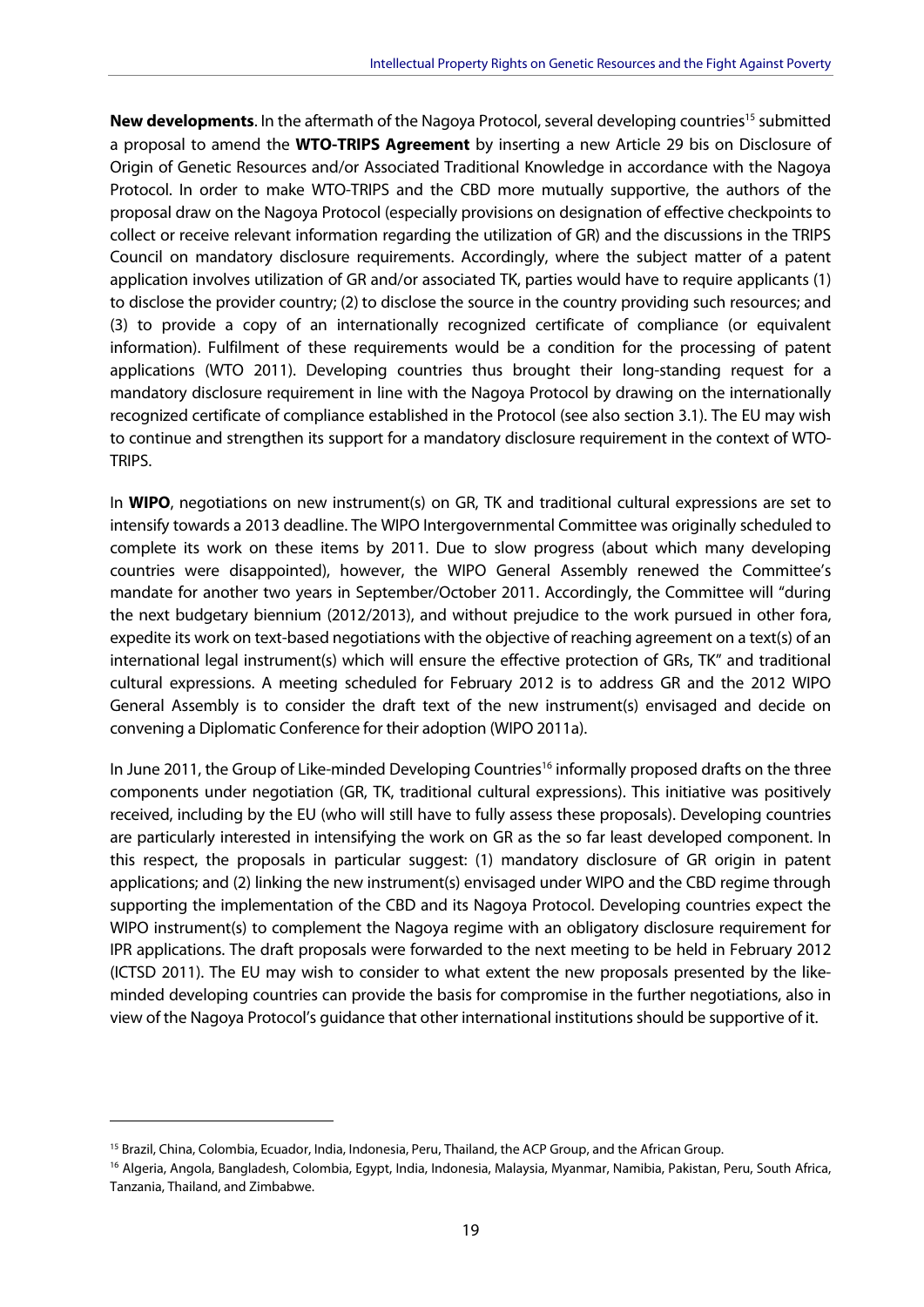#### **3.3 Food and Agriculture: The UPOV Convention and the Food and Agriculture Organisation (FAO)**

Adopted in 1961 and in force since 1968, the International Convention for the Protection of New Varieties of Plants (**the UPOV Convention**) established a specific IP system for new plant varieties with the aim to stimulate breeding. The Convention was revised three times; in 1972, 1978 and 1991. It provides for IP protection in the form of so called "plant breeders' rights" when a plant variety developed by a breeder is new, distinct, uniform and stable. The breeders' rights are granted for a minimum of 20 (25) years (Article 19). There are two important exceptions to breeders' rights, one compulsory and one optional. First, breeders' rights do generally not apply to acts done for experimental purposes and for the purpose of breeding other varieties (compulsory "breeders' exception"). Second, parties may permit farmers to use their own harvest of a protected variety for propagating purposes, on their own holdings, i.e. for replanting/re-sowing (optional "farmers' exception") (Medaglia 2010).

The UPOV Convention qualifies as a sui generis system in accordance with the WTO-TRIPS Agreement. The latter requires IPR protection for new plant varieties either by means of patent protection or a sui generis system. Therefore countries that do not provide patent protection for plant varieties are encouraged to join the UPOV Convention, which tends to reflect developed country concerns. It might be in the interest of developing countries to elaborate own national sui generis systems for plant variety protection (including for instance provisions related to TK, like in India; see section 5.1) rather than to join UPOV.

As of mid-2011, the UPOV Convention had 70 parties, not many of which from the developing world. In parallel with WTO-TRIPS and WIPO, developing countries have also called for mandatory disclosure requirements in the granting of breeder's rights, and for keeping and extending exemptions from plan breeders' rights ("farmers' rights") (that have become weakened in consecutive versions of the UPOV Convention). The farmer's exception is especially important for developing countries as it allows farmers to save seeds deriving from new varieties and re-sow them for usual (food) purposes thereby enhancing food security, which is in line with traditional practices in the developing world. At the same time, this exception remains limited and optional, and can be restricted under national law (on the example of Germany, see section 4.1).

Established in 1945, the **Food and Agriculture Organisation of the United Nations** (FAO) is to promote welfare by inter alia raising levels of nutrition and standards of living, securing production and distribution of food and agricultural products as well as ensuring freedom from hunger (FAO Constitution, Preamble). In relation to the subject of this study, two elements of the FAO are particularly relevant. First, the **International Treaty on Plant Genetic Resources for Food and Agriculture** (ITPGR) adopted in 2001 and in force since June 2004 aims at the conservation and sustainable use of plant GR for food and agriculture and the fair and equitable sharing of the benefits arising out of their use, in harmony with the CBD and for sustainable agriculture and food security (ITPGR, Article 1.1). At the core of the treaty is the Multilateral System (MLS) of Facilitated Access to and Benefit-sharing from plant GR that applies to genetic material of crops and forages crucial for global food security included in Annex 1 of the Treaty. When using Annex 1 crops in developing new varieties (i.e. developed after the entry into force of the ITPGR in 2004), such varieties have to be freely available for research purposes or the user of the Annex 1 crop needs to pay a percentage of commercial benefits into a Benefit-sharing Fund financing farmers/projects, especially in developing countries. A Standard Material Transfer Agreement (SMTA) sets detailed conditions for ABS and defines the levels of BS within the MLS.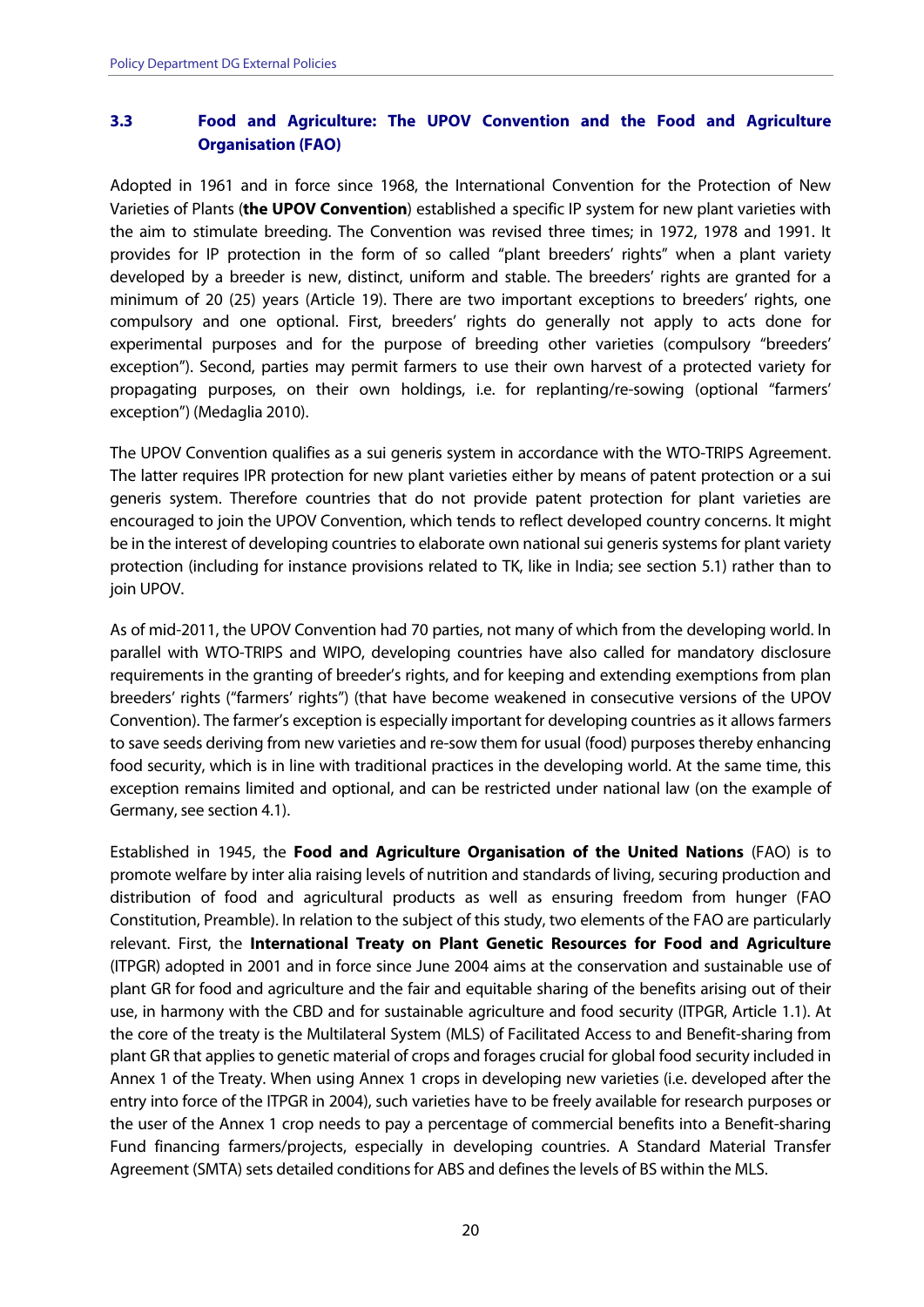Whereas the ITPGR is generally heralded as a major success in the international management of GR, few resources have yet become available to the Benefit-sharing Fund, not least because of the long time it usually takes from the initiation to the commercialisation of a new variety (given that the ITPGR entered into force in 2004). In order to advance projects devoted to the conservation of plant GR for food and agriculture in developing countries, new ways to raise resources for the Benefit-sharing Fund may be considered, including through an amendment of the STMA. On possibility to be explored relates to the establishment of a mechanism of upfront payments for a "license" or "concession" for the utilisation of Annex I crops for R&D.

**New developments**: The second major relevant element of the FAO is its **Commission on Genetic Resources for Food and Agriculture** (FAO Commission). The Commission negotiated and adopted the ITPGR. Since then, it has also engaged in discussions on animal GR for food and agriculture and aquatic GR, forestry GR, GR of microorganisms and invertebrates of relevance for food and agriculture. After the adoption of the Nagoya Protocol, the Commission took further action on GR in July 2011. It established an Ad Hoc Technical Working Group on Access and Benefit-sharing to identify any particular sectors of GR for food and agriculture that may require distinctive solutions. The Working Group will also analyze "the need for, and modalities of, possible instruments addressing access and benefit-sharing for GRFA, taking into account the full range of options, including those presented in the Nagoya Protocol" (FAO 2011). The Commission will discuss the above measures at its next meeting in 2013. The demand for sectoral mechanisms may increase in light of the expanding use of IPRs with respect to GR for food and agriculture and the central importance of food and agriculture as a whole for world food security. The FAO Commission intensified its work on animal GR and is moving towards forest GR, aquatic GR, microorganism and invertebrates (which all are sectors of GR for food and agriculture in addition to the plant GR covered by the ITPGR). Many countries expressed that they saw a leading role of the Commission in developing any specialized ABS regimes relevant for food and agriculture (ENB 2011).

The main developing country concerns would appear to relate to ensuring appropriate BS in any new sectoral mechanisms/instruments under the FAO, preventing any additional barriers for achieving food security in developing countries as well as ensuring consistency with and enhancing synergy with the CBD and its Nagoya Protocol. These policy objectives should be in line with established policy objectives of the EU.

#### **3.4 The Word Health Organisation (WHO)**

Since 2007 ABS from GR such as pathogens has been discussed within the WHO. The WHO was established in 1948 with the objective of "the attainment by all peoples of the highest possible level of health" (WHO Constitution, Article 1). The WHO Global Influenza Surveillance Network serves to share viruses to enable an effective international response to the risk emanating from such viruses. The main WHO legislation of relevance to pathogen sharing is the International Health Regulations (2005) covering the issue of information/communication and cooperation on the global level on public health emergencies. The main discussions related to GR within the WHO, conducted by the Intergovernmental Meeting on Pandemic Influenza Preparedness (IGM-PIP), have over the past years focused on developing an ABS system related to influenza viruses. Negotiations on such a system were not least triggered by Indonesia's decision in 2007 to withdraw from WHO's laboratories Indonesian samples of avian influenza viruses after discovering that such samples had been developed into vaccines, patented by the pharmaceutical industry and sold at high price (unaffordable for developing countries) without knowledge, consent and compensation of Indonesia's government (Irwin 2010).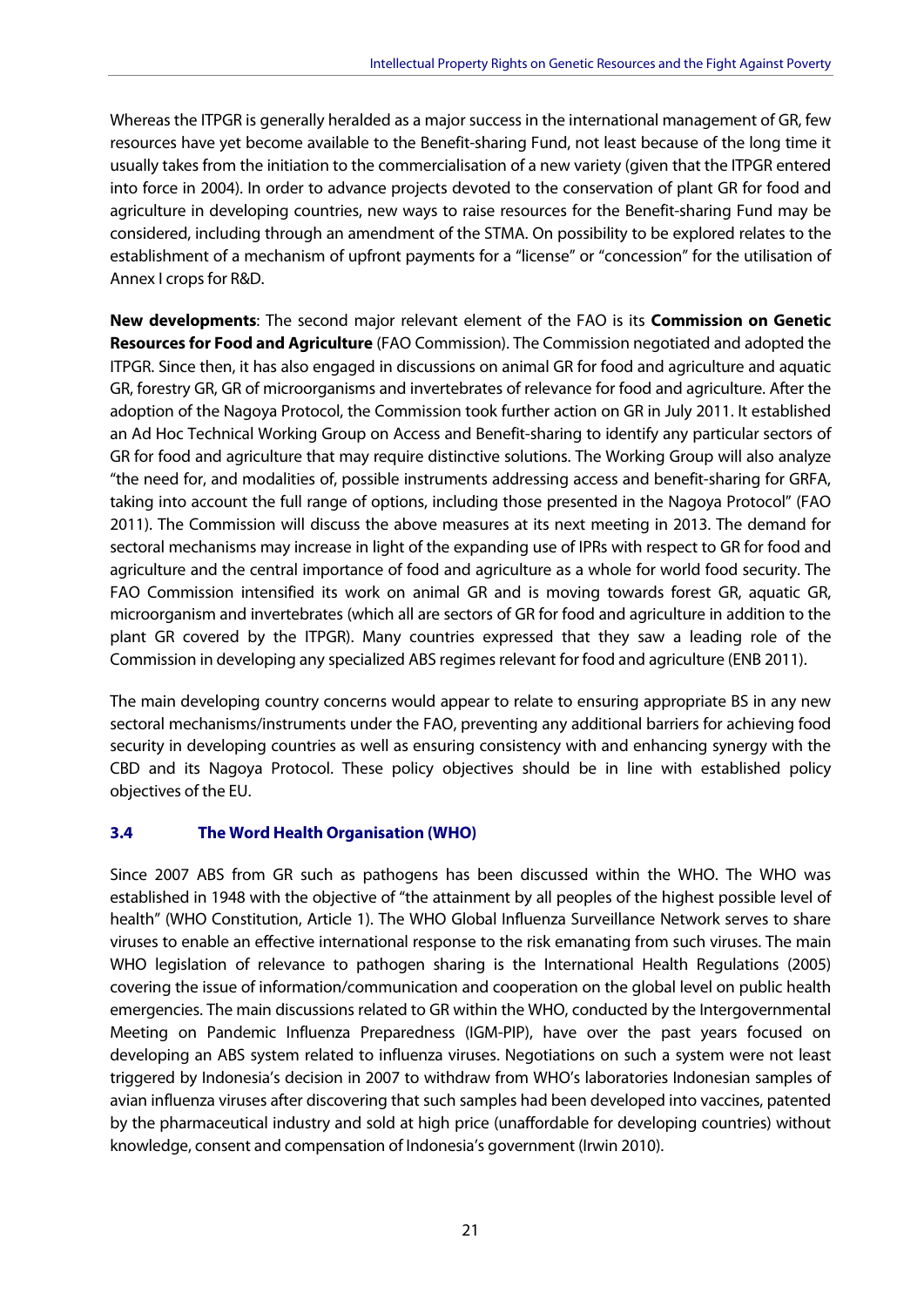The following quote of a Thailand representative summarises the concerns of developing countries (cited in: Fidler 2007): "[w]e are sending our virus [samples] to the rich countries to produce antivirals and vaccines. And when the pandemic occurs, they survive and we die. (…) We are not opposed to the sharing of information and virus [samples], but on the condition that every country will have equal opportunity to get access to vaccine and antivirals if such a pandemic occurs." Hence, the main concerns of developed countries within relevant WHO discussions are the patents preventing the use of products, processes, and technologies necessary to develop vaccines, their dependence in these respects on developed countries, and lack of compensation to developing countries (Lawson 2009).

**New developments**: The 64th Session of the World Health Assembly of the WHO in May 2011 adopted the non-binding Pandemic Influenza Preparedness Framework for the Sharing of Influenza Viruses and Access to Vaccines and Other Benefits. The objective of the framework is "to improve pandemic influenza preparedness and response, and strengthen the protection against the pandemic influenza by improving and strengthening the WHO global influenza surveillance and response system (WHO GISRS), with the objective of a fair, transparent, equitable, efficient, effective system for, on an equal footing, (i) the sharing of H5N1 and other influenza viruses with human pandemic potential and (ii) access to vaccines and sharing of other benefits" (WHO 2011). Priority is to be given to developing countries, particularly affected countries that do not have domestic capacity to produce or access influenza vaccines, diagnostics and pharmaceuticals.

The framework is based on two types of the Standard Material Transfer Agreements (SMTAs). The SMTA 1 covers virus sharing within the WHO's influenza surveillance network and establishes that the provider and recipient of samples should not apply for IPRs over the material received from the network. SMTA 2 addresses virus sharing outside the WHO network. Whereas developing countries had requested compensation for virus sharing in the form of non-exclusive licenses to their industries, countries (and, as non-members of the WHO, the pharmaceutical industry) agreed that the pharmaceutical industry should, starting from 2012, cover half of the running costs of the Global Influenza Surveillance Network and should provide 10% of vaccines and anti-virals for use in developing countries in exchange for the access to biological material granted. The Framework will be reviewed by 2016 with the aim that the World Health Assembly readopts it in 2017 (ICTSD 2011; Fidler and Gostin 2011).

One of the most immediate tasks will now be to ensure the full and effective implementation of the non-binding Framework. In a next step, towards the 2016 review, scope for enhancing BS, including through further enhanced access of developing countries in particular need to vaccines and anti-virals could be explored (Fidler and Gostin 2011).

#### **3.5 The UN Convention on the Law of the Sea (UNCLOS) and the Antarctic Treaty System**

Marine GR placed on the seabed and ocean floor beyond national jurisdiction constitute promising objects of R&D. For example, microorganisms living within ecosystems of hydrothermal vents on the seabed and ocean floor have adapted to extreme conditions and may have enormous significance for biotechnology (Scott 2004; Greer and Harvey 2004; Leary 2007). Similarly, bioprospecting and other research activities on Antarctic flora and fauna are of growing scientific and commercial interest (Lohan and Johnston 2003; 2005).

GR in areas outside national jurisdiction may be regulated under the United Nations Convention on the Law of the Sea (UNCLOS) and the Antarctic Treaty System (ATS). As the CBD only covers GR under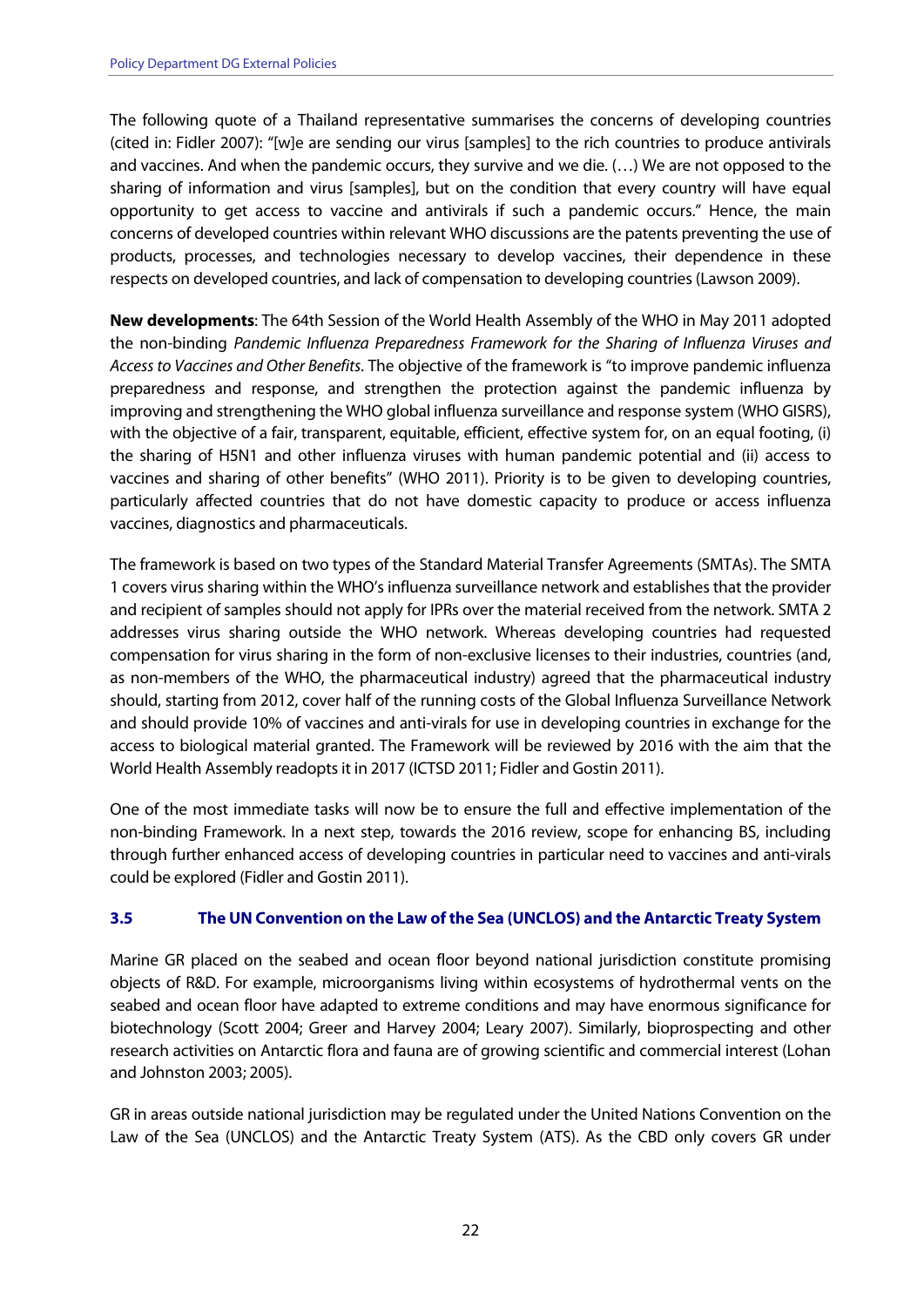national jurisdiction, it does not apply to such resources<sup>17</sup>. **UNCLOS** of 1982, as amended by the Implementing Agreement of 1994, establishes a comprehensive legal order for the seas and oceans. Relevant discussions on marine GR under the UN General Assembly take place within the UN Openended Informal Consultative Process on Oceans and the Law of the Sea, launched in 1999, and the Ad Hoc Open-ended Informal Working Group to study issues relating to the conservation and sustainable use of marine biological diversity beyond areas of national jurisdiction which was established in 2004. The **ATS** consists of the 1959 Antarctic Treaty, the 1972 Convention for the Conservation of Antarctic Seals, the 1980 Convention on the Conservation of Antarctic Marine Living Resources, and the 1991 Madrid Protocol on Environmental Protection to the Antarctic Treaty. There are 28 Consultative Parties to the Treaty that are allowed to participate in decision-making, and 20 Non-Consultative Parties (as of 2011) that may attend meetings but cannot participate in decision-making. The Antarctic Treaty established a joint and all-encompassing governance regime for Antarctica by the contracting parties. GR and related ABS have also been discussed under the Antarctic Treaty System, so far without a firm result.

Countries are divided on whether the issue of marine and Antarctic GR and related ABS requires further regulation (La Fayette 2009). At present, the common heritage principle implies free access to GR beyond national jurisdiction. In practice such an access is possible for those who possess advanced technologies to explore and exploit such resources, in particular developed countries. Not surprisingly, developing countries have argued for the establishment of a BS mechanism for the use of marine GR in areas beyond national jurisdiction and Antarctic GR that might be able to generate much needed resources. There are good arguments for sharing the benefits from the use of such resources as they belong to the common heritage of humankind, and thus all humankind should benefit from their use.

**New developments**: The Ad Hoc Open-ended Informal Working Group on marine biological diversity beyond areas of national jurisdiction in June 2011 recommended that the UN General Assembly initiate a new process on biodiversity beyond national jurisdiction (under UNCLOS). Such a process should effectively address the conservation and sustainable use of marine biodiversity in areas beyond national jurisdiction "including through the implementation of existing instruments and the possible development of a multilateral agreement under the United Nations Convention on the Law of the Sea" (UNGA 2011). The process should address conservation, sustainable use, equitable BS, capacity-building and transfer of marine technology. The recommendation of the Working Group is, as of the time of writing, under consideration by the UN General Assembly. Contentious issues include in particular whether to elaborate a new comprehensive regime in the form of an implementing agreement to UNCLOS (the EU, G-77/China, Mexico) or not (Japan, Russian Federation, Iceland, Canada and, most opposed, the US) (ENB 2011).

If and when adopted, important issues will arise as to the design of a BS mechanism covering marine GR. In this respect, the EU could build on the common ground with developing countries in order to arrive at appropriate compromise solutions, possibly building on the experience of the International Treaty on Plant Genetic Resources for Food and Agriculture that has been indicated as a potential model for BS arrangements for marine GR.

<sup>&</sup>lt;sup>17</sup> The CBD may also apply to activities undertaken in areas outside national jurisdiction by actors that are subject to national jurisdiction however GR in marine areas beyond national jurisdiction and Antarctica are generally not covered by the CBD (Korn et al. 2003).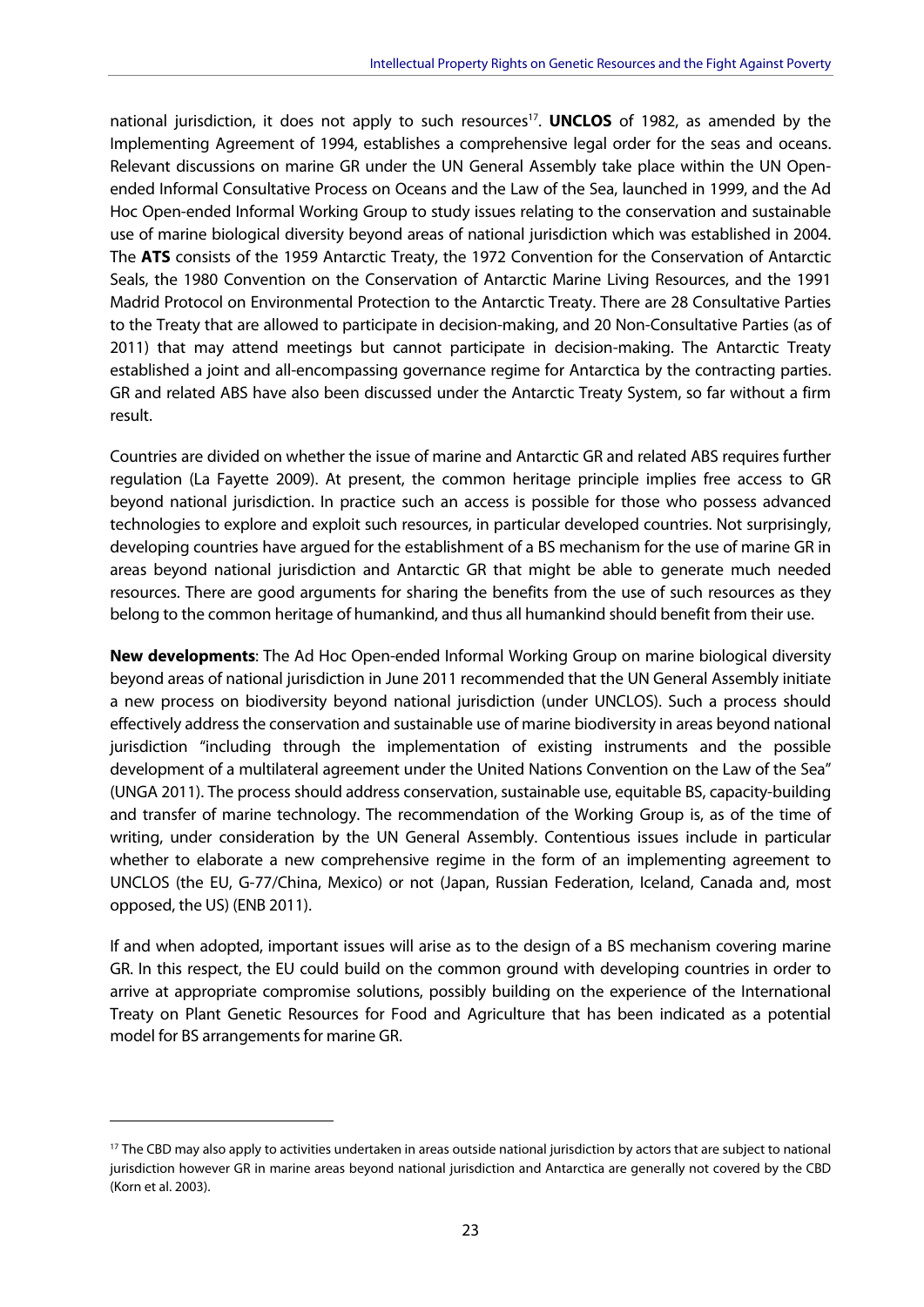## **4. SECTOR-SPECIFIC DISCUSSIONS: AGRICULTURE AND HEALTH**

This section discusses the impact of IPRs on developing countries in two specific sectors, namely agriculture and health. These sectors are of particular relevance for two reasons. First, they are of central importance for sustainable development and combating poverty. Many of the world's poor people live in rural areas and work in agriculture, and adequate health care, including access to medicinal products, is among the most fundamental requirements for human well-being. Second, GR are most frequently used in the development of new crops or new health products, including medicinal products, but also cosmetics or dietary supplements. Thus, the issues of "biopiracy" and BS are of particular relevance in these two sectors. Given the scope of the discussion, the section cannot discuss the subject exhaustively but only provide an overview of this discussion's main lines on the basis of a literature review.

#### **4.1 Agriculture**

Agriculture is of huge relevance in many developing countries as a source of food and income, in particular for the poor. At least 1.5 billion people in the world depend on small-scale farming for their livelihoods (de Schutter 2009). Agriculture is thus a very important factor in enhancing world food security, and it is one of the most important elements in implementing the right to food. The right to food is recognised in Article 25 of the Universal Declaration of Human Rights and Article 11 of the International Covenant on Economic, Social and Cultural Rights. In both documents, the right to food is a part of the right of everyone to an adequate standard of living for him/her and his/her family.

In the agricultural sector, IPRs over GR have increased in number and scope over the past 20-30 years. Until the second half of the 20th century, IPRs were not relevant to or were not granted in the agricultural sector (CIPR 2002:58). Today, the most important types of IPRs in agriculture are plant breeders' rights, patents and geographic indications. IPRs in agriculture are mostly based on the rationale that they provide an incentive for (private sector) R&D in this sector. Enhanced R&D is considered to be essential to satisfy present, and in particular, future world food needs; agricultural research is generally considered a sector where R&D investments produce disproportionately high societal benefits. The discussion on whether that is true, and whether IPR in agriculture are generally beneficial for developing countries, is part of the general controversy on IPR and their impact on developing countries. However, in the agricultural sector the debate carries particular weight, because IP policies are likely to be one of the factors influencing food security.

Generally, there is little conclusive, cross-country empirical evidence on the impact of IPRs in developing countries. Methodologically, the impact of IPRs on e.g. innovation or trade volumes is hard to measure, as IPRs are more often than not only one factor influencing complex economic processes. However, with a degree of caution some observations can be made on some of the main arguments in the debate on the impact of agricultural IPRs on developing countries.

A first important aspect of this debate is who reaps the **immediate economic benefits of IPRs** on GR for food and agriculture. As shown above (Section 2), most of the patents granted in the world apply in developed countries and are held by developed country actors. While these figures do not specifically relate to agriculture, it may be reasonably assumed that the broad trends are similar in the agricultural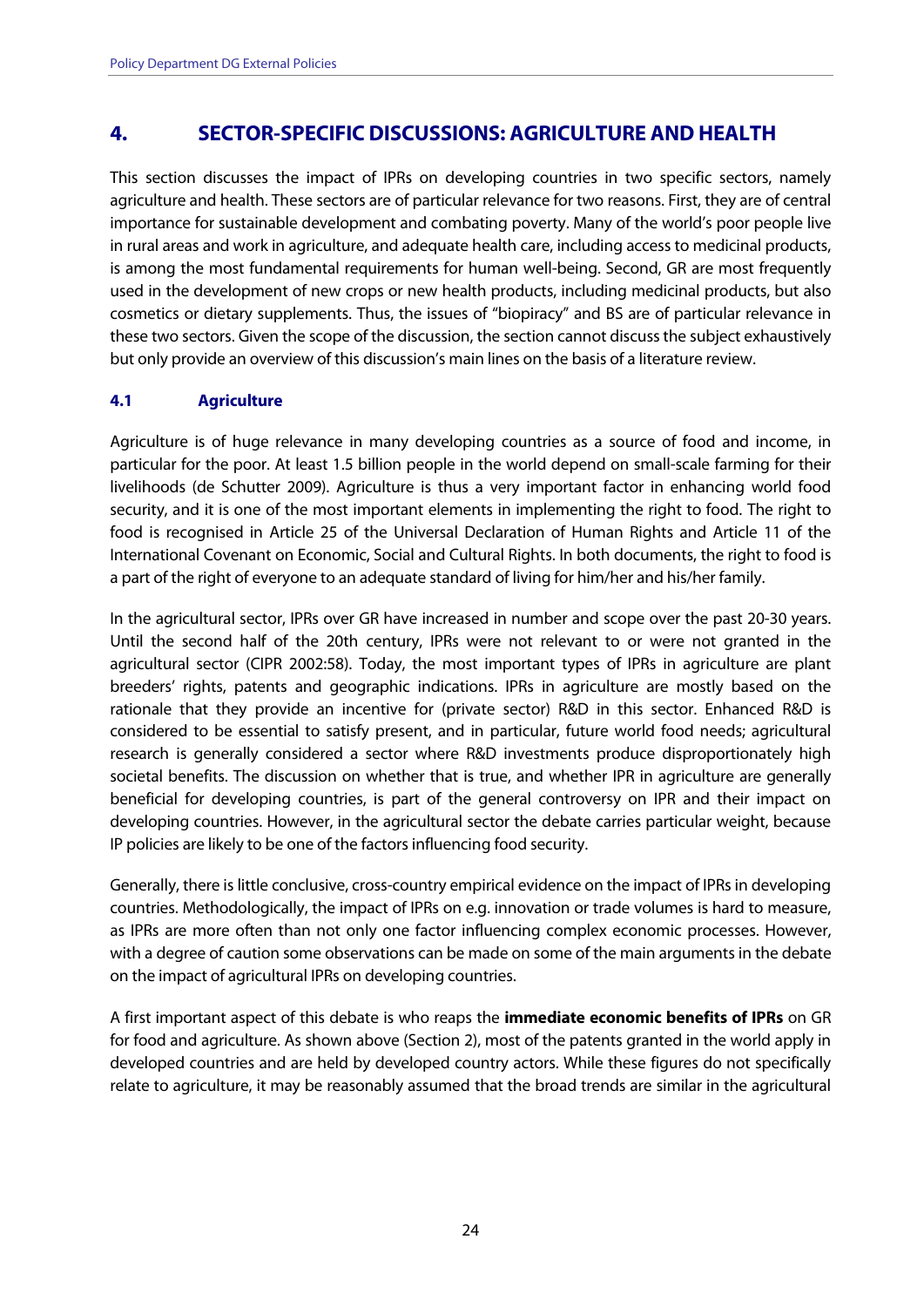sector.<sup>18</sup> For PVP, the five offices with the highest numbers of applications filed were in China, Japan, EU, Ukraine and the US (UPOV 2010)<sup>19</sup>, indicating that these are particularly important agricultural markets. In each of these countries applications came predominantly from residents. In light of this distribution of IPR holders, developing countries are not benefiting from IPRs in the form of royalties or license fees for agricultural products to any significant extent. This is a sobering picture, given that IP protected products are based on today's agricultural biodiversity, which is in turn the result of farmers' breeding efforts all over the world for long periods of time and the free exchange of seeds between them (CGRFA 2009: 14f). By contrast, geographical indications such as Havana cigars or Mexican tequila currently hold some promise for developing countries, depending on an adequate position of developing countries exporters in the value chain and proper regulatory frameworks.<sup>20</sup>

A second aspect is whether IPRs foster (private sector) **agricultural R&D**, to the benefit of developing countries. Generally, the corporate sector has taken interest in agricultural research relatively late,<sup>21</sup> but is nowadays investing significant sums of money. There are significant differences in agricultural R&D spending between developed and developing countries. For example, only 11% of global public agricultural research expenditures were in low-income countries in 2000. Differences in private sector spending were even bigger: 96% of global private agricultural R&D funds were spent in developed countries (Beintema and Stads 2008). Private agricultural R&D mainly focuses on crops with high commercial value (Binenbaum et al. 2003:310), which are not necessarily those cultivated or consumed by the poor in developing countries. Thus, even if IPRs indeed induced more private sector spending for agricultural R&D, this would not automatically translate into benefits for developing countries. Moreover, there is no conclusive evidence that IPRs are, in general, a decisive factor in influencing the amount of agricultural R&D spending<sup>22</sup> (Lesser et al. 1999:7f). Conversely, the proliferation of IPRs in some cases has hampered agricultural R&D, as breeders could not freely use existing innovations in research (UNCTAD 2006). However, this is currently more of an issue in developed than in developing countries, as many relevant technologies are not IP protected in developing countries (Binenbaum et al. 2003). Altogether, then, IPRs do not appear to be the best instrument for fostering pro-poor agricultural R&D. By contrast, targeted public R&D funding may be quite effective in this regard. For example, the institutes of the publicly funded Consultative Group on International Agricultural Research (CGIAR) play a significant role in agricultural research in developing countries.<sup>23</sup> The CGIAR indicates on its website

<sup>&</sup>lt;sup>18</sup> This assumption can be based on the market shares of large agricultural companies and their countries of origin. Moreover, Chan (2006) notes that nine agricultural biotech firms are the ones to obtain most patents worldwide; with the exception of Novartis (CH) all of them are based in the US.

<sup>&</sup>lt;sup>19</sup> It should be noted that in the US both patent applications on plant varieties and PVP are counted by UPOV. In Ukraine,

there is a high number of applications, but the registration number is considerably lower.<br><sup>20</sup> See Reviron 2009; Larson 2007. Pedro Velasco Martins, DG Trade, also mentioned geographical indications as one type of IPRs which may be beneficial for developing countries.

<sup>&</sup>lt;sup>21</sup> Malla et al. (2004) note for the US, for example, that private agricultural research funding has increased significantly since the 1980s/90s.

<sup>&</sup>lt;sup>22</sup> However, Lesser et al. (1999: 7f) also note that particularly in developing countries, effects of IPRs on R&D investments are likely to be specific to the crops and the structure of national agricultural systems, making any general statements somewhat difficult.

<sup>&</sup>lt;sup>23</sup> CGIAR is a consortium of 15 agricultural research centres, mostly in developing countries. Each of them specialises in a certain topic or crop, and a general focus on crop improvement. Eleven of the CGIAR institutes entertain ex situ collections of plant GR which have become part of the ITPGR Multilateral System. However, the CGIAR also has recently been criticised by NGOs for cooperation with agricultural corporations and becoming less responsive to developing countries needs, see Devinder Sharam, Agricultural Research: CGIAR turns to outsourcing, 9 May 2004, http://www.inmotionmagazine.com/global/devsh\_cgiar.html.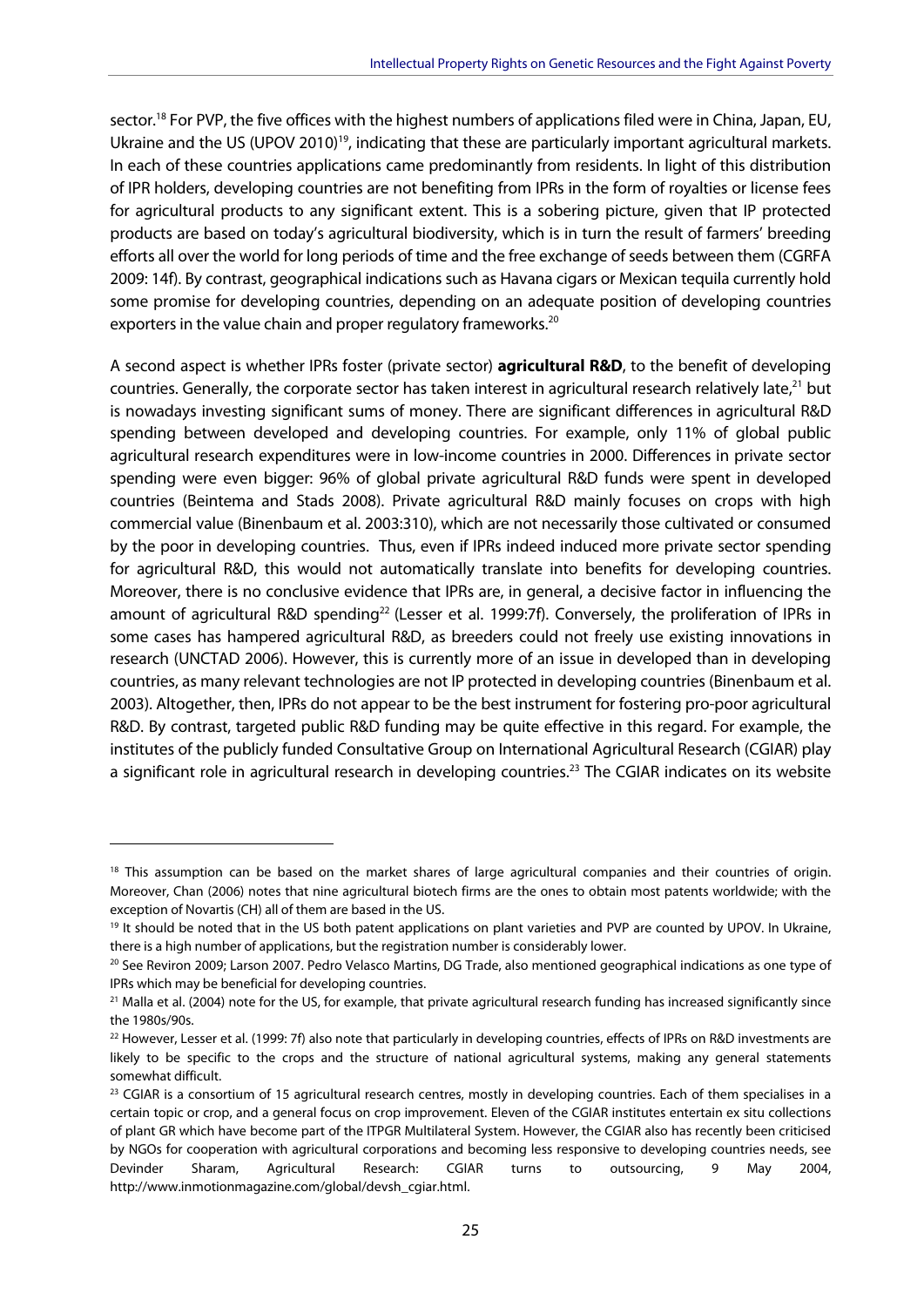that "estimates of the benefits from CGIAR research since 1989 range from nearly US\$14 billion to more than \$120 billion";<sup>24</sup> this contrasts with total research expenditures of \$7.1 billion since 1960.

A third issue concerning IPRs on GR in the agricultural sector is whether IPRs limit the **access of farmers to seed.** This is an issue, in particular, for small holders in developing countries. In developing countries, farmers' seed systems, involving on-farm seed multiplication and informal diffusion of seed from farmer to farmer, are the most important source of crop seeds for farmers (Louwaars et al. 2005:28f). Obviously, these systems provide cheap access to seed. Undermining these systems is thus likely to have farreaching negative consequences for farmers in developing countries, who are in their majority poor; the current Special Rapporteur for the Right to Food has therefore argued that introducing legislation or other measures which create obstacles to the reliance of farmers on informal seed systems may violate the right to food (de Schutter 2009). So far, however, IPRs do not appear to impose significant restrictions on small farmers' traditional seed exchange practices in developing countries; the situation is thus different from developed countries where farmers have in recent years faced an increasing number of law suits for alleged violations of IPR laws. Most developing countries as of today either recognise the rights of small farmers to save and exchange seed (see for example the case study on India), or there is no relevant IP legislation (yet) forbidding such practices. The 1991 version of the UPOV Convention, which contains rules on plant breeders' rights and drastically limits the possibility for states to set forth, at the national level, exceptions from plant breeders' rights in favour of farmers' right to reuse and exchange harvested seed, so far has only been signed by a handful of developing countries. Concerning economic access restrictions resulting from IPRs, i.e. seed becoming more expensive with IP protection, a study by the World Bank concludes that there is little evidence of "excessively high prices for agricultural inputs" as a result of IPRs (Lesser et al. 1999: 9); again, however, effects may vary by crop and country.

A fourth aspect of IPRs in agriculture and their impact on developing countries is to what extent IPRs **restrict access to developed country markets** for developing countries' exporters. As the case of the Enola bean described in Section 2 and other cases show, this can be an issue. However, trade data indicate that currently the trade in staple foods from developing to developed countries is limited, both regarding total amounts and the number of crops traded (Binenbaum et al. 2003). Thus, in overall quantitative terms the impact of IPR on developing countries' access to developed countries markets is unlikely to be huge currently.

Finally, there is debate on the impact of IPRs on the **concentration on agricultural markets,** and, of market concentration on food security, in particular in developing countries. Critics of IPRs argue that IPRs in agriculture lead to further concentration in agricultural markets as they benefit a few, large market players (Hendrickson et al 2008: 16). Indeed, global agricultural markets are today characterised by a high degree of concentration. This applies to both horizontal concentration, i.e. concerning certain sectors of agricultural markets, and vertical concentration, i.e. along the production chain of agricultural commodities (FAO 2003). For example, in 2004, the six major companies by reported sales accounted for roughly 77% of the global agro-chemicals market in the seed market, the four biggest companies accounted for about 30% of the market share, with, however, much higher degrees of concentration in some markets and crops (UNCTAD 2006). It is also true that the major players in agricultural markets holds a disproportionate share in IPRs – for example in the US five corporations hold 41% of agricultural biotechnology patents granted from 1982 to 2001 (UNCTAD 2006). However, a causal connection between IPRs and this market concentration is somewhat difficult to establish. Market concentration in

<sup>24</sup> See http://www.cgiar.org/impact/index.html.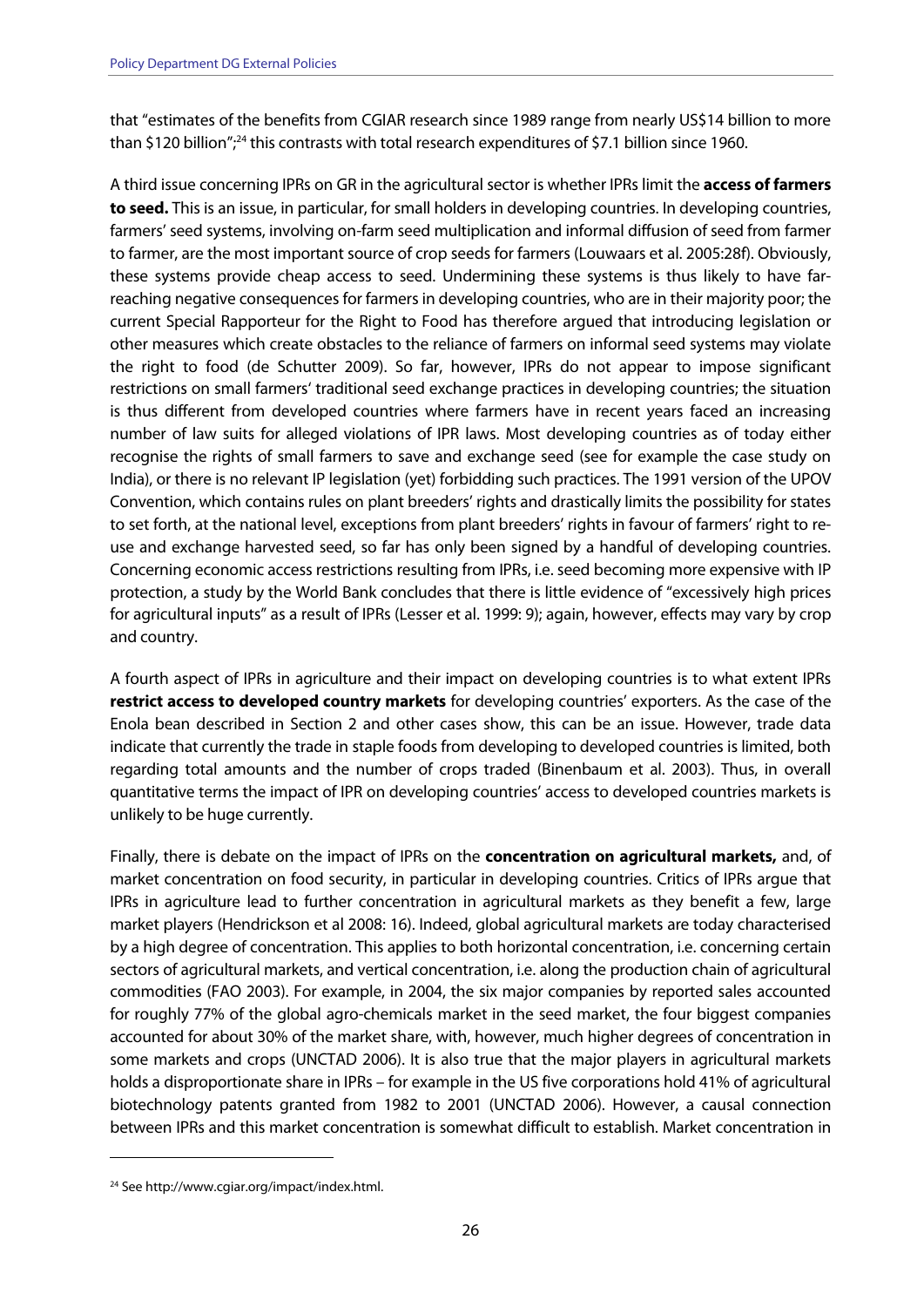today's agricultural markets is primarily a result of an intense period of mergers and acquisitions during the 1990s. IPRs may have been one factor in influencing the corporate decisions behind such mergers and acquisitions, but are unlikely to be the only one.

#### **4.2 Health**

The **human right to health** is well established in relevant international instruments, including a right to access to affordable medical treatments and medicine. The Universal Declaration of Human Rights in its Article 25 stipulated that "[e]veryone has the right to a standard of living adequate for the health and well-being of himself and his family, including food, clothing, housing and medical care". The WHO Constitution, furthermore, establishes in its preamble that "the enjoyment of the highest attainable standard of health is one of the fundamental rights of every human being [...]". Also, the UN's International Covenant on Economic, Social and Cultural Rights of 1966 proclaims that "[t]he States Parties to the present Covenant recognize the right of everyone to the enjoyment of the highest attainable standard of physical and mental health". As of November 2011, 160 countries are members to the Covenant, including all EU member states. On this Covenant, the UN Committee on Economic, Social and Cultural Rights has elaborated that the right to health encompasses a broader perspective than mere access to health care, including also access to affordable treatments (Matthews 2009).

In parallel to the general concerns highlighted in section 2, developing countries have two main, related concerns with respect to IPRs, GR and the fight against poverty as regards health. First, IPRs should not hinder access to affordable medicines for their populations, especially where such IPRs rely on GR that originate from developing countries. Second, appropriate BS from the pharmaceutical/medicinal utilization and commercialization of GR found on their territories should be ensured (e.g. through free/preferential access to pharmaceutical products developed from such GR).

There is a clear tension between the human right to health, including access to affordable medicines, and **IPRs on pharmaceutical products**. The WTO-TRIPS Agreement specifies that patents must be granted in all fields of technology, clearly including pharmaceutical products. As with other products, patents on pharmaceutical products make them more expensive and limit access to them especially for the poor. IPRs are thus a double-edged sword in the health sector: while IPRs can induce technology transfer to developing countries and thus support access to medicines, they also negatively affect the affordability of treatment and, thus, the human right to health (e.g. Naghavi 2007; Park and Lippoldt 2008; Baker 2009). In the words of the UN Economic and Social Council: "in adopting intellectual property regimes, States and other actors must give particular attention at the national and international levels to the adequate protection of human rights of disadvantaged and marginalized individuals and groups" (ECOSOC 2011).

Different opinions exist in the literature on whether WTO rules provide sufficient flexibility to accommodate the human right to health (Musungu 2006; Abbott 2006). The WTO's Doha Public Health Declaration has acknowledged the human right to health so that an acute norm conflict between WTO-TRIPS and the global human rights regime does not necessarily exist. Furthermore, strong collisions between IPR protection and the human right to health led NGOs and developing countries to campaign against rules that had made it difficult for developing countries to restrict patents in cases of public health crises in 1999/2001. That is, many NGOs and Southern activists contended that the WTO-TRIPS Agreement did not provide enough leeway to protect public health, but wrongly prioritized IPRs over public health. As a result, the 2002 WTO Public Health Declaration clarified that the TRIPS Agreement allowed for restrictions of patents in cases of public health crises and extended the transition period for least developed countries to fully implement TRIPS until 2016.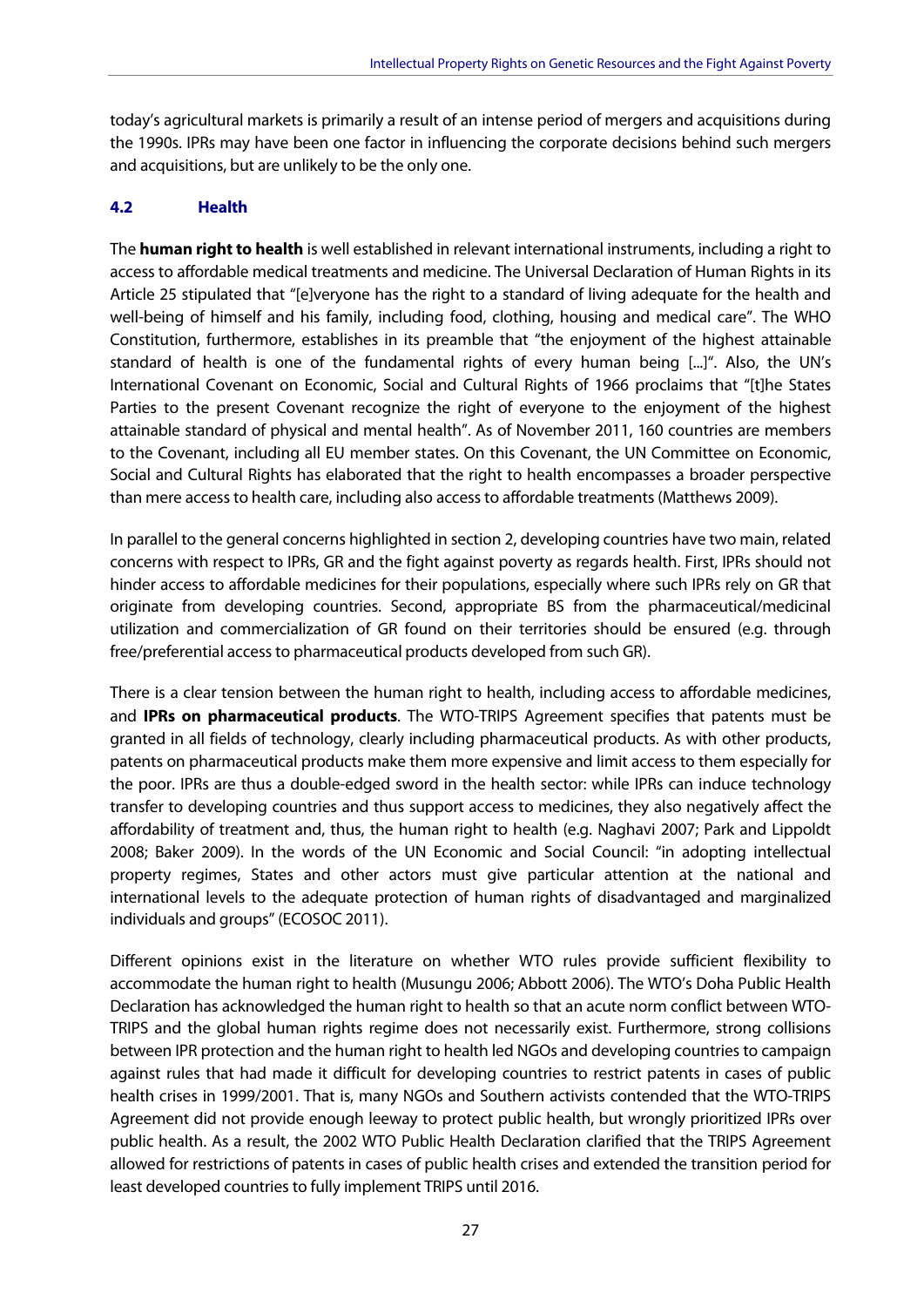-

IPRs do not only limit access to affordable medicines in developing countries by making such products more expensive. They have also been found to restrict the ability of developing countries to produce and export generic medicines, including to other developing countries depending on affordable supplies. For example, there have been reports of shipments of generic medicines being seized while on transit through the Schengen area on the basis of IPRs (Arkinstall et al. 2011). Legal efforts to increase trade measures against medical counterfeit have been intense in international negotiations in recent years. For example, the Anti-Counterfeit Trade Agreement (ACTA), concluded in 2011, provides for customs measures against counterfeit medicine. Under the WHO, there are currently two taskforces: the working group on substandard/spurious/falsely-labelled/falsified/counterfeit medical products (SSFFC) and the International Medical Products Anti-Counterfeiting Taskforce (IMPACT). Developing countries fear that such measures might be used to clamp down on generic medicines, thus posing a problem for access to medicines. A recent report by OXFAM mentions how the fight against counterfeit drugs is used to impose stricter regulations on generic medicines, potentially hindering access (OXFAM 2011). Another recent study concludes that "ACTA proposes to require a broad range of TRIPS-plus measures on intellectual property enforcement that will predictably lead to increased burdens on the crossborder trade of medicines to and from developing countries" (Flynn and Madhani 2011).<sup>25</sup>

**GR** contribute significantly to pharmaceutical R&D and thus form part of these general problems regarding IPRs and access to medicines. While reliable figures are hard to come by, according to one source 25% of drugs in developed countries and up to 75% of drugs in developing countries are based on naturally occurring chemicals (Perrings et al. 2009). However, some authors warn not to overemphasise the contribution and importance of GR to pharmaceutical R&D, since often the costs of bioprospecting outweigh the costs of chemically synthesizing an analogous product (Firn 2003). At the moment, bioprospecting is often regarded an expensive gamble that might or might not yield results. Where medicinal products developed on the basis of GR and TK are patented, this hinders the development and export of relevant medicines in developing provider countries. Moreover, IPR protection frequently contributes to medicines developed on the basis of GR and TK from developing countries – somewhat ironically – often remaining unaffordable for poor populations in those developing countries (see also below on the case of virus vaccines). Enforcement of trade disciplines in developed countries may also under these circumstances significantly impede South-South trade in cheaper generic medicines. These negative effects are currently not balanced by appropriate BS arrangements.

At the same time, developed countries and the pharmaceutical industry have warned that crucial new medicines may not be developed timely, if developing countries were to restrict access to valuable GR in this respect. More important from a development policy perspective, there is a lack of incentives for spurring R&D of medicines that are of particular relevance for developing countries and the parts of their populations that lack purchasing power (e.g. Baker 2009).

**Traditional and alternative medicines** are a particular concern. In Africa, about 80% of the population depend upon such medicines for meeting their health-care needs. Traditional and alternative medicines have the advantage that they require little to no industrial processing and that knowledge on their use is often wide-spread. Patents have rarely been used in this context, not least because such medicines often fail to fulfil basic formal criteria for patentability (Hsiao 2007). With a global annual market size of

 $25$  The European Parliament has also regarded the relationship between the ACTA provisions and the human right to health as problematic European Parliament (2011). 'Anti-Counterfeiting Trade Agreement (ACTA) Written questions by the European Parliament.' From http://trade.ec.europa.eu/doclib/html/147852.htm.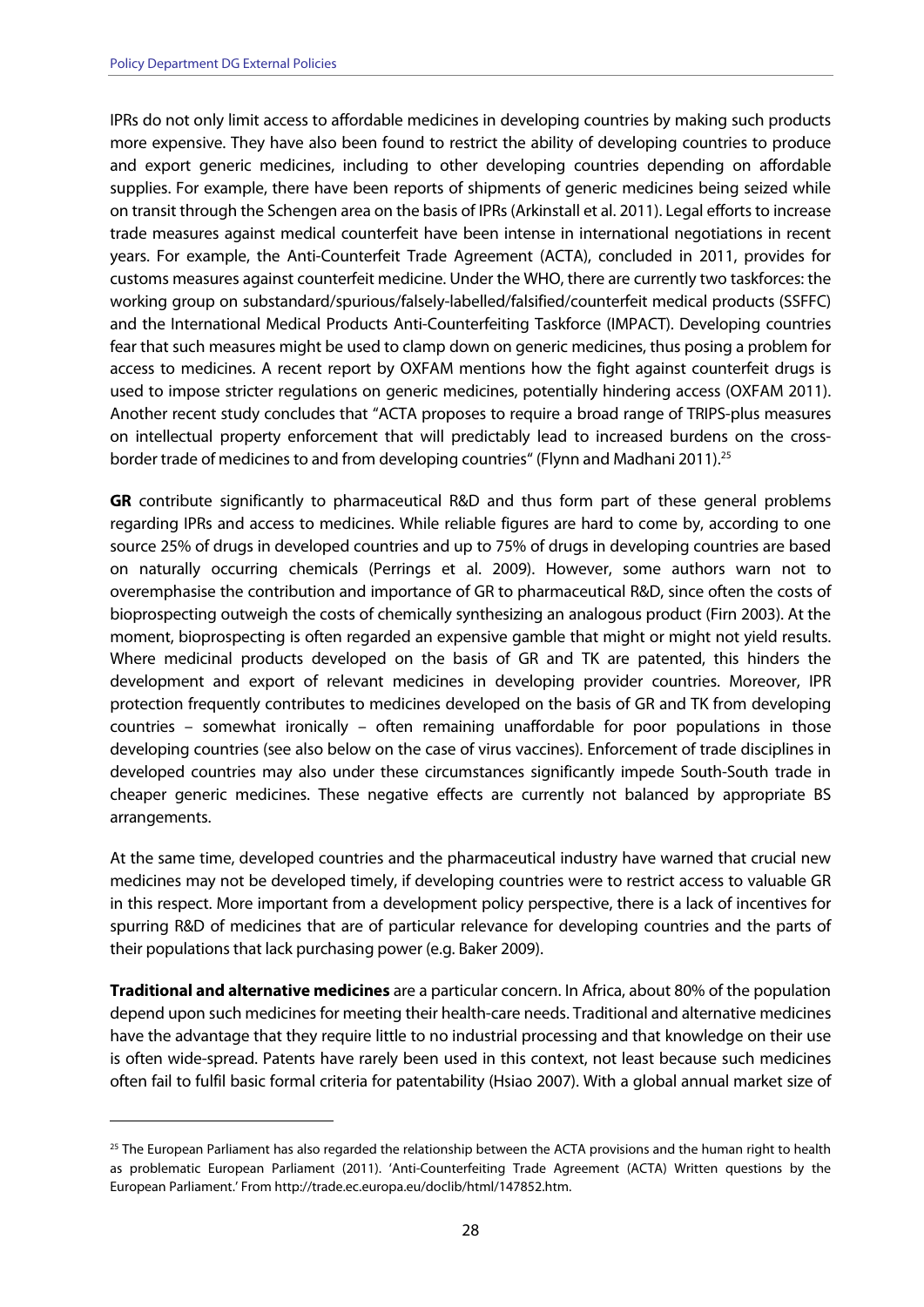an estimated US-\$ 60 billion (as of 2002), the WHO fears, however, that benefits from traditional and alternative medicine are "being appropriated, adapted and patented by scientists and industry, with little or no compensation to its original custodians, and without their informed consent" (WHO 2002). Still, there have been no prominent cases in which patents inhibited access to traditional and alternative medicines (i.e. no cases that would be comparable to the cases of biopiracy referred to in sections 2 and 5).

A particularly prominent discussion in recent years in this respect concerns ABS regarding **influenza viruses**. The case of the 2006/2007 Avian Flu is instructive: in early 2007, the Indonesian government refused to supply influenza viruses to WHO laboratories on the basis of insufficient BS mechanisms under WHO regulations. Indonesia expected that pharmaceutical companies would commercialize a vaccine, without sufficiently letting Indonesia participate in the profits and even selling the vaccine to Indonesia at unaffordable prices (Velasquez 2011). Additionally, the Indonesian government was worried that patents on components of the Indonesian virus could be granted without PIC and MAT (Irwin 2010).

In response to these concerns, the World Health Assembly of the WHO adopted the Pandemic Influenza Preparedness Framework for the Sharing of Influenza Viruses and Access to Vaccines and Other Benefits in May 2011, which is further discussed in section 3.4.

The utilisation of other viruses and GR for health purposes would appear to fall under the Convention on Biological Diversity and its Nagoya Protocol (Vezzani 2010). The extent to which a fair and equitable BS can be achieved/ensured in this sector, including access to affordable medicines, thus currently depends on the full and effective implementation and further development of the Nagoya Protocol in general.

## **5. CASE STUDIES: INDIA, BRAZIL, SOUTH AFRICA**

This section provides an overview on the use of GR and TK as well as the regulatory framework on ABS and intellectual property in three different countries: India, Brazil and South Africa. For each country, some examples in which actors from the developed world used the GR of the respective country are described. The three countries were selected, because they are among the 17 so called mega-diverse countries of the world,<sup>26</sup> which together host most of the world's biodiversity, as measured by the total number of species and the number of endemic species in a country. Besides that, they are all emerging countries, have put ABS legislation in place some time ago and have been leading developing country voices in international debates and negotiations on IPRs (e.g. in the health sector) and ABS. All three countries are also early signatories of the Nagoya Protocol.

#### **5.1 India**

-

India is one of the eight primary centres of origin of cultivated plants and a centre of crop diversity with around 45,500 plant species, 375 closely related wild varieties and 6,500 varieties used in indigenous healthcare (Government of India 2008). Traditional beliefs play an important role in the conservation of many of these species and India has over 19,000 community established 'sacred groves' for the protection of medicinal and wild plants about which TK and beliefs are kept.

 $26$  The list of 17 countries was developed originally in a 1997 report by Conservation International entitled "Megadiversity: Earth's biologically wealthiest nations".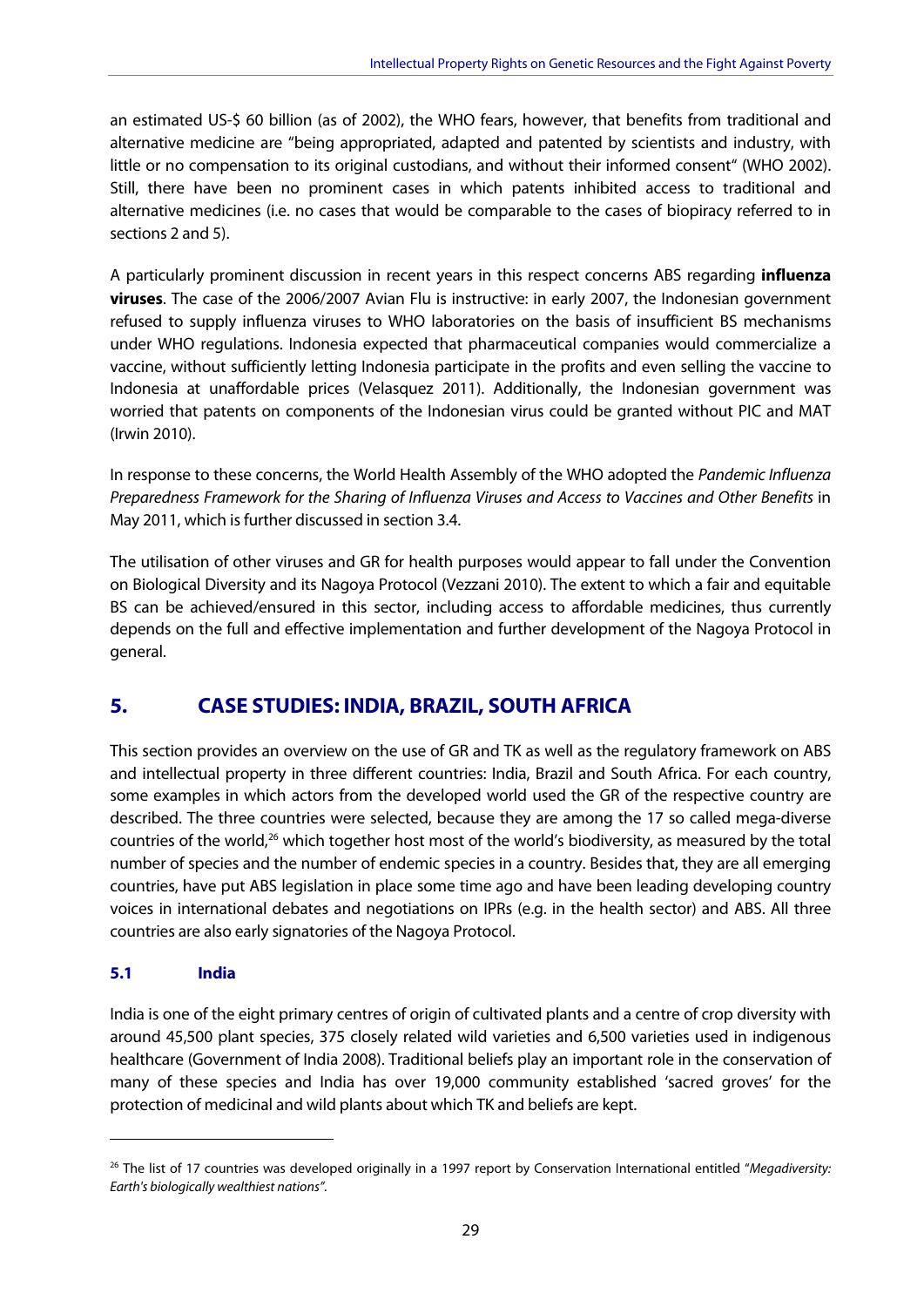India is home to over 700 indigenous groups - known as scheduled tribes - accounting for around 8.2% of the country's population (Government of India 2011). ILCs have few legal rights over natural resources with around 95% of total forest area being nationalised (Mitra and Gupta, 2009: 198; Pant 2009: 12). India's Scheduled Tribe Recognition of Forest Rights Act (2006) seeks to grant community rights to TK of forest biodiversity and to intellectual property and TK related to this biodiversity. However, where communities seek to establish their rights over land or its resources, the processes for according legal ownership can be overly bureaucratic and at odds with customary practices (Vedavathy 2009).

#### 5.1.1 Regulatory framework on ABS

The Protection of Plant Varieties and Farmers' Rights Act (2001) provides for the right of farmers to share in the benefits arising from the use of plant genetic resources. Under this Act, plant breeders are required to pay compensation into a 'Gene Fund' for the use of traditional germplasm. However, the key legislative framework for the conservation of biological diversity and ABS in India is enshrined in the Biological Diversity Act (2002). The 2002 Act recognises that India is rich in TK related to GR and is responsible for regulating access to TK and GR. Suman Sahai of Gene Campaign noted however, that the Act focuses mainly on the protection of GR rather than TK as well as on access to biological resources rather than the sharing of benefits from their use.<sup>27</sup> To obtain access to TK or GR, PIC is required from the National Biodiversity Authority (for foreign nationals) or from the State Biodiversity Board (for Indian nationals). Both the National Biodiversity Authority and the State Biodiversity Board must consult with local Biodiversity Management Committees before access is granted, although there is no legal obligation to follow the latters' recommendations. These local committees are required to document TK in the form of People's Biodiversity Registers. They can also demand fees from persons collecting bioresources for commercial purposes (Section 41(3)) which are paid into local biodiversity funds.

However, interviewees noted that a number of issues exist with the Indian system of access to biological resources and associated knowledge. Awareness about the implications of India's three tier system on operationalising the ABS provisions of the National Biodiversity Act is not yet widespread,28 and several states have yet to even establish Biodiversity Management Committees.<sup>29</sup> Furthermore, slow progress in establishing State Biodiversity Boards<sup>30</sup> has left access to biological resources open to misuse by Indian nationals who could use local knowledge without sufficiently compensating local farmers and other owners of resources (Robinson 2011). Jebra Muchahary of the Indian Confederation of Indigenous and Tribal Peoples (ICITP) noted that resources may be extracted without obtaining PIC as many holders of biological resources and related knowledge are ignorant of their rights, and eligibility for BS.<sup>31</sup> Distribution of benefits is also complicated by the increasing tendency in India towards ex-situ development of GR in government or private sector facilities away from the original source (Robinson 2011).

<sup>27</sup> Interview with Suman Sahai, 7 November 2011.

<sup>&</sup>lt;sup>28</sup> Interviews with Jebra Ram Muchahary, 10 November 2011, and with R.S. Rana, 3 November 2011.<br><sup>29</sup> The National Biodiversity Authority website (visited 16 November 2011) shows 4 of the 22 states to have established several hundred Biodiversity Management Committees. However, 6 have yet to establish a single one.<br><sup>30</sup> From 2003 onwards, State Biodiversity Boards were being set up in India. However, by February 2009, eight States had s

not established their State Biodiversity Board (Pattanaik 2009). 31 Interview with Jebra Ram Muchahary, 10 November 2011.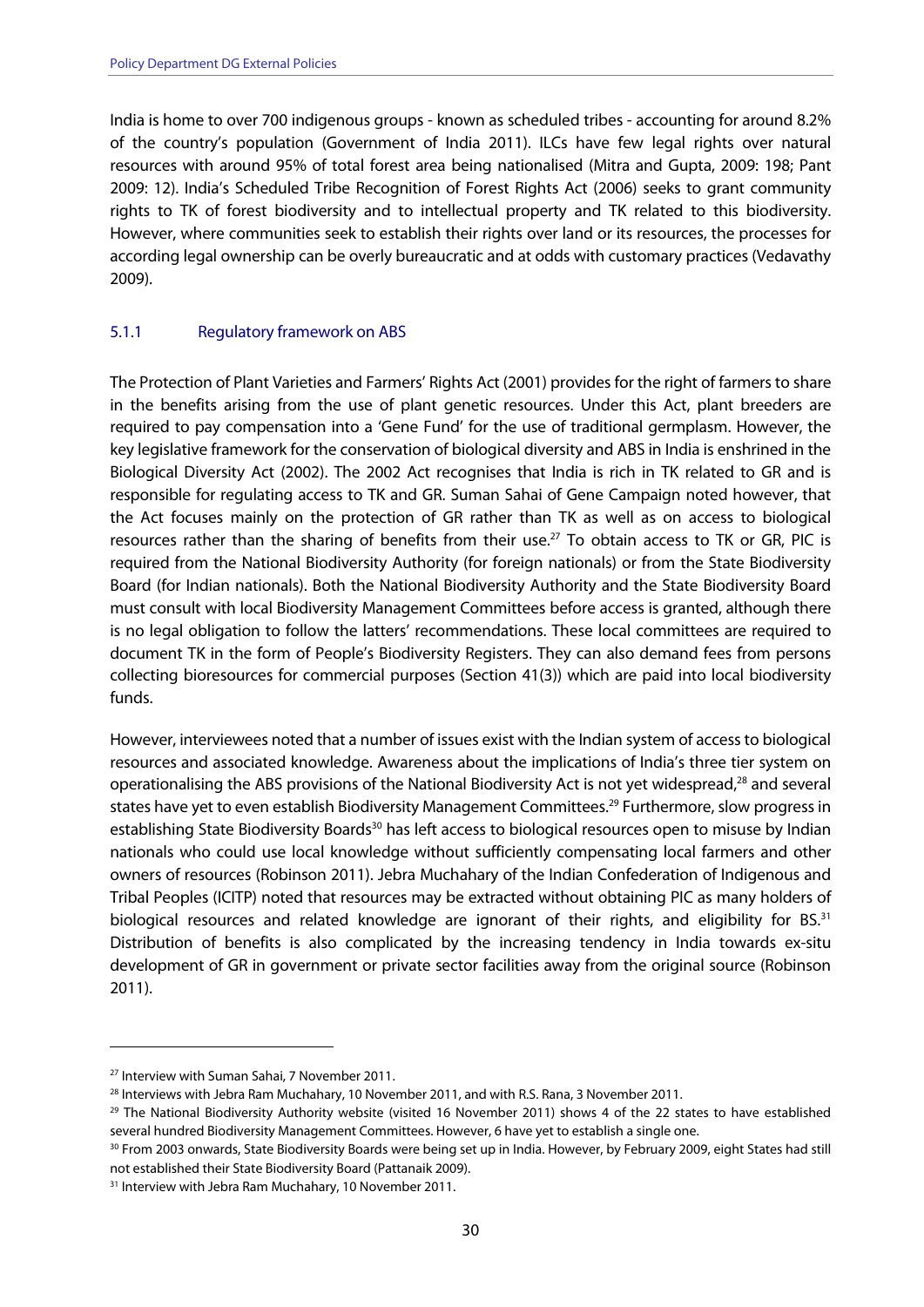The National Biodiversity Authority is obliged to ensure that the terms and conditions for access to biological resources secure 'equitable sharing of benefits' arising from their use between applicants, local bodies and benefits claimers.<sup>32</sup> However, the term equitable is left undefined. Also, although informal guidelines exist (see Rana 2010 for outline), the National Authority has yet to publish a 'benefitsharing formula' as required by the National Biodiversity Act 2002. This lack of clarity may not only slow down the process of BS, but may also deter private companies from investing in R&D if the total costs of compensation are unknown (Demanague 2005). Even where PIC is sought, the centralised structures for regulating ABS may lead to long delays in the distribution of benefits (Dutfield 2000; Nellithanam 2007) as illustrated in Box 5.1.

#### **Box 5.1: Source: Intellectual Property Rights, Trade and Biodiversity**

In Southern India, an agreement between the Tropical Botanic Garden Research Institute (TBGRI) in Kerala, the Arya Vaidya Pharmacy and the Kani tribal group was complicated and delayed due to the State government's failure to recognise the territorial and resource rights of the local people concerned. The Kani do not have a legal title for the land they occupy (which has also prevented them from harvesting the plant themselves), making equitable BS difficult. An exclusive seven-yearlicense to manufacture and sell a product based on extracts of the sub-species 'Jeevani' was granted to the TBGRI who agreed to sharing the license fee and royalty payments with the Kani. This amounts to a de facto recognition of the Kani's IPRs over the resource. However, the Kani are dependent on the State government's consent to transfer the funds to the trust established for the benefit of the Kani. The government was slow to proceed, likely due to the lack of recognition for the Kani's basic rights, and the TBGRI had to wait for more than three years until it could transfer the funds.

Source: Dutfield 2000.

#### 5.1.2 IPRs and genetic resources

In the past, India's approach to IP has been similar to that of countries such as Taiwan and Korea, emphasising the value of imitation and reverse engineering with weak IP protection (CIPR 2002). Historically, India also has a high level of informal seed exchange between farmers, and until the late 1980s, the public (rather than the private) sector was the primary supplier of seeds (Demanague 2005). The Indian Patents Act 1970 did not permit patents on seeds or pharmaceuticals. This more relaxed regime led to India becoming known as the 'pharmacy of the developing world', providing generic drugs at a fraction of the price of branded products (ABIA 2009; MSF 2010). This background may explain a general lack of awareness of IP beyond the higher levels of authority<sup>33</sup> as well as a general apprehension about the likely monopolisation of seed business by the multinational seed companies under the cover of IPRs.<sup>34</sup>

Nevertheless, after the entry into force of WTO-TRIPS in 1995, India was obliged to strengthen IP protection for the R&D of pharmaceuticals and plant varieties by 2005. Most WTO members with no system for plant variety protection in place adopted the UPOV 1991 Convention to comply with WTO-TRIPS. However, India opted for a sui generis regime in the form of the 2001 Protection of Plant Varieties and Farmers' Rights Act. This act is novel in IP protection in that it explicitly takes farmers as well as the

<sup>&</sup>lt;sup>32</sup> National Biodiversity Act, 2002 (Section 21 (1)).

<sup>&</sup>lt;sup>33</sup> Interview with Jebra Ram Muchahary, 10 November 2011.

<sup>&</sup>lt;sup>34</sup> Interview with R.S. Rana, 3 November 2011.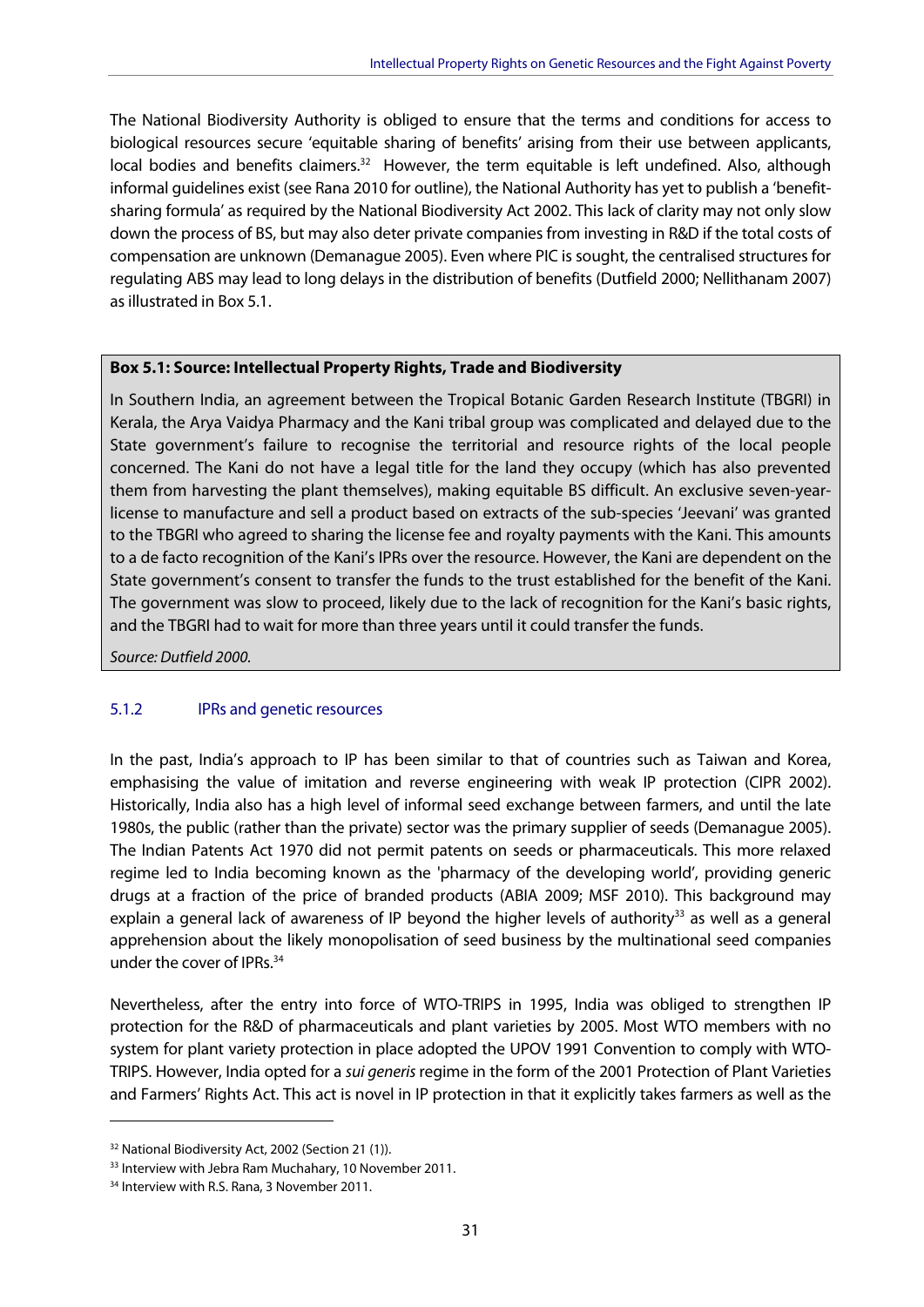public and private sector into account. In practice, however, the law does not distribute rights to all three groups on an equal basis: A particular novelty of the Indian plant variety act is that it maintains a number of farmers' privileges which allow them to save, use, sow, re-sow, exchange, and share seeds and even to sell their seeds in unbranded form ('brown bag' sales). Farmers are additionally provided protection in the case of innocent infringement where they are not aware of the existence of breeder rights (Brahmi et al. 2004).

However, most of the rights accorded by the plant variety act belong to the Indian government<sup>35</sup>, the largest formal supplier of seeds, which has led to pressure to revise the Act to reduce government monopoly and increase control of the informal market for seeds. The Indian government thus announced in 2002 that it would accede to UPOV 1978 (although not the stricter 1991 version). At present, however, it has yet to do so. According to Suman Sahai of the NGO Gene Campaign, despite the fact that India has met its WTO-TRIPS obligations, external pressure, including from the EU, continues for India to enact even stricter so-called 'TRIPs plus' standards for IP protection.<sup>36</sup> Further pressure comes from the seeds industry which seeks increased IP protection under the Indian Seeds Bill (2004). The Seeds Bill undermines the plant variety act on several terms, notably regarding the rights of farmers to sell seed. Furthermore, the Seeds Bill allows for registration, commercialisation and export of seed without a priori establishing legal ownership. This freedom could lead to the commercialisation of GRs within the public domain with no liability for BS (Bala Ravi 2009: 4).

In a further discrepancy, a 2005 amendment of the 1970 Patents Act – known as the Patents (Amendment) Act – contains several key safeguards not mentioned by UPOV and the Indian Seeds Bill. The amendment includes a prohibition on the patenting of insignificant or minor improvements of known medicines (MSF 2010). The Patents (Amendment) Act further stipulates several grounds for opposition to a patent which take indigenous rights into account. These include failure to disclose the source and geographical origin of biological material used and the use of oral or other TK which is seen to constitute prior art. Nevertheless, in practice, full information is not readily provided in patent applications, although the CBD requirement for PIC submitted by Biodiversity Management Committees and State Biodiversity Boards is checked by the National Biodiversity Authority, whose prior approval is essential before seeking IPRs.<sup>37</sup> Thus, although the Patents Act, combined with the Biological Diversity Act, seeks to provide several safeguards for TK associated with GR, these mechanisms are still developing and there remains a lot of scope for improving their effectiveness.<sup>38</sup>

Currently, there is a high number of patent applications pending in the Indian Patent Office.<sup>39</sup> Of these, a number are multiple applications relating to the same drug (ABIA 2009: 128).<sup>40</sup>

<sup>&</sup>lt;sup>35</sup> The government's high market share in seed supply and the historically hostile approach to foreign companies (foreign direct investment in the seed industry was not permitted until 1991) has deterred private investment and driven private sector focus towards the development of hybrid plant varieties.<br><sup>36</sup> Interview with Suman Sahai, 7 November 2011.

<sup>&</sup>lt;sup>37</sup> Interview with R.S. Rana, 3 November 2011.

<sup>38</sup> Interview with R.S. Rana, 3 November 2011.

<sup>&</sup>lt;sup>39</sup> As of 30 June 2010, 78,792 patent applications were pending with the Indian Patent Office of which 6,322 were for pharmaceuticals, according to Commerce and Industry Minister Anand Sharma (IIPTA 2010); see also Figure 5.1.<br><sup>40</sup> There are further reasons for the high number of patent applications pending. Publication of patent applicat

made mandatory following the amendment of the Patents Act in 2002. Initially, a lack of digital documentation available for publication meant that no change was visible. However, a digitisation drive between 2006-09 led to a surge in the publication of patents granted between 2007-09. The low number of patents examined and granted in 2009-10 may be explained by staffing issues: 55 patent examiners left and 47 examiners were promoted to other posts (Government of India 2010: 6).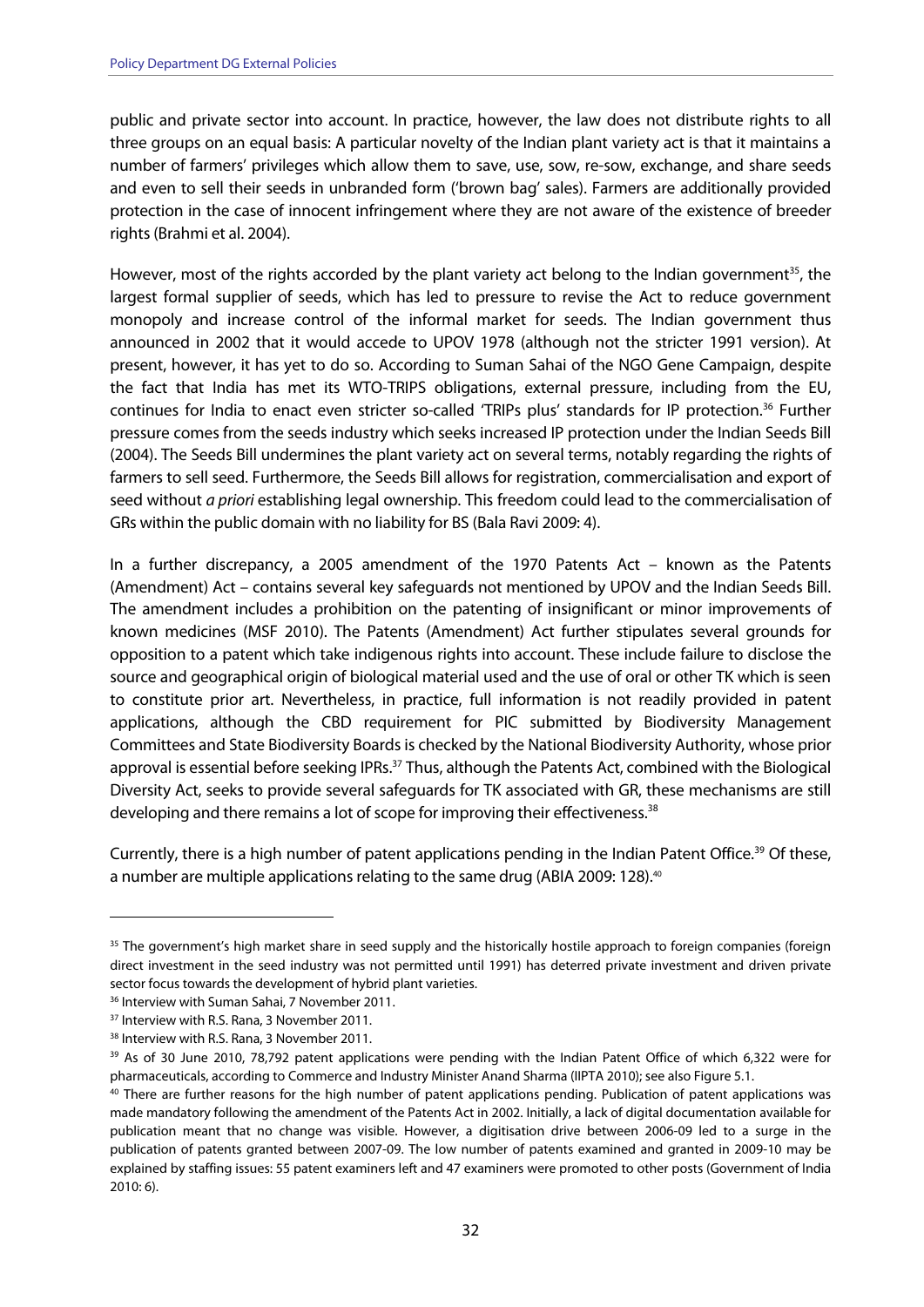| Year            | 2003-04 | 2004-05 | 2005-06 | 2006-07 | 2007-08 | 2008-09 | 2009-10 |
|-----------------|---------|---------|---------|---------|---------|---------|---------|
| <b>Filed</b>    | 12613   | 17466   | 24505   | 28940   | 35218   | 36812   | 34287   |
| <b>Examined</b> | 10709   | 14813   | 11569   | 14119   | 11751   | 10296   | 6069    |
| <b>Granted</b>  | 2469    | 1911    | 4320    | 7539    | 15316   | 16061   | 6168    |

| Figure 5.1: | Trend in Patent Applications to the Indian Patent Office (2003-2010) |
|-------------|----------------------------------------------------------------------|
|-------------|----------------------------------------------------------------------|

Source: Government of India 2010.

The measures India has taken to strengthen its IP regime have been accompanied by considerable growth in the number of non-resident patent applications as shown in Figure 5.2.

| <b>Figure 5.2:</b> | Patent Applications to the Indian Patent Office by Residents and Non- |  |  |  |  |  |
|--------------------|-----------------------------------------------------------------------|--|--|--|--|--|
|                    | <b>Residents (2000-2008)</b>                                          |  |  |  |  |  |

| <b>Applicant Type</b> | 2000  | 2001   | 2002   | 2003  | 2004            | 2005   | 2006   | 2007                 | 2008 |
|-----------------------|-------|--------|--------|-------|-----------------|--------|--------|----------------------|------|
| <b>Resident</b>       | 2.179 | 2.371  | 2.693  | 3.425 | 4.014           | 4.521  | 5.314  | n.a.                 | n.a. |
| <b>Non resident</b>   | 6.324 | 8.221  | 8.772  | 9.188 | 13.452          | 19.984 | 23.626 | n.a.                 | n.a. |
| <b>Total</b>          | 8.503 | 10.592 | 11.465 |       | 12.613   17.466 | 24.505 |        | 28.940 35.218 36.812 |      |

Source: WIPO Statistics Database, January 2011.

India has been an active voice against biopiracy of GR and TK related to their use. This has been bolstered by innovative efforts such as the systematic documentation of TK related to medicinal plants and related practices in a Traditional Knowledge Digital Library. The Digital Library has been made available to patent offices in other countries who may search to see if a patent application is based on prior art. Without documentation of TK, it is unlikely that patent applications for traditional uses of biological resources such as neem and turmeric could have been overturned. As such, the Digital Library is essential for the Indian government's ability to preserve national ownership of biological resources. Nevertheless, the Library is not without its critics. In one interview, it was noted that despite non-disclosure agreements between the Indian government and patent offices, the absence of legislation governing the use of the Digital Library and providing for penalties in case of abuse leaves it vulnerable to abuse.41

India has fought several high profile and costly legal battles to overturn patents based on traditional use of GR found in India, such as a patent granted for turmeric by the US patent office (Brody 2010). Following these experiences the development of the Digital Library proved to be a key tool for establishing prior art of GR and their use. For example, in 1994, the European Patent Office (EPO) granted a patent to the US Department of Agriculture and the firm WR Grace for the fungicidal properties of the neem plant. In 2005, however, a civil society consortium presented a challenge.

<sup>41</sup> Interview Suman Sahai , 7 November 2011.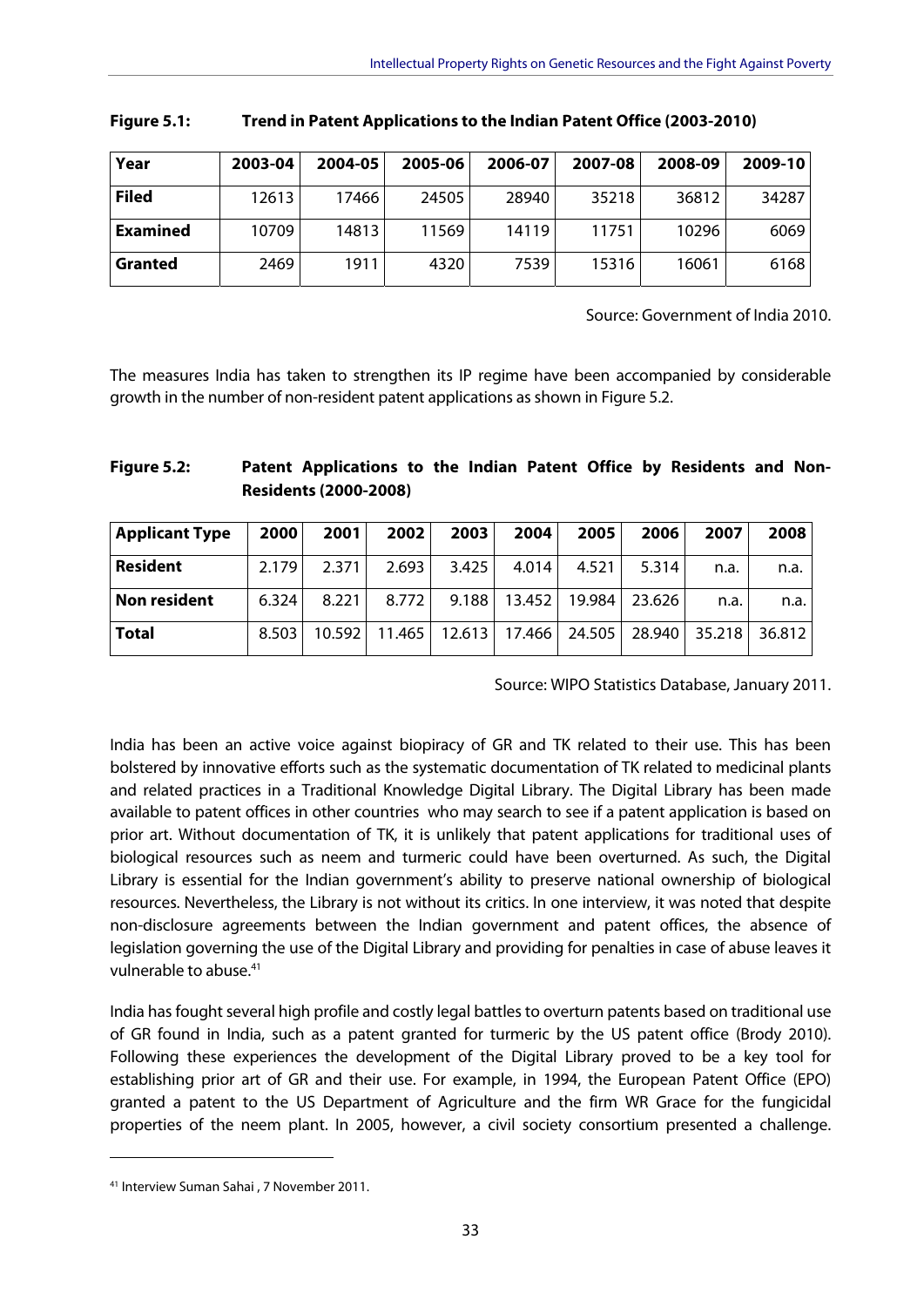Following oral testimony and evidence of the public knowledge of neem use by Indian farmers as documented in the Digital Library, the EPO overturned the 1994 decision (Sheridan 2005).

#### **5.2 Brazil**

Brazil has 70% of the world's catalogued animal and plant species. It is estimated that Brazil hosts between 15-20% of the world's biological diversity, and the greatest number of endemic species on a global scale.42 In Brazil, there are more than 200 indigenous peoples, with a population of 600,000 or 0.2% of the Brazilian population, and 180 languages; thus Brazil is also a culturally megadiverse country (Santilli 2009a: 190). One thousand Quilombola communities (Quilombolas being communities of Afrodescendents, or villages of run-away slaves) have been officially identified with a population estimated at around 2 million people.<sup>43</sup> Other traditional communities include artisan fisherfolk, nut gatherers and rubber tappers, adding up to approximately 4.5 million people, according to the Ministry for the Environment. These communities and villages hold considerable knowledge of flora and fauna species, especially regarding traditional management of these natural resources. There is also agricultural diversity, with for example the indigenous people of Kaiabi using more than 140 plant varieties of 30 different species and the traditional community of the seringueiros using 17 varieties of mandioca, 14 of banana and nine of beans (Santilli 2006: 1). Despite this variety on the local level, on a national scale Brazil is highly dependent on the import of plant GR for food uses (Santilli 2009b: 24).

According to a 2003 report by a Brazilian parliamentary commission<sup>44</sup>, Brazil's legal and institutional systems were inadequate to control biopiracy, mainly because of the ambiguity of the legislation.<sup>45</sup> Since even when co-operation agreements were in compliance, the benefits to Brazil were in several cases found to be insignificant and thus unacceptable, it was proposed that the government create new legislation on the export of wild animals and genetic material. According to the  $4<sup>th</sup>$  national report to the CBD in October 2010, biopiracy continues to be a serious problem in Brazil.<sup>46</sup>

#### 5.2.1 Regulatory framework on ABS

Brazil was one of the first mega-diverse countries to enact national legislation on ABS, in the form of the Provisional Measure (PM) 2.186-16<sup>47</sup> in 2001. Brazil also is a party to the International Treaty on Plant Genetic Resources for Food and Agriculture (ITPGR)<sup>48</sup> and accessed UPOV 1978. It is a signatory, but not yet a party to the Nagoya Protocol. With both ministries in the field of agriculture (the Ministry for Agriculture and the Ministry for Agrarian Reform and Development) and the Ministry for the Environment having stakes concerning the implementation of the Protocol,<sup>49</sup> it is expected that Brazil's

<sup>&</sup>lt;sup>42</sup> See http://www.cbd.int/countries/profile.shtml?country=br.<br><sup>43</sup> See http://www.palmares.gov.br.

<sup>&</sup>lt;sup>44 See</sup> http://www.camara.gov.br/Internet/comissao/index/cpi/rel\_fin\_cpitrafi\_01\_pdf.pdf. 45 The ambiguity of the legislation and the resulting difficulties for implementation were also highlighted by Fernanda Alvares da Silva (interview on 14 December 2011).

<sup>&</sup>lt;sup>46</sup> See http://www.cbd.int/doc/world/br/br-nr-04-en.pdf.<br><sup>47</sup> Provisional Measures are issued by the President of Brazil, coming into force as laws upon publication. They may later be approved, amended or rejected by the national Congress. Provisional Measure 2186-16/2001 was first published in June 2000 and has never been voted on by the Congress. However, it became a legally binding instrument due to a constitutional amendment.

<sup>48</sup> According to Santilli (2009c: 20) the multilateral system of the ITPGR is generally seen as a positive step, but it must be made sure that its GR are not privatized, since due to the ambiguous treaty language merely cosmetic changes could lead to the granting of a patent.

<sup>49</sup> Interview with Juliana Santilli, 10 November 2011.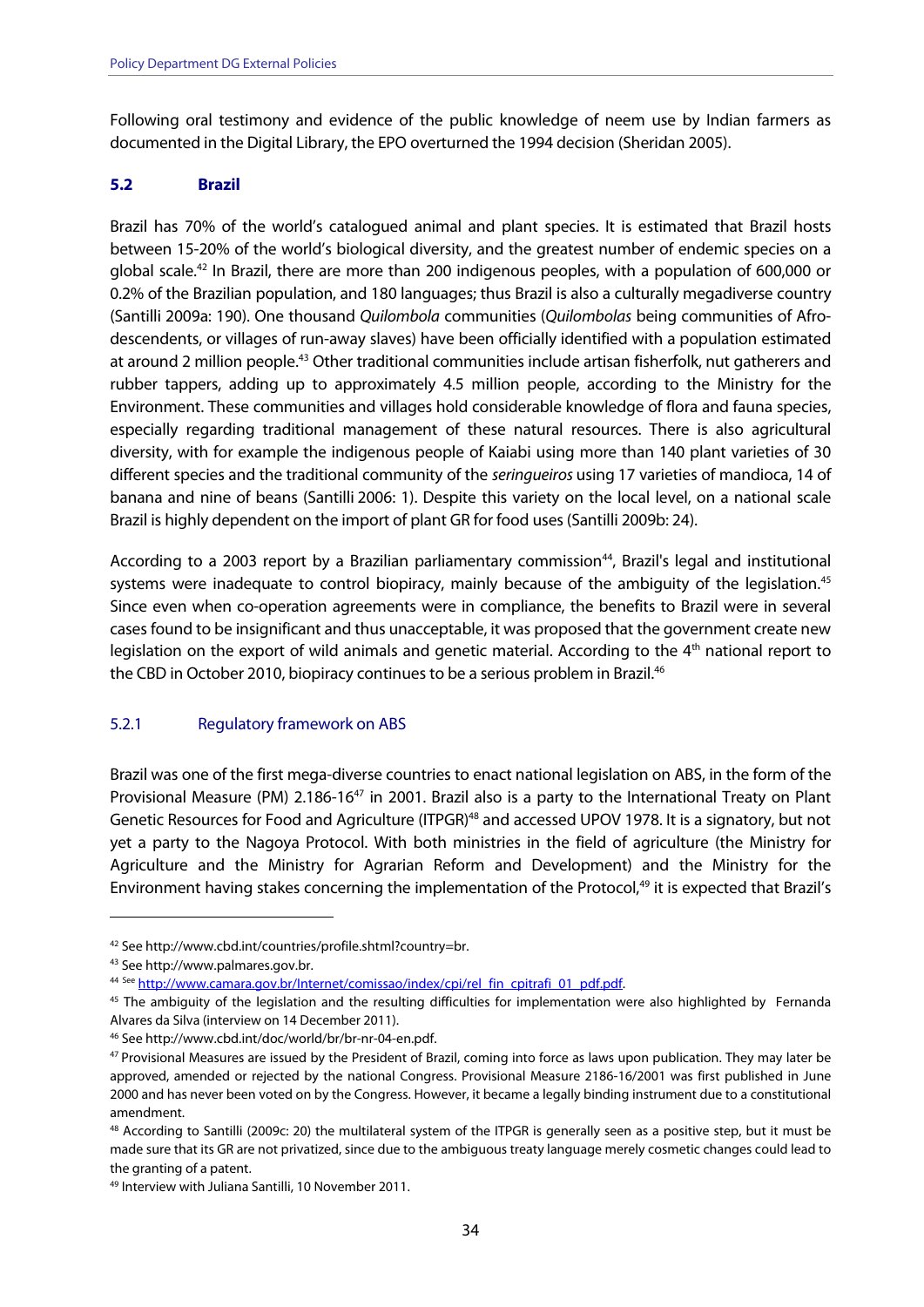national Congress will ratify the Protocol in due course.<sup>50</sup> Many people in Brazil do see the provisions of the Protocol as positive steps in the direction of fair and equitable sharing of benefits regarding GR and there is an expectation especially towards user countries to ratify the Protocol and to adopt measures to effectively protect GR and TK.<sup>51</sup> According to one interviewee<sup>52</sup>, this could bring a change in the international framework that has so far favoured the holders of IPRs. Since the CBD and the Nagoya Protocol are much weaker than WTO-TRIPS<sup>53</sup> or TRIPS plus standards, there still remains a feeling of imbalance regarding the enforcement and the effectiveness of sanctions.

The first steps to implement PM 2.186-16 were taken in April 2002 with the creation of the Department of Genetic Heritage, a division of the Ministry of the Environment, and the first meeting of the Genetic Patrimony Management Council (CGEN) which has rule-making and deliberative functions. The CGEN is responsible for authorising access to GR for commercial research or to TK, while the Brazilian Institute of Environment and Natural Resources is responsible for authorizing access to GR for the purpose of scientific research with no potential for commercial use.

The CGEN is formed by 19 ministries and federal agencies under the coordination of the Ministry of the Environment. Since 2003, stakeholders such as biotechnology companies, researchers in scientific institutions or indigenous and traditional communities have attended the monthly meetings, with the right to speak but no to vote. In 2007, a decree stipulated that the Management Council may invite experts or representatives of various sectors of society involved with the subject matter (Santilli 2009a: 188).

#### **BOX 5.2: The Krahô case**

The Federal University of Sao Paolo in 1999 accessed plants used in medicinal rituals and traditional practices by several ethnic groups of the Krahô peoples in the State of Tocatins. Out of 400 species collected, 138 were identified as having potential neurological functions, and 11 of them already had been tendered for pharmacological and phytochemical studies. The lack of representation of TK holders led to a breakdown in the negotiations aimed at the drafting of a bilateral BS contract. During the process, two associations said they represented the Krahô peoples (the Vyty Cati and the Kapéy). However, only one of them – the Vyty Cati - had initially been consulted. The Kapéy did not participate from the beginning in the PIC procedure nor agree to the use of the collected genetic material based on their uses and customs. As a result, in 2002 the Kapéy conditioned any further discussions on the prior payment of an indemnification of 5 million reals (approx. 2 million Euro) for moral damages, plus an up-front prospecting fee of 20 million *reals* (approx. 8,3 million Euro). Following new negotiations, an agreement to replace the 25 million *reals* with a health clinic and a vehicle to be used on the Krahô peoples' territory was reached. Access to TK that had already occurred was validated by the prior consent of the villages represented by the Kapéy, who also agreed to the continuation of the research. However, the procedure was suspended, and the contract on use and BS was not concluded. The reason for this can be found in the already destroyed mutual trust and enduring strong criticism from the public. Sources: Kishi 2009; Santilli 2009a.

 $50$  According to Fernanda Alvares da Silva (interview on 14 December 2011), a draft law shall be published during the next days.

<sup>&</sup>lt;sup>51</sup> Interview with Fernanda Alvares da Silva, 14 December 2011. She added that the biotechnology sector in Brazil is preoccupied that the implementation of the Nagoya Protocol could even increase the stimulus to concentrate the research activities from the side of the developed countries.

<sup>52</sup> Interview with Juliana Santilli, 10 November 2011.

<sup>53</sup> Before the ratification of TRIPS no patents were allowed in Brazil on food products and pharmaceutical products.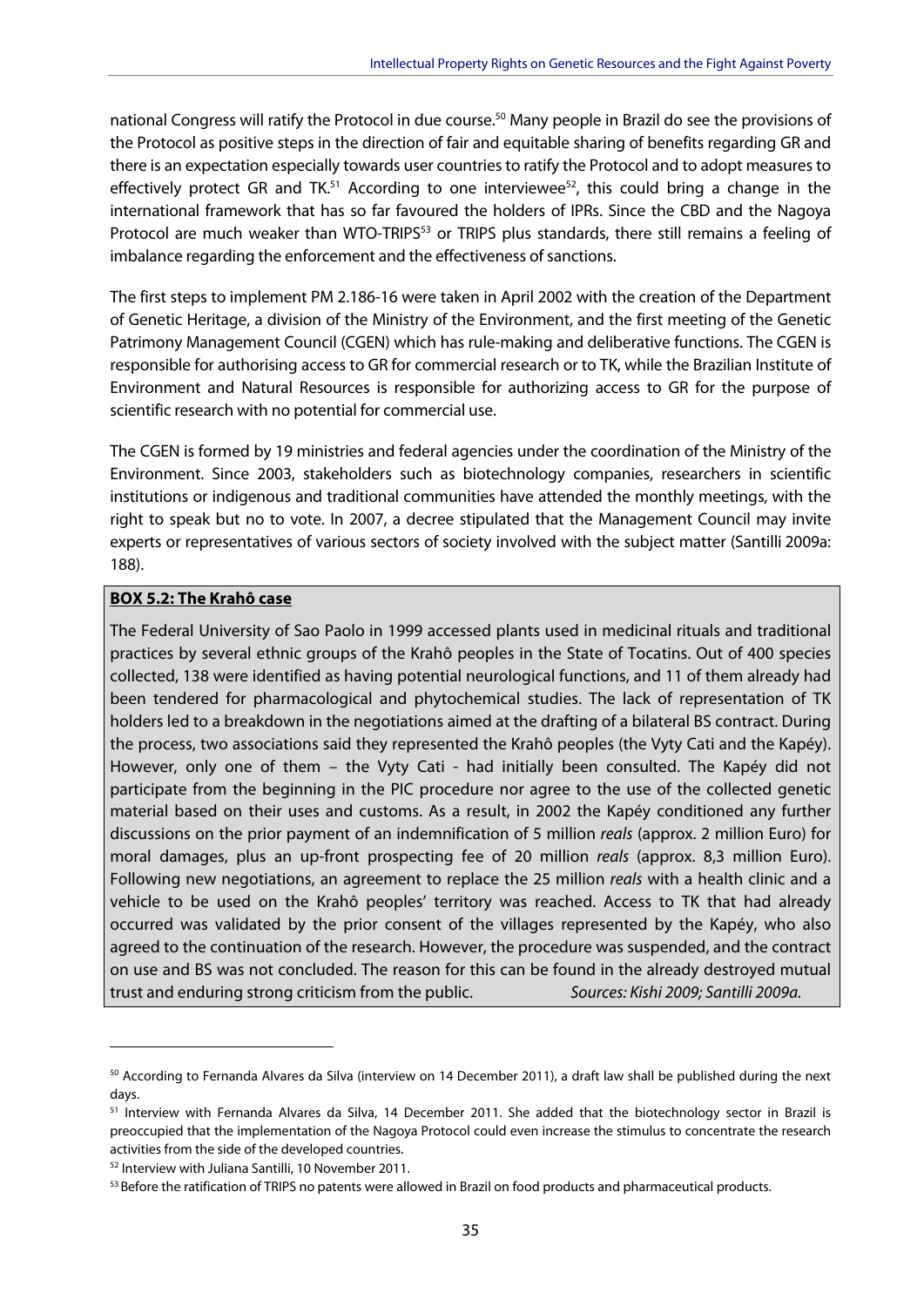PM 2.186-16/2001 provides for two main instruments: authorization of access to GR and TK, and the BS contract. Access to GR<sup>54</sup> can generally only be granted following the prior consent of the indigenous peoples (when access occurs in indigenous territories or involves TK), of an environmental agency (when access occurs in a protected area) or of the owner of private land. When access takes place in waters under Brazilian jurisdiction, on the continental shelf or in the exclusive economic zone, the prior consent of the maritime authority must be obtained, or of the National Defence Council if it involves an 'area that is indispensable to national security'. Foreign institutions aiming to access GR must necessarily be associated with a Brazilian institution (ICTSD 2010a: 2). By now, PIC is conditioned on prior independent anthropological studies in order to ensure due representation of knowledge holders (Kleba 2009: 123). The anthropological expert opinion does not substitute consent, but it assists indemnification of the peoples who share the same TK and enhances the knowledge level of the provider communities about the project content and its consequences (Kishi 2009: 314f).

#### **BOX 5.3: The Cupuaçu case**

-

Patents have already been granted on literally all well-known Amazonian and Andean medicinal plants, incuding Andiroba (Carapa guianensis Aubl.), Copaiba (Copaifera sp), Cat's Claw (Uncaria tomentosa), Maca (Lepidium meyenii), Sangre de Drago (Croton lechleri), Quebra Pedras (Phyllanthus niruri), and Wormseed (Chenopodium ambrosioides). Almost all of these patents were registered by companies or people from developed countries. In 2002 the NGO Amazonlink discovered the existence of several worldwide patent applications on oils and chocolate made from the Cupuaçu tree. It also found that the name of the fruit had been registered as a trademark in the EU, US and Japan by Japan's Asahi Foods and its allied US company, Cupuaçu International. Cupuaçu (Theobroma grandiflorum) is a rainforest tree that belongs to the cocoa family. Indigenous peoples as well as local communities along the Amazon have cultivated Cupuaçu as a primary food source for generations. In earlier times, Cupuaçu seeds were traded along the Rio Negro and Upper Orinoco rivers where indigenous people drink Cupuaçu juice after it has been blessed by a shaman to facilitate difficult births. The "beans" are utilized by the indigenous Tikuna people for abdominal pains. Cupuaçuchocolate has been produced in Brazil since 1983 and is known as 'Cupulate'. Upon discovery of the Cupuaçu trademark, Amazonlink launched a worldwide campaign and submitted a challenge against the Japanese trademark Cupuaçu at the Japanese Patent Office. In Germany, a group of NGOs filed an objection against the patent request on Cupuaçu oils and chocolate at the European Patent Office (EPO). In 2004, the Japanese Patent Office in Tokyo decided to cancel the trademark Cupuaçu. It also rejected a patent request by Asahi Foods for the production of Cupuaçu chocolate (Cupulate). In 2005, the EPO rejected the patent request and informed Asahi Foods about the cancellation of the trademark Cupuaçu.

Sources: http://www.amazonlink.org/biopiracy/cupuacu.htm.

When there is a prospect for commercial use of the resources accessed, BS contracts must be signed between the providers and the users of the GR/TK, and these contracts must be approved by the CGEN to assure they are in accordance with the law (Article 16). These contracts are to provide for benefits such as profit sharing, payment of royalties, access to and transfer of technology, no-cost licensing of products and processes and training (Article 25). The CGEN, however, does not go further in the

<sup>&</sup>lt;sup>54</sup> CGEN published an official 'technical orientation' to make it clear that access is different from the collecting of biological material, access being 'the activity carried out with GR with the objective of isolating, identifying or using information of genetic origin or molecules and substances arising from the metabolism of living beings and of extracts obtained from such organisms'.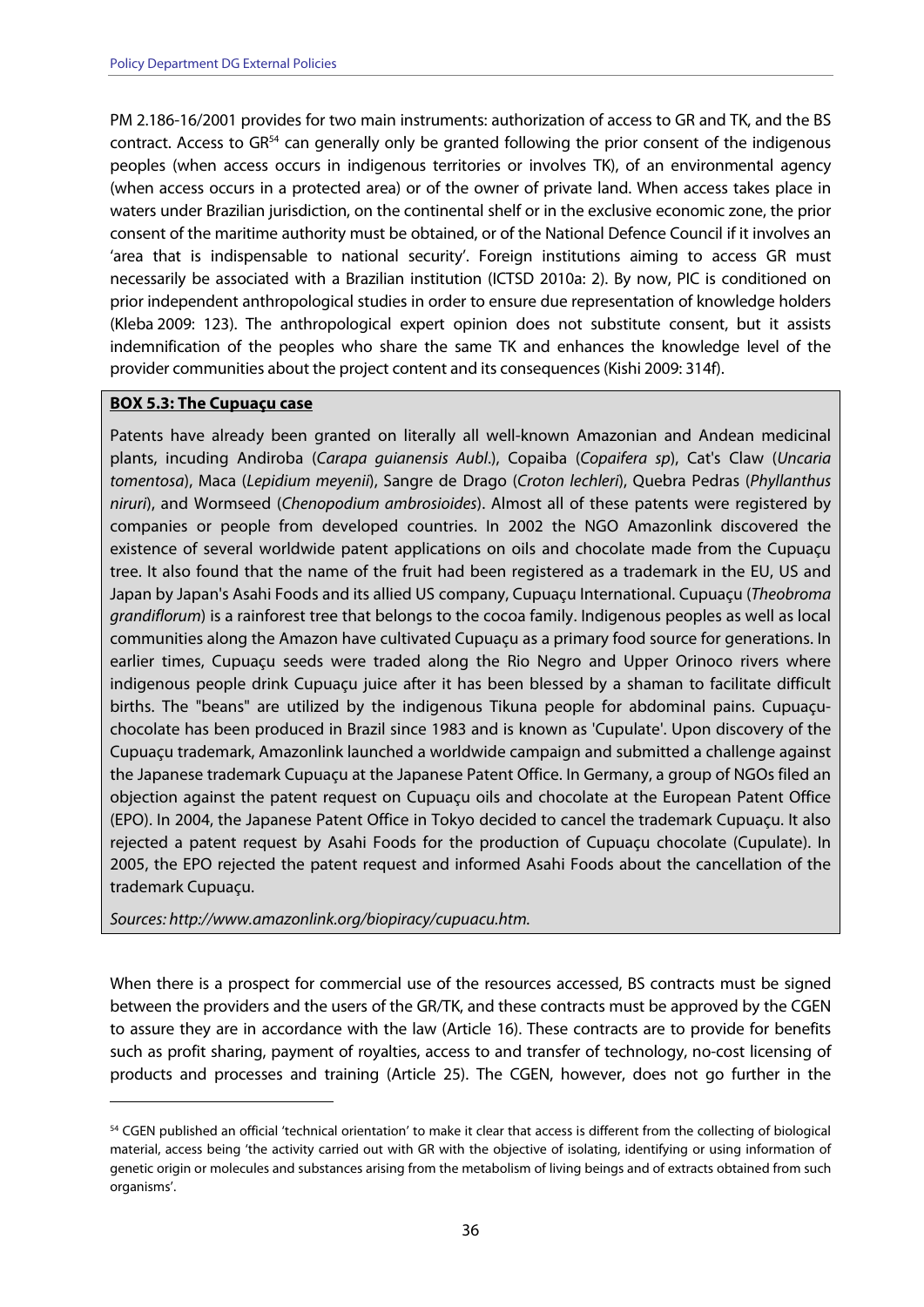examination of the BS contracts between private persons, for example if it is fair and equitable.<sup>55</sup> As of March 2009, CGEN had registered 22 contracts,<sup>56</sup> most of them relating to bioprospecting at the initial stage, conducted mainly by national public institutions (ICTSD 2010a: 2). Many contracts stipulate that benefits will be shared only if economic exploitation occurs as estimating the potential beforehand often is very difficult. Although a formal economic assessment of the BS contracts in Brazil has not been made, the general feeling is that almost no sharing of benefits has resulted from these contracts.<sup>57</sup> Until 2009, none of the BS contracts concluded between users of GR or TK and farmers on the basis of PM 2.186-16/2001 resulted in concrete benefits for the farmers and the protection of biodiversity (Santilli 2009b: 54).

Generally, hopes for joining biotechnological development with fair treatment for TK holders have faced some disenchantment (Kleba 2009: 119). Companies and scientists are discouraged from accessing GR and TK because of the high transactions costs, the legal uncertainties, the risks of public blame and the time-consuming procedure. Some argue that this system induces biopiracy and the whole process must be urgently amended.

The focus on bilateral contracts is seen as one of the law's most serious flaws as often knowledge on the characteristics, properties and uses of biological resources are held, produced and/or shared by various traditional peoples (Santilli 2009a: 190; Kishi 2009; Kleba 2009: 120ff.; ICTSD 2010a: 2f). The need for a bilateral contract could and did often create a competition between the various traditional peoples or local communities commonly holding the knowledge.<sup>58</sup> This situation was exemplified by the Krahô case (see Box 5.2), where bioprospecting failed because some indigenous peoples that claimed holding TK on the GR concerned were not represented in the agreement for access. While this is a problem for TK related to wild GR , it is an even bigger problem concerning agrobiodiversity, where there often has been an even stronger exchange of TK and it is nearly impossible to find out who exactly is the holder of this TK.59

The federal government prepared a new draft law in which contracts with providers of GR are no longer mentioned. Accordingly, when users of GR are based in Brazil there would be an obligation to contribute to a public fund of BS based on a fixed percentage rate of benefits deriving from commercial sale or licensed patents. Contracts only would remain in cases where users of GR are foreign institutions, and the BS would be negotiated with CGEN and directed to the public fund. The fund would finance the conservation and sustainable use of biodiversity and ILCs would be able to apply for measures for in situ and on farm protection of biodiversity (ICTSD 2010a: 2/3f). However, as there is no agreement between the Ministry for Agriculture, the Ministry for Science and Technology and the Ministry for the Environment on who is going to be in charge of granting access to GR and to TK the adoption of this draft law is still uncertain.<sup>60</sup>

<sup>55</sup> Interview with Fernanda Alvares da Silva, 14 December 2011.

<sup>&</sup>lt;sup>56</sup> There is some confusion about numbers, as the 4th national report of Brazil to the CBD mentions 25 contracts that had been agreed to and signed and only one BS contract that had been completed and approved by CGEN.<br><sup>57</sup> Interview with Juliana Santilli, 10 November 2011.

<sup>58</sup> Interview with Juliana Santilli, 10 November 2011

<sup>59</sup> Interview with Juliana Santilli, 10 November 2011

<sup>60</sup> Interview with Juliana Santilli, 10 November 2011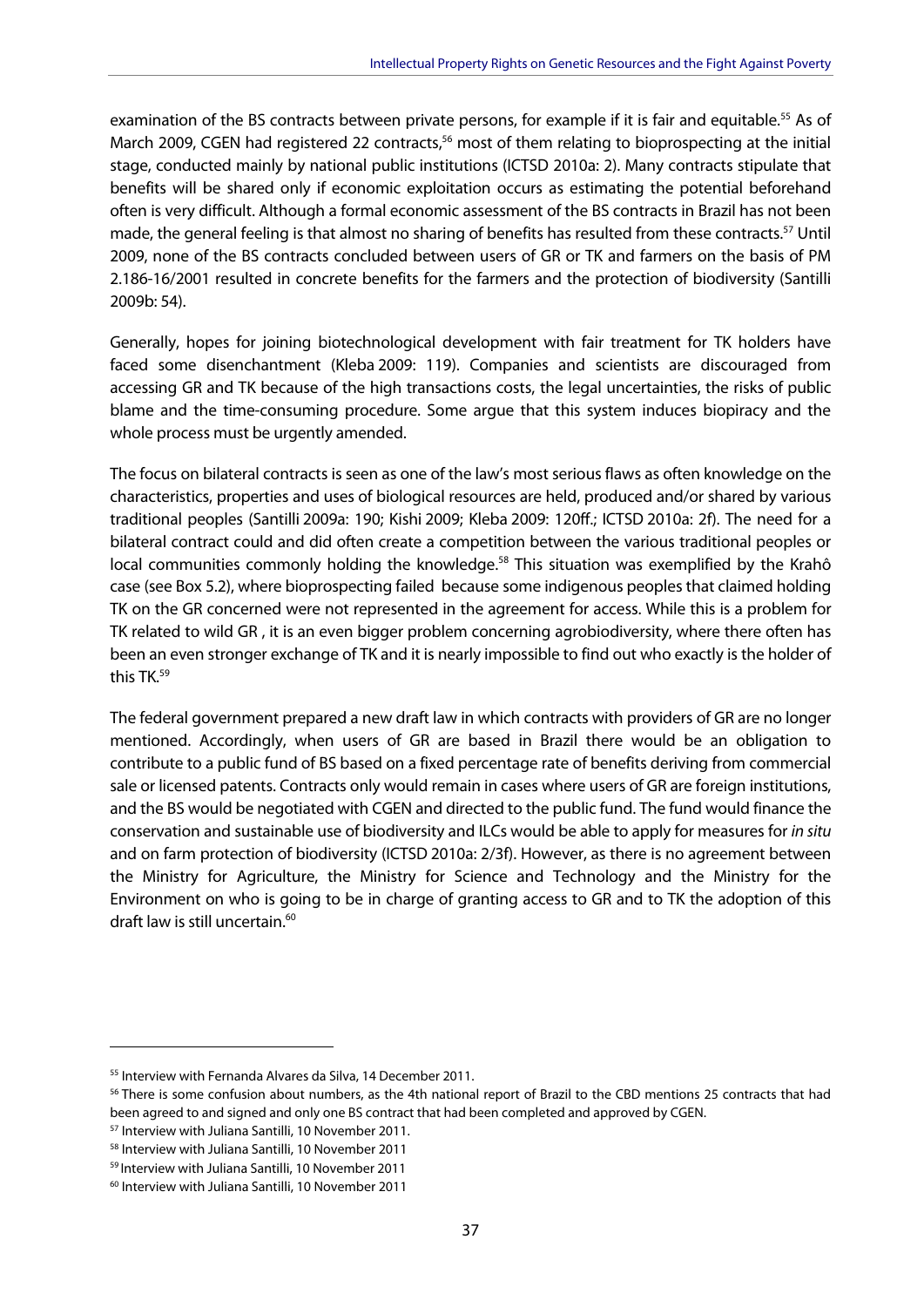#### 5.2.2 Legal status of indigenous communities and recognition of their rights

The Brazilian Constitution (Article 231) recognizes the social organisation, customs, languages, beliefs and traditions of indigenous peoples as well as of the Quilombola communities; they have the right to the exclusive use of the natural resources located in their traditional lands. The indigenous populations, their communities and organisations have standing to sue to defend their rights and interests (Article 232 of the Constitution). The Public Prosecution has an important role in safeguarding these rights. According to Article 129/III and V of the Constitution the Public Prosecution is to institute civil investigations and public civil suits to protect public and social property, the environment and other diffuse and collective interests, and to defend in court the rights and interests of the indigenous populations. This is important as the rights regarding TK<sup>61</sup> are considered as collective rights or diffuse interests in Brazil by the prevailing opinion (Kishi 2009: 317f).

ILCs that create, develop, detain or conserve TK associated to the genetic patrimony according to Article 9 of PM 2.186-16/2001 have the right to have the origin of the accessed TK indicated in every single publication, utilization, exploration and divulgation. In addition, the communities can impede nonauthorized third parties to use, test, research or explore TK and to divulgate, transmit or re-transmit data or information that integrate or constitute TK. Last but not least, they can require BS in case of the direct or indirect economic exploitation of TK by third parties. Communities must be clearly informed in an accessible language about the research activities (purpose, methodology, duration, geographical area, knowledge to be accessed, budget and potential impacts), and the rights and responsibilities of each party. This includes the right to refuse the access to their knowledge PIC procedures (ICTSD 2010: 4).

#### **BOX 5.4: The breu branco case**

-

In 2000, Natura, a Brazilian cosmetics company, founded the EKOS Line, which "draws from the wealth of Brazil's biodiversity and is inspired by traditional uses of plants ingredients." In 2001, Natura staff collected information on the Ver-o-Peso market in Belem on a range of useful plants. Species incorporated into Natura Products included breu branco, a resin produced from insect-damaged trees, used traditionally as incense and in art work and handicraft, and extracted from the forests of Iratapuru. Natura did initially not enter into an ABS agreement, although the company gave the Vero-Peso market association (Ver-as-Ervas) acknowledgment in its materials, and an oral agreement was reached. As the Brazilian legislation on ABS evolved and awareness grew on the importance of compensating TK holders for the use of their knowledge, the women of Ver-as-Ervas requested assistance from the competent authority in order to claim benefits. The CGEN decided that access to TK had indeed taken place. An agreement with Natura was formalized in 2006. The herb and perfume traders were recognized as providers of TK involving breu branco. In October 2006, Natura signed a BS contract with the Ver-as-Ervas association. The contract provided for up-front payments, as well as a percentage of net profits, when the fragrance ingredients were highlighted on the label or present in the recipe used. The benefits were to be used for biodiversity and conservation projects, as well as cultural projects, with no direct monetary advantages accruing to any member of the association. Through this process, Natura built its internal capacity to deal with PIC associated with TK, and developed ways to engage with local groups to achieve truly informed consent, including explaining the Brazilian ABS legislation through theatrical performances, and hiring economists and lawyers selected by communities to work on their behalf. Sources: Kleba 2009: 124-125; Laird 2008: 81-82.

<sup>61</sup> Associated TK is defined in Article 7/IV PM 2.186-16 as the information about knowledge or individual or collective practice, associated to GR, of a native Brazilian or local community.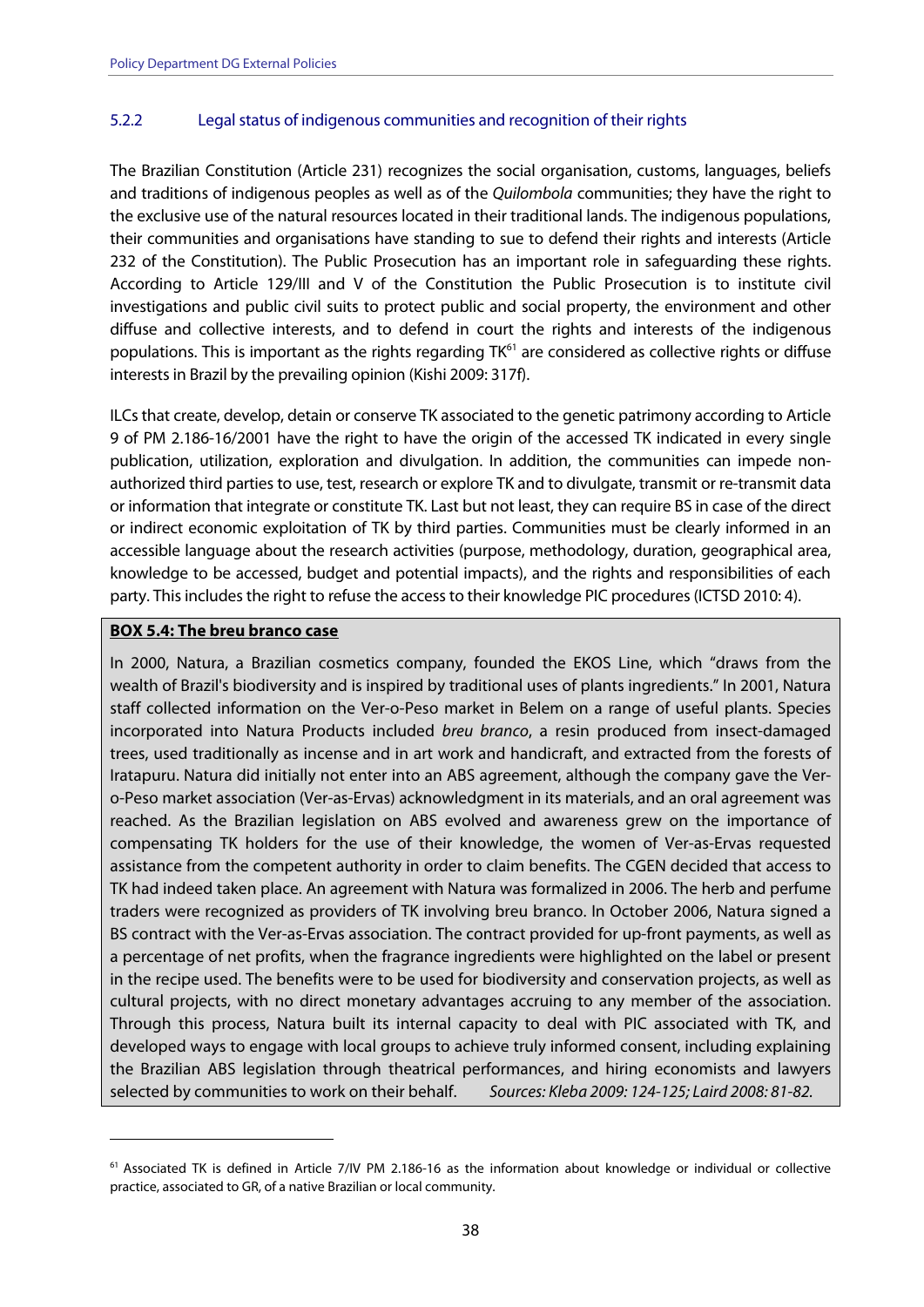#### 5.2.3 IPR and genetic resources

The legal link between ABS and the Brazilian patent system is Art. 31 PM 2.186-16<sup>62</sup>. The implementation of Article 31 PM 2.186-16 began in late 2006.<sup>63</sup> The Brazilian Patent Office adjusted the form and the internal procedures for patent applications. Since then, every patent applicant has to declare, at the time of the patent application, whether or not the underlying invention is based on access to GR or TK and whether access was in compliance with the relevant legal rules.<sup>64</sup> The number and date of the relevant authorization must also be provided.

Moreover, according to the National Plant Varieties Protection Act 9.456 of 25 April 1997 (based on UPOV 1978) it is possible to apply for plant variety protection (no patents are allowed on plant varieties). This law foresees some exceptions (Article 10), inter alia a (small) farmers' privilege (Santilli 2009c: 31). There is strong pressure from agribusiness to adapt the national legal system to UPOV 1991 which might bring stronger restrictions concerning farmers' rights and might allow patents on plant varieties.65 Currently, the Brazilian Agricultural Research Corporation (Embrapa) holds 32% of the plant variety rights, followed by the company Monsoy with 13,39% and two national cooperations (Coodetec and Copersucar) with 7.30% and 5.04% respectively.<sup>66</sup>

#### **5.3 South Africa**

Covering 2% of the world's surface, South Africa is home to approximately 10% of global plant species, 65% percent of which are endemic to South Africa. A "biodiversity hotspot," the Cape Floristic region is the smallest and richest of the world's six floral kingdoms (DEA 2009). Plant resources have traditionally played an important role for indigenous communities and the country is rich in medicinal plant knowledge (Crouch 2008). Indigenous plants are used by 60-70% of South Africans for health care or cultural practices, making use of approximately 3,000 different species (Coetzee 1999; Reinten 2002).

South Africa's rich plant diversity contributes to innovations and commercial success in pharmaceuticals, cosmetics, ornamental products, cut flowers, crops, and more. Indigenous plants such as rooibos and honeybush for tea, aloes, buchu, and devil's claw as medicinal products, and cut flowers are all exported in large volumes and are sources of jobs and revenue (Reinten 2002; Coetzee 1999; Wynberg et al. 2009). Nevertheless, foreign industries have previously profited from unconstrained access to the country's genetic resources and providers of resources and traditional knowledge have not benefited equitably (Wynberg and Taylor 2009; Crouch 2008; Coetzee 1999).

 $62$  Article 31 reads "... grants of industrial property rights made by the competent bodies to a process or product obtained from sample components of genetic heritage is contingent on the observance of this Provisional Act, and the applicant

must inform the origin of genetic material and associated traditional knowledge, where appropriate."<br><sup>63</sup> A study carried out in 2006 showed that until that date fewer than 10% of the patent applications filed at the Brazi patent office identified the origin of GR/TK, and no patent application filed had an access authorization attached (Santilli 2009a: 194).

<sup>64</sup> Interview with Fernanda Alvares da Silva, 14 December 2011.

<sup>65</sup> Interview with Juliana Santilli, 10 November 2011.

<sup>66</sup> Information of the National Plant Variety Protection Service of the Ministry of Agriculture, Livestock and Supply in 2009 according to interview with Juliana Santilli, 10 November 2011.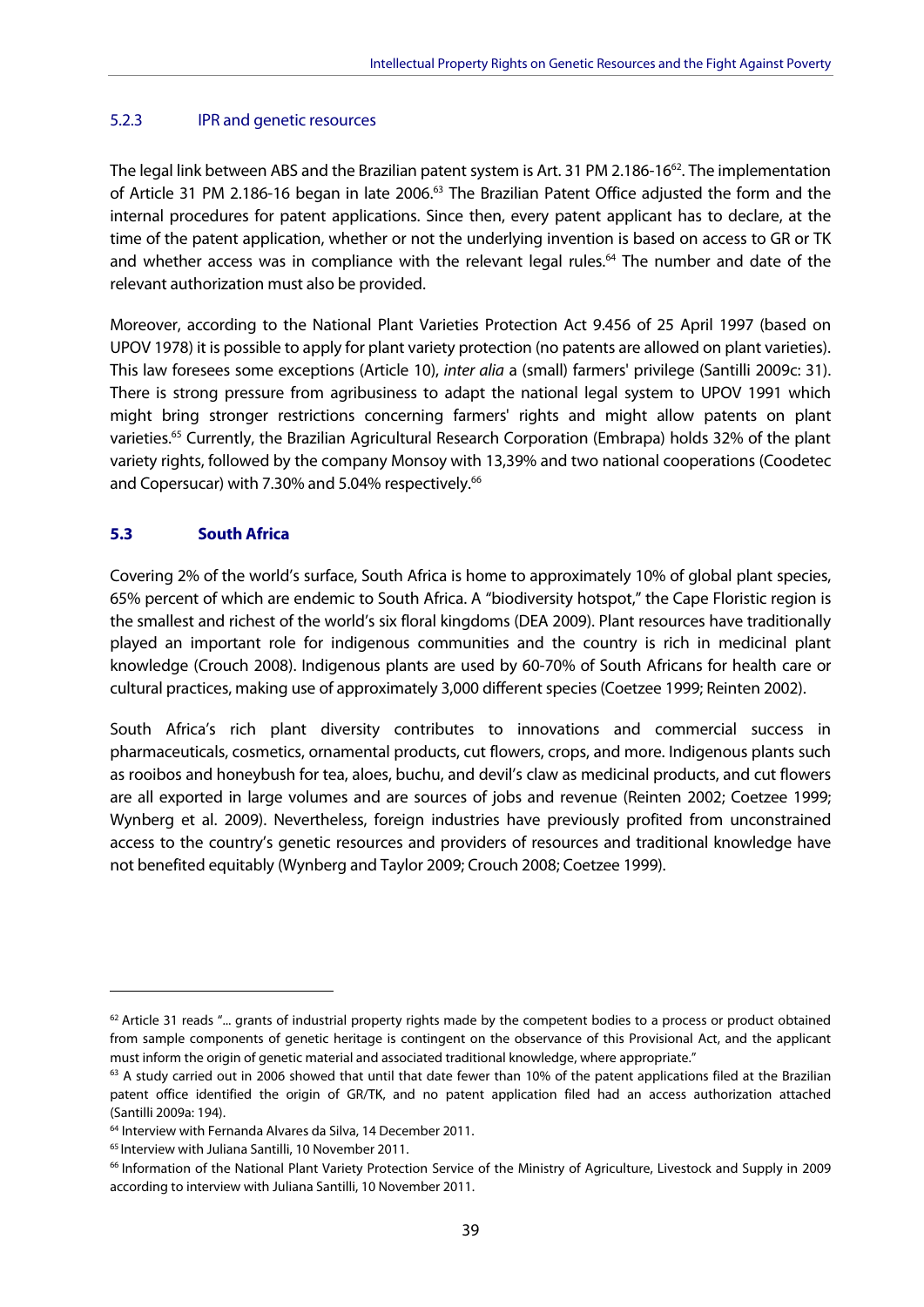#### 5.3.1 Regulatory framework on ABS

South Africa is a party to the CBD and early signatory of the Nagoya Protocol. The primary framework for ABS in South Africa is the National Environmental Management: Biodiversity Act No. 10 of 2004 (Biodiversity Act) and implementing Bioprospecting, Access and Benefit Sharing Regulations (Regulations), adopted in February 2008. The Biodiversity Act meets South Africa's domestic obligations under the CBD and much of the Nagoya Protocol (DEA 2009; DAFF 2011).

Under the Biodiversity Act, permits are required for commercialization and export of indigenous biological resources. Notice must be given to authorities before bioprospecting begins. Once a patent application has been filed, a project is considered as having entered the stage of commercialization, and hence requiring a permit. Issuing authorities must ensure that permitted activities will not deplete resources and exports must be in the public interest. Where access to resources is provided or indigenous communities have contributed knowledge, applicants must enter into a BS agreement that is approved as fair and equitable. Applicants must enter into a material transfer agreement where stakeholders provide access to resources. Permits may only be issued to either a juristic person incorporated in South Africa, a citizen or a permanent resident, or, alternatively, must be applied for jointly with a qualifying juristic or natural person, thus helping to further ensure that benefits are retained domestically.

#### **BOX 5.5: Hoodia Hoodwinking**

The San of South Africa have traditionally used the Hoodia succulent plant as an appetite suppressant and thirst quencher during long hunting trips. In 1995, the South African Council for Scientific and Industrial Research (CSIR) obtained a patent for the use of Hoodia's active constituents responsible for appetite suppression. In 1998, CSIR licensed the extract to a British pharmaceutical company, Phytopharm, who in turn licensed it to Pfizer Pharmaceuticals. Until 2001, the San had no knowledge of CSIR's ventures, which were performed without consultation or BS. In fact, CSIR told Phytopharm that the San, numbering 100,000 at the time, no longer existed. After CSIR's actions were revealed, the San threatened legal action. The dispute was eventually settled through a memorandum of understanding recognizing the San as custodians of traditional knowledge and CSIR's role in isolating the active ingredient. In 2003, a benefit-sharing agreement between the San and CSIR was produced and a trust fund created. Pfizer discontinued clinical development in 2003 and returned the rights to Phytopharm. While the CSIR patent focused on the Hoodia extract, it did not cover raw Hoodia, resulting in a frenzy of unregulated collection of the species, where the San received no benefits and natural populations were threatened. As of 2010, only US\$ 100,000 had been received by the San Hoodia Trust, although non-monetary benefits, such as research, collaboration, and training, were also provided. Here, as with other ABS cases, stakeholders must grapple with how to equitably distribute the money and to whom.

Sources: Wynberg 2010; Robinson 2010; Wynberg et al. 2009; Wynberg 2008; King et al. 2004; Teljeur 2003; Interview with Rachel Wynberg, 17 November 2011.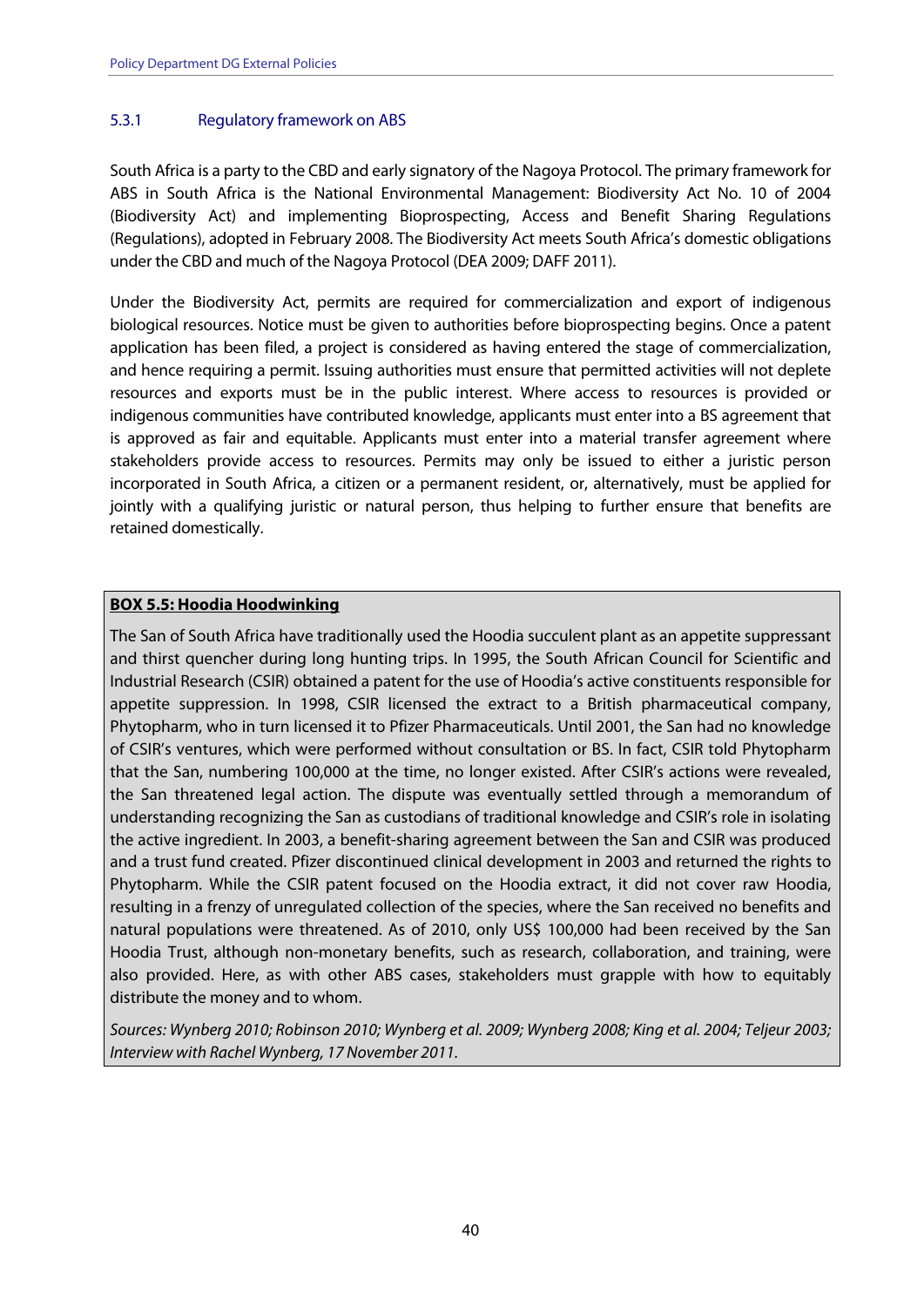Many problems, however, are associated with the Biodiversity Act, in particular from hurried drafting that is perceived as having created a lack of clarity regarding interpretation, scope and requirements. "Although the aims of the Biodiversity Act are laudable, unfortunately, the provisions of the Biodiversity Act are problematic in that the legislation is poorly drafted," comments Joanne van Harmelen, a patent attorney with Spoor & Fisher in Cape Town. "As a result there has been much resistance to the enactment of the legislation and much confusion caused by it." Permit applicants often have difficulty identifying knowledge holders, especially as traditional knowledge is often widely held by numerous communities, thus stakeholders may be overlooked or companies may choose to develop a BS agreement with only one community. At the drafting stage, there are problems in estimating future benefits and for communities without resources to help create fair and equitable agreements. Further, it can be difficult to identify which resources should be covered when using complex value chains.<sup>67</sup> Other problems noted with the Biodiversity Act include enforcement, insufficient government resources and lacking awareness among stakeholders (DFAA 2011a; Teljeur 2003; Kameri-Mbote 2005; Mahop 2010). "Our main concerns are around access to information, consultation, the issues around intellectual property rights, issues around permits, loopholes being created, lack of capacity by government... we just put access and benefit sharing legislation on the table, on the ground it has a very different impact," stated Mariam Mayet of the African Centre for Biosafety.<sup>68</sup> "It's a complex legal system in a nutshell, it's not easy to implement, and we're not sure if it's having the benefits we had hoped it might have," says Rachel Wynberg of the Environmental Evaluation Unit. Only two permits under the Biodiversity Act have been approved since 2008 when the Regulations went into effect, which, according to Wynberg, may be "an indicator of how complicated the system is." Plans to review the Biodiversity Act and the Regulations are currently underway.

#### 5.3.2 IPRs and genetic resources

South Africa has an advanced intellectual property regime and is a party to, inter alia, TRIPS and UPOV 1978. The country's plant variety protection system, adopted prior to TRIPS, is aligned with UPOV 1978 and in 1996 was amended to follow UPOV 1991, which South Africa is a signatory to but has not yet ratified (Wynberg 2006; Kameri-Mbote 2005; DAFF 2011a). Plant variety protection is governed by the Plant Breeders' Rights Act 15 of 1976. Plant breeders' rights can only be acquired by South African citizens or by persons domiciled or juristic persons having a registered office in South Africa or another UPOV country. The Plant Breeders' Rights Act contains a "farmers' privilege" whereby farmers may reuse protected seed and harvested material obtained on their own land for their own propagation purposes without infringement of plant breeders' rights. Exceptions are also made for research, propagation of different varieties and private or non-commercial purposes.

<sup>67</sup> Interview with Rachel Wynberg, 17 November 2011.

<sup>68</sup> Interview with Mariam Mayet, 18 November 2011.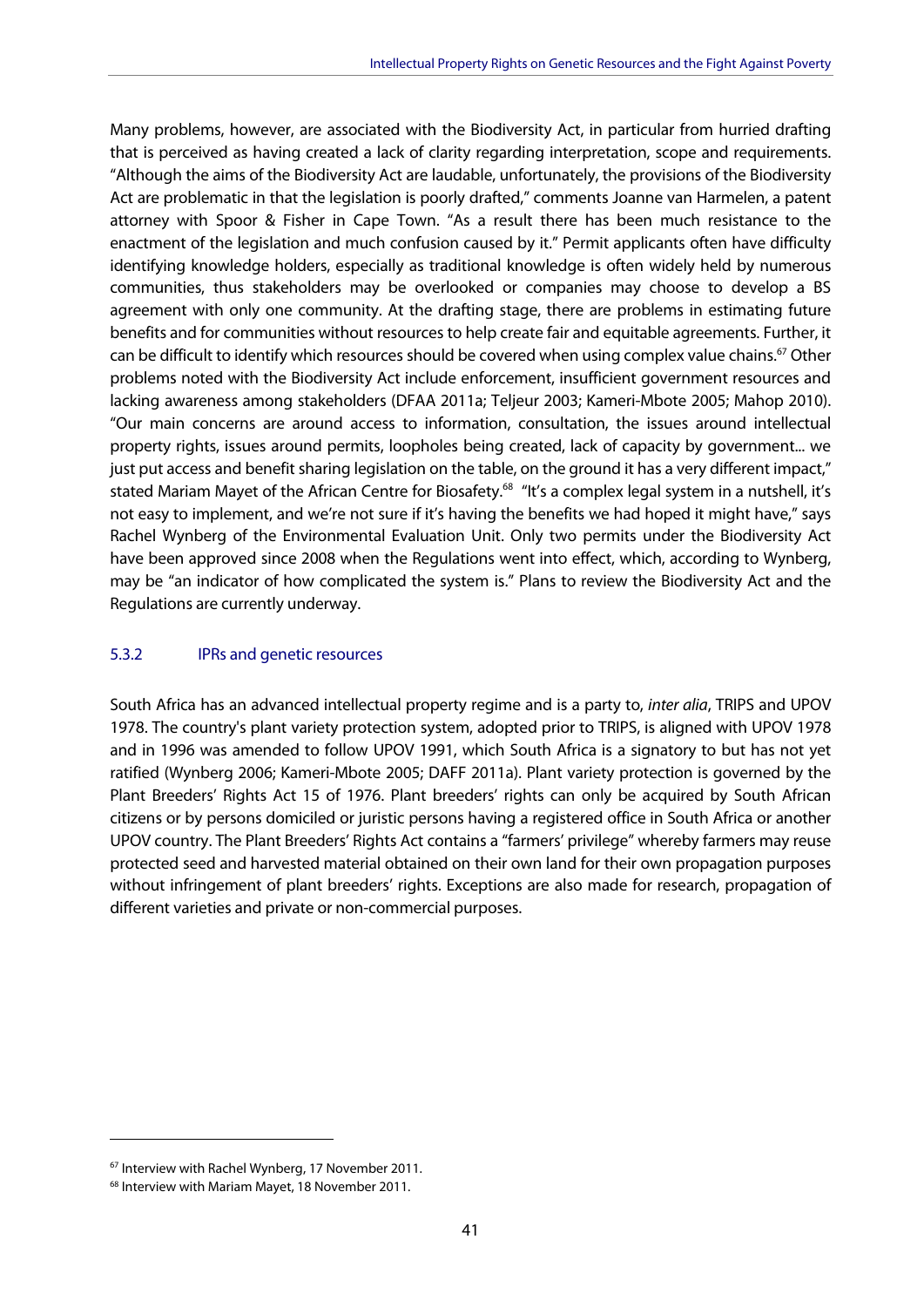#### **BOX 5.6: Patenting Pelargonium**

Pelargonium has long been used by traditional communities in South Africa for therapeutic treatments. In 1897, an Englishman, Charles Henry Stevens, was diagnosed with tuberculosis and travelled to South Africa where he recovered after receiving treatments utilizing Pelargonium. Upon return to England, Stevens began selling a "consumption cure" based on the plant. In the early 1900s, a Swiss doctor and German researchers separately began testing the plants' healing properties. In 2002, a German company began filing for Pelargonium-related patents, three of which were later assigned to Schwabe, a German pharmaceutical company. By February 2009, five international Pelargonium-related patents had been filed. Two were granted by the European Patent Office (EPO) and one by the German Patent Office. Several NGOs launched a campaign against "biopiracy" of Pelargonium in 2008 and challenged the patents. In 2010, the EPO withdrew Schwabe's patent, finding that development of the drug was not a "discovery" as required under patent law. In April 2010, it published a written decision, followed by Schwabe's announcement that it would not further pursue its Pelargonium-related patents. Nevertheless, the issue remains alive as local groups now dispute reportedly monopolistic harvest and collection permits issued to Parceval Ltd., a primary supplier of Pelargonium to Schwabe.

Sources: ACB 2011; Mahop 2010; Mayet 2010; ACB 2010; Wynberg 2010; Berckmoes 2008; interview with Mariam Mayet, 18 November 2011.

The Patents Act No. 57 of 1978 prohibits patenting of plants and animals, although patents are allowed for microbiological processes or products, following TRIPS. In 2005, the Patent Act was amended to require patent applicants to disclose where an invention uses indigenous biological resources, genetic resources or traditional knowledge, in which case the applicant must submit proof of right to use the resource or knowledge. Proof can be in the form of a permit, BS agreement or material transfer agreement under the Biodiversity Act or through PIC, or any other proof meeting the responsible authority's satisfaction. While the Patent Act's requirements may be simpler than those in the Biodiversity Act, some feel they lack teeth in practice. South Africa does not have a patent examination office and thus no authorities are systematically inspecting and analyzing adequacy and links to resources and knowledge.<sup>69</sup>

Ownership of IPRs in South Africa varies depending upon product and sector. Foreign companies are considered to play a role in patents governing pharmaceuticals and biotechnology. In order to facilitate technology transfer and gain funding, South African universities and research institutions cooperate with partners locally and abroad and license technology, in which case there may be co-ownership or, depending on the project, even full ownership overseas.<sup>70</sup> Agricultural IRPs in South Africa are perceived as having strong foreign dominance. The majority of protected plant varieties in South Africa are ornamental crops (DAFF 2011a; Kameri-Mbote 2005). Others include fruit, vegetables, agricultural and pastoral crops. In 2011, statistics indicated that 60% of plant breeders' rights granted in South Africa belonged to foreigners, largely based in the US, Germany, France and the Netherlands (DAFF 2011a; DAFF 2011b; Kameri-Mbote 2005).

<sup>&</sup>lt;sup>69</sup> Interviews with Rachel Wynberg, 17 November 2011 and Joanne van Harmelen, 18 November 2011.<br><sup>70</sup> Interview with Joanne van Harmelen, 18 November 2011.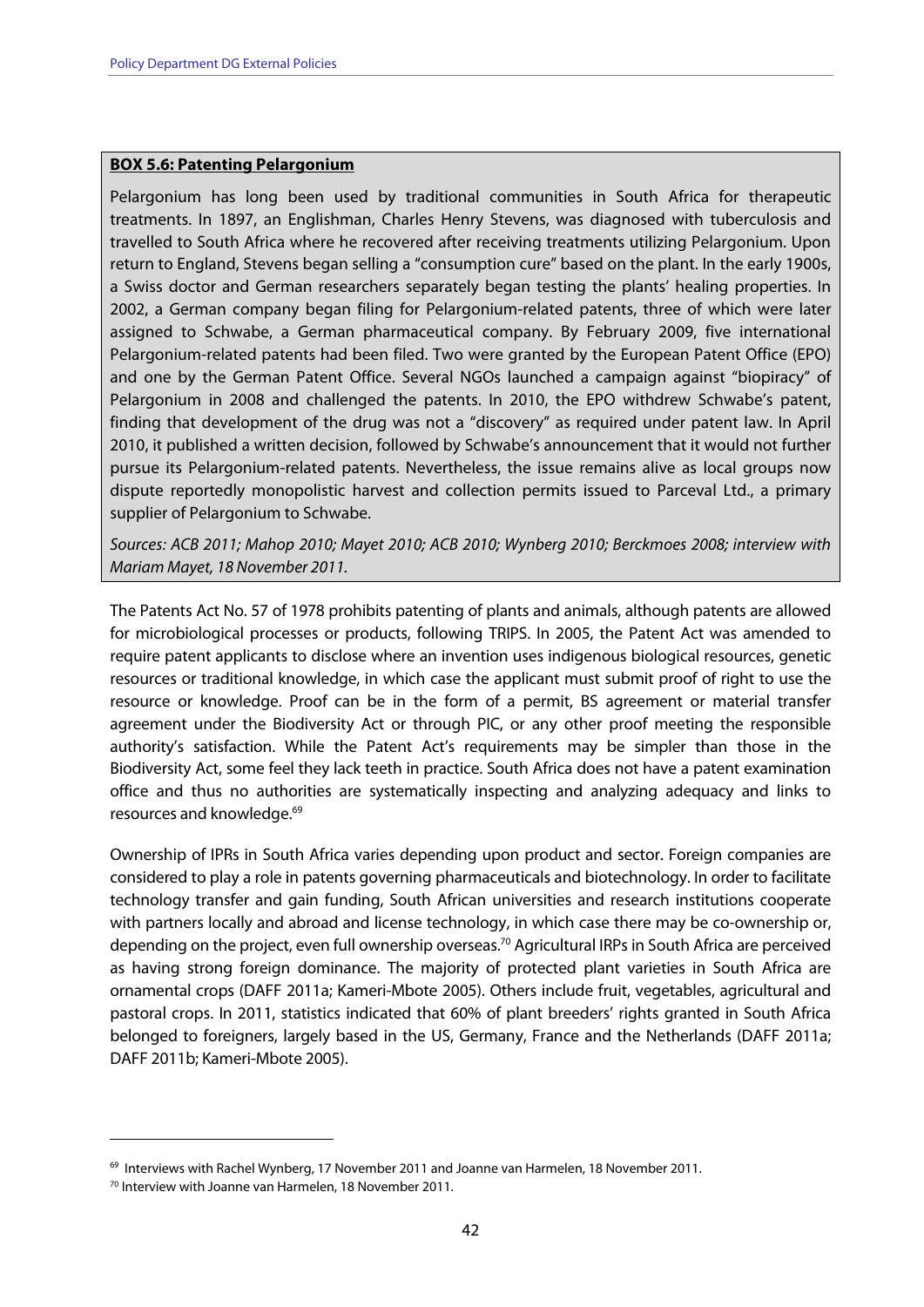Unsurprisingly, the impact of patents in South Africa is complex. A 2009 study examining devil's claw, hoodia and rooibos showed that patents for these products did not necessarily restrict value adding in South Africa and at times played a positive role in stimulating industry development and local economies. Restricted market access and dominant markets and players had a greater negative impact than patents alone (Wynberg et al 2009). The study emphasizes the foundational contributions of traditional knowledge in these cases.

#### **BOX 5.7: Rooibos Rights**

The plant rooibos is indigenous to South Africa and was traditionally used by the Khoi and San as an herbal tea and remedy. Currently, the industry provides jobs for over 5,000 people and generates US \$70 million annually. Despite its success, rooibos has not been free of conflict. In 1993, a trademark for the term "rooibos" was filed with the US Patent and Trademark Office and later sold to the company Burke International. The trademark created difficulties for cooperative farmers trying to export to the US and was challenged in court, where it was determined that "rooibos" is a generic description of the plant variety. Burke eventually voluntarily surrendered the trademark. This incident in part prompted the Minister of Trade to, in 2008, submit a bill to introduce geographical indications in South Africa. Outside of South Africa, geographical indications for the name "rooibos" could give local producers and processers greater control, such as with a Protected Denomination of Origin in the EU, a large importer.

Sources: Robinson 2010; WIPO 2010; ICTSD 2010; Wynberg et al. 2009.

While there have been positive changes to South Africa's IP and ABS framework that help to recognize and protect local and indigenous contributions, there is a desire for further improvement, particularly within the requirements of the Biodiversity Act. In addition to better protecting stakeholders, legal clarification may encourage investment in domestic research and community harvested resources. Tensions remain between promoting economic investment and protecting community rights and resources in South Africa.

## **6. RIGHTS OF INDIGENOUS AND LOCAL COMMUNITIES AND TRADITIONAL KNOWLEDGE**

ILCs are the primary holders of TK and have thus also played a significant role in developing and preserving TK. Today, an estimated 300 million indigenous people live in 70 countries (OCHCR n.d.), with different traditions, religions, customs and beliefs. They often are among the poorest. While there is no internationally recognised definition, the WIPO Intergovernmental Committee has, in 2008, defined TK as "knowledge resulting from intellectual activity in a traditional context, including the know how, skills, innovations, practices and learning that form part of TK systems, and knowledge embodying traditional lifestyles of ILCs, or contained in codified knowledge systems passed between generations. It is not limited to any specific technical field, and may include agricultural, environmental and medicinal knowledge, and knowledge associated with genetic resources" (WIPO 2008).

TK is mainly of a practical nature, particularly in such fields as agriculture, fisheries, health, horticulture, forestry and environmental management in general. A typical example of TK relating to GR would be knowledge held by traditional healers on the use of plants for curing certain diseases. Other examples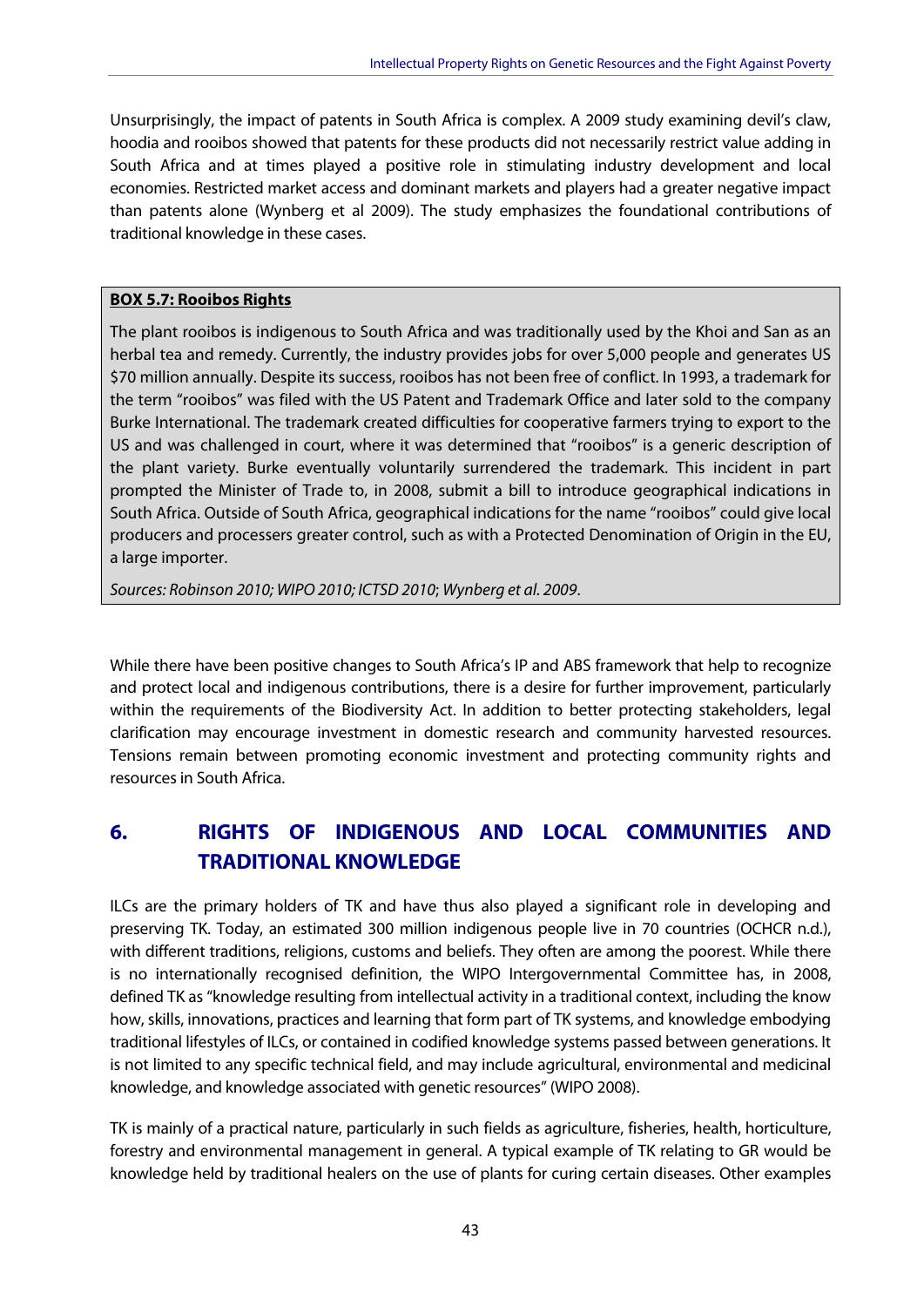relate to agricultural practices, development of plant species and animal breeds. In many if not most cases, the value and use of GR seem to be linked to TK, although this is rarely officially acknowledged (CBD 2009).

Over the last few years, the rights of ILCs in general, and relating to TK specifically, have progressively been recognised at the international level. However, there are still difficulties in finding ways of protecting TK against misappropriation that are in line with indigenous customs and beliefs. The following section first describes the current international legal framework on the rights of ILCs. Second, it summarises ongoing debates on the protection of TK, including an overview of some positions by indigenous organisations on intellectual property and TK. Upfront, it is important to point out that, since the status of indigenous peoples varies across countries, the issue of their rights is controversial on the international stage. Consequently, to the extent that such rights are recognised internationally, this recognition is frequently subject to and thus limited by the domestic law of the country they live in.

#### **6.1 Indigenous Rights in the International Legal Order**

**Rights of ILCs** are a relatively recent phenomenon in international law, but have become increasingly recognised. Until today, the only legally binding international convention relating to indigenous rights is the 1989 Convention No. 169 of the International Labour Organisation on Indigenous and Tribal Peoples. As of November 2011, only 22 countries have ratified it, including Denmark, the Netherlands and Spain as the only EU member states. ILO Convention 169 is primarily concerned with employment and social security related rights. However, it recognises, in Art. 13ff., the rights of indigenous peoples over their land, including the right to participate in natural resource management and use.

The most important non-binding instrument is the 2007 **UN Declaration on the Rights of Indigenous**  Peoples (UNDRIP),<sup>71</sup> which resulted from work of the UN Commission on Human Rights and the UN Economic and Social Council and was adopted by the UN General Assembly.<sup>72</sup> It is significant in particular as it is the first international document addressing indigenous rights in a comprehensive manner. It recognises indigenous rights to the full enjoyment of all human rights and fundamental freedoms. Importantly, this does not apply only to the individual members of indigenous communities, but also to the communities as collective (Art. 1 UNDRIP).

The Declaration recognizes and stresses the fundamental importance of indigenous peoples' right to self-determination. It highlights that respect for indigenous knowledge, cultures and traditional practices contribute to sustainable and equitable development and proper management of the environment. UNDRIP recognises the right of indigenous peoples to their lands, territories and resources (Article 26) as well as the right to conserve the environment and the productive capacity of their lands or territories and resources (Article 29). The Declaration also confirms the right of indigenous peoples to maintain, control, protect and develop their cultural heritage, TK and traditional cultural expressions. It furthermore recognises the right of indigenous peoples to the manifestations of their sciences, technologies and cultures, including inter alia human and genetic resources, seeds, medicines, and knowledge of the properties of fauna and flora. Indigenous peoples have the right to maintain, control, protect and develop their IP over such cultural heritage, TK, and traditional cultural expressions (Article 31). The indigenous peoples also have the right to their traditional medicines and to maintain their health practices, including the conservation of their vital medicinal plants, animals and minerals

<sup>&</sup>lt;sup>71</sup> Online at http://www.un.org/esa/socdev/unpfii/documents/DRIPS\_en.pdf.<br><sup>72</sup> As have been several relevant Resolutions of the General Assembly, e.g. Resolution A/RES/59/174 of 2005.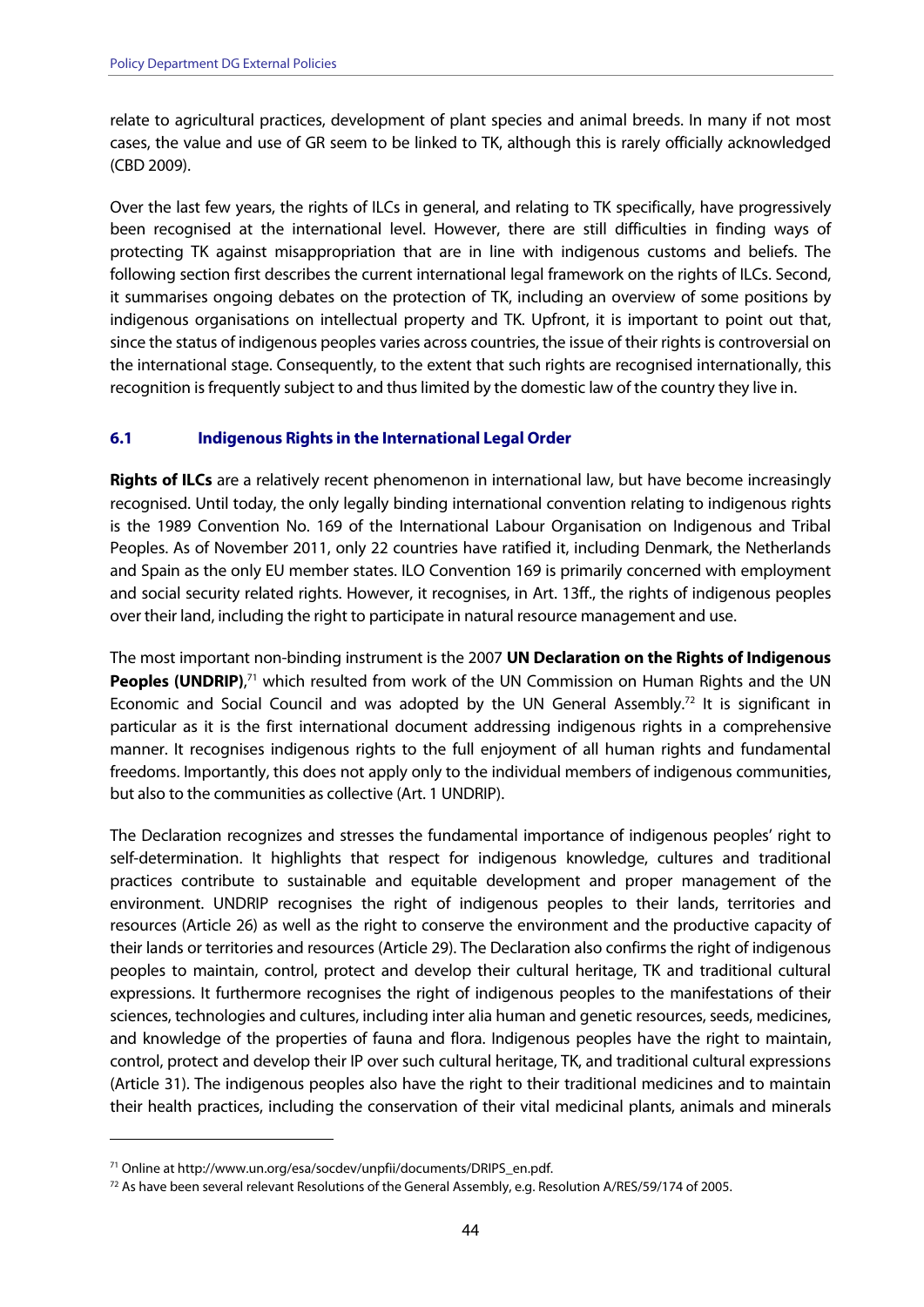(Article 24). States should consult and cooperate in good faith with the indigenous peoples through their own representative institutions in order to obtain their free and informed consent prior to the approval of any project affecting their lands or territories and other resources (Article 32).

As a binding international treaty, the **CBD** contains, in its Article 8(j), an obligation for states to protect TK held by ILCs.73 Art. 8(j) CBD addresses "knowledge, innovations and practices of indigenous and local communities embodying traditional lifestyles relevant for the conservation and sustainable use of biological diversity" and thus a subset of the broader issue of TK. It is a recognition of the fact that, during the last decades, TK has been exploited to identify useful GR and add value to them, becoming a base for new products developed mainly by industrialised country actors. Such R&D related to TK often took place without the involvement, consent and compensation of TK holders. Art. 8(j) therefore obliges Parties to the CBD not only to respect and preserve TK, but also to "encourage the equitable sharing of the benefits arising from the utilization" of such knowledge.

To the extent that TK is associated with GR, the CBD rules governing TK have been further developed in the 2010 **Nagoya Protocol** to the CBD (see also section 3.1) The Protocol requires Parties to take measures in order to share benefits from the utilization of TK with the ILCs holding such TK (Article 5.5). Such benefit-sharing shall be based on MAT. The Protocol also requires parties to take measures with the aim that TK is accessed with PIC (or approval/involvement of ILCs) and MAT (Article 7), which is especially relevant for providers. At the same time, parties have to take measures providing that TK utilized within their jurisdiction has been accessed in accordance with PIC and that MAT have been established, in accordance with domestic legislation of the provider country where ILCs are placed (Article 16.1), which is especially relevant for users. Parties have to address non-compliance with such measures. However, TK associated with GR is not covered by the Protocol's monitoring measures: there is no obligation to disclose to the "checkpoint" information on the TK used and the internationally recognized certificate of compliance does not cover TK associated with GR, which limits possibilities of tracing biopiracy related to such TK.

#### **6.2 IPRs and TK**

-

Thus efforts are being made at the international level, through the CBD and the Nagoya Protocol, to prevent the access to TK without the consent of or sharing the benefits with its indigenous holders. At the same time and in the light of a lack of enforcement of the CBD's ABS provisions so far, there are also ongoing discussions on how TK could be better protected through other instruments.

There are practical and **legal difficulties with protecting TK** held by ILCs in developing countries through conventional IPRs. One problem is that conventional IP systems are based on the idea of one individual or legal person being the inventor. However, in the case of TK, no such individual "owner" exists. Moreover, obtaining IPRs such as patents or plant breeders' rights is expensive and requires a type of expert knowledge that ILCs seldom have. Most importantly, the concept of individual IPRs is rejected by many indigenous organisations when it comes to the protection of their TK.

<sup>&</sup>lt;sup>73</sup> According to Article 8(j) of the CBD, "Each Contracting Party shall, as far as possible and as appropriate:  $(...)$  (j) Subject to its national legislation, respect, preserve and maintain knowledge, innovations and practices of indigenous and local communities embodying traditional lifestyles relevant for the conservation and sustainable use of biological diversity and promote their wider application with the approval and involvement of the holders of such knowledge, innovations and practices and encourage the equitable sharing of the benefits arising from the utilization of such knowledge innovations and practices."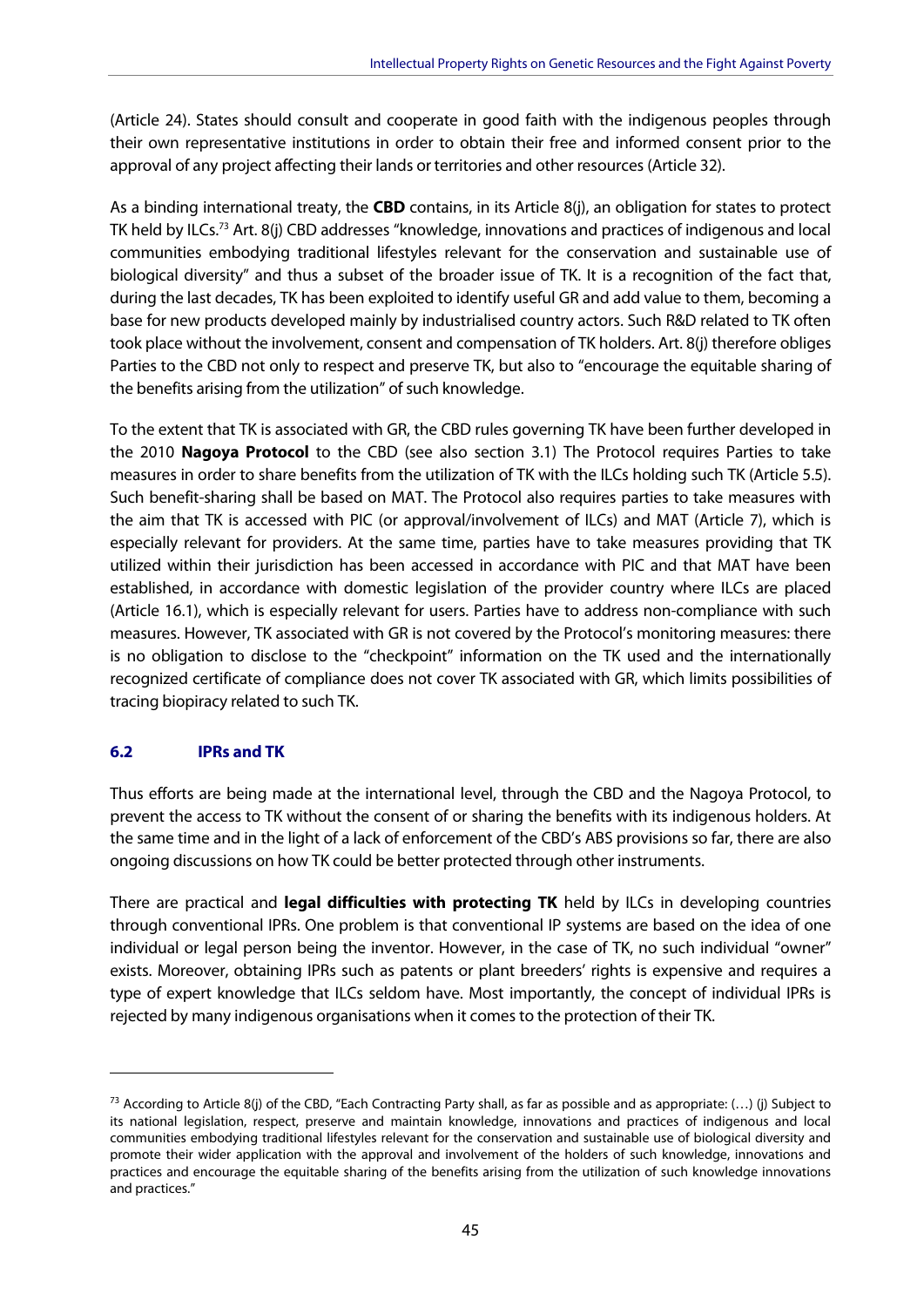-

**Indigenous organisations** have repeatedly pointed out that property rights attributed to an individual holder are in contradiction with their beliefs and values. According to a 2004 statement by 15 indigenous organisations directed at the UN Permanent Forum on Indigenous Issues<sup>74</sup>, "Western property law, and in particular, intellectual property rights, are contradictory to the customary laws of Indigenous peoples to safeguard and protect our traditional knowledge" (IPCB 2004).

Indigenous organisations have demanded that instead of "Western" IPRs, legal models to protect their TK and GR which are more in line with their beliefs should be developed, with them being actively involved in the development of such models. According to a declaration by several indigenous tribes in New Zealand, such models should be based on the following principles: recognition of collective (as well as individual) ownership and origin, retroactive coverage of historical as well as contemporary works, protection against debasement of culturally significant items, co-operative rather than competitive framework, and multi-generational coverage span. The primary beneficiaries of such rights should be "the direct descendants of the traditional guardians of that knowledge" (Tribes of Mataatua 1993).

This topic has been taken up by international organisations, notably **WIPO** (see also section 3.2). In 1998, WIPO was mandated to start the work on IPRs related to TK beyond folklore. The topic is discussed in the Intergovernmental Committee on Intellectual Property, Genetic Resources, Traditional Knowledge and Folklore (IGC) where indigenous groups are present as observers. Basically, discussions have revolved around two types of protection for TK: defensive protection of TK, i.e. measures which ensure that IPRs over TK are not given to parties other than the original TK holders, and positive protection of TK, i.e. the creation of positive rights that empower TK holders to protect and promote their TK. Measures for defensive protection are those also discussed in the context of enforcing the ABS rules under the CBD and its Nagoya Protocol, such as disclosure of origin in patent applications. Concerning models for the positive protection of TK, the discussion on appropriate models is still under way. A 2003 overview compiled by WIPO lists as models for protecting TK different measures, such as regulations on the Protection of Varieties of Chinese Traditional Medicine, the US patent office database of official insignia of native American tribes, or community intellectual rights in the Philippines (WIPO 2003).

As mentioned in section 3.2, the WIPO Intergovernmental Committee was given a mandate to initiate work on negotiating an international instrument to protect, inter alia, TK in 2009. Currently, WIPO is working on developing draft articles on the protection of TK (see section 3.2).<sup>75</sup> In addition to a definition of TK and its utilisation, criteria for TK protection (mainly that TK is associated with ILCs), identification of the beneficiaries of the protection/holders of TK, the draft currently under negotiation (WIPO 2011b) in particular addresses the scope and time of the protection. The proposed scope of TK protection includes exclusive/collective rights to: control/exploit/utilise TK, authorise or deny access and use of TK, fairly and equitably share the benefits arising from the use of TK based on free, prior and informed consent and MAT. Options for protection include a right to prevent the granting of IPRs involving the use of TK without the mandatory disclosure of TK holders, the country of origin, and evidence of compliance with PIC and BS requirements. The draft proposes provisions on sanctions and remedies in cases of infringement of the required TK protection and a possibility to establish competent

 $74$  Comprised of 16 independent experts nominated by governments and indigenous organisations, the UN Permanent Forum on Indigenous Issues is an advisory body to the UN Economic and Social Council with a mandate to discuss indigenous issues related to economic and social development, culture, the environment, education, health and human rights.

<sup>75</sup> Latest version available at http://www.wipo.int/edocs/mdocs/tk/en/wipo\_grtkf\_ic\_19/wipo\_grtkf\_ic\_19\_5.pdf.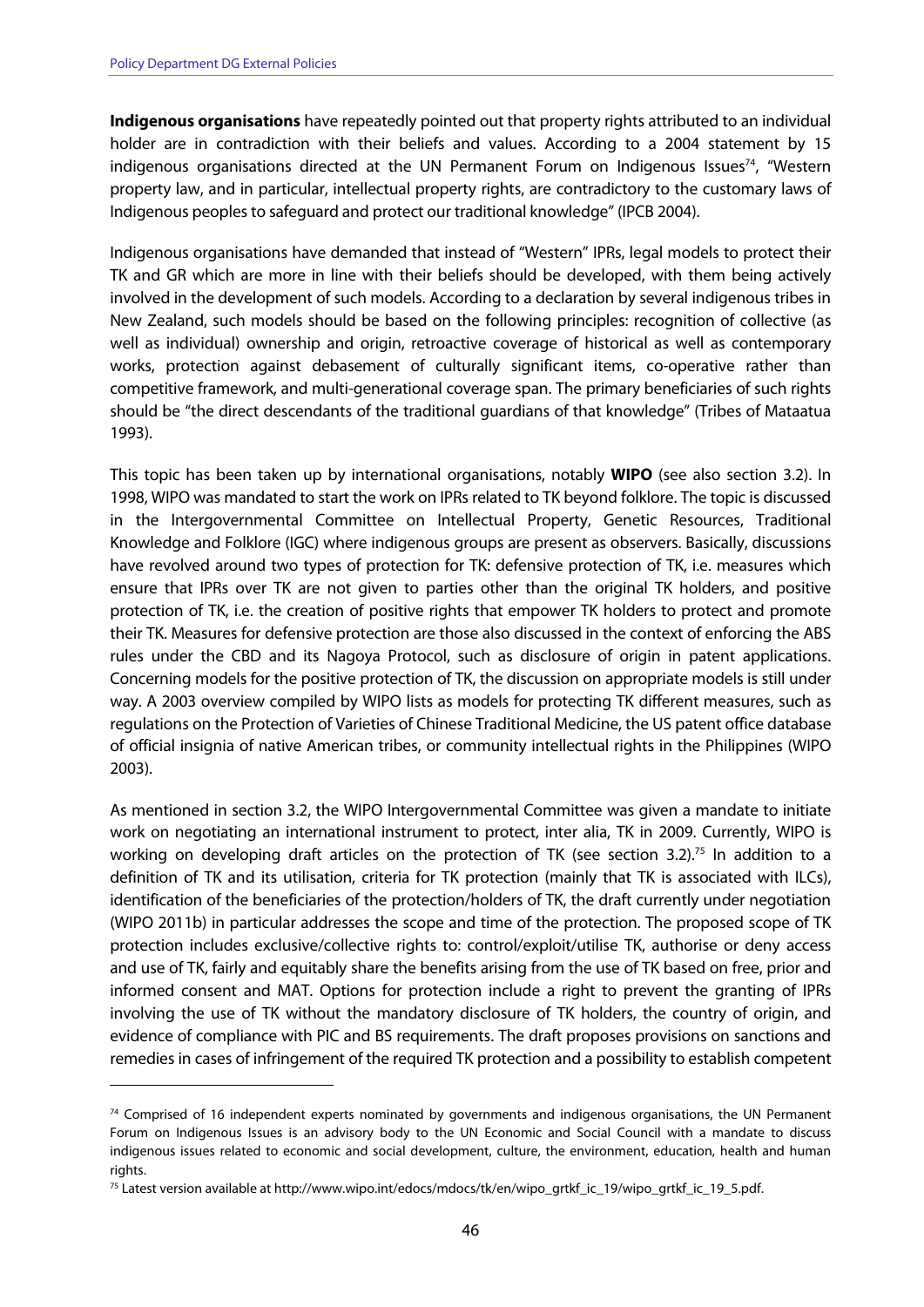(regional, national, local) authorities supporting TK holders. It further contains provisions for a global BS mechanism to address TK occurring in transboundary situations for which it is not possible to grant or obtain PIC. The draft refers to the consistency with other international instruments, especially the Nagoya Protocol.

Indigenous groups have been strongly critical of the WIPO process, as they feel they have no real influence in it.76

## **7. IMPLEMENTATION OF THE NAGOYA PROTOCOL**

The main elements of the Nagoya Protocol have been summarised in section 3.1. A full assessment of the issues involved in the implementation of the Protocol is beyond the scope of this study (several studies at the level of the EU and individual member states are ongoing at the time of writing). Instead, this section focuses on some major concerns and interests of developing countries as regards the implementation of the Protocol in the EU and beyond, including at the international level (see also for the following Nijar 2011b).

First of all, the Nagoya Protocol is designed to address an important interest of developing countries regarding the implementation of the CBD, namely achieving a fair and equitable BS with respect to GR. As such, the increasing number of developing country signatories to the Protocol (as of October 2011, 41 out of 66 signatories, including Brazil, India, Indonesia, Mexico, Peru, and South Africa) testifies the importance developing countries attach to the Protocol. A first interest of developing countries is thus the ratification and entry into force of the Protocol. In this respect, the EU and its member states have declared that they will work towards ratification and should continue to do so to enable the earliest possible entry into force of the Protocol.

Furthermore, it is worth highlighting again that the effective overall implementation of the Protocol and thus its success in establishing an effectively functioning ABS system and in preventing misappropriation of GR and associated TK ("biopiracy") crucially depends on congruent **action both in developing and developed countries**. As pointed out in section 3.1, the Protocol requires the establishment or further elaboration/adaptation of detailed domestic ABS legislation in developing countries as a precondition for the obligation of user countries (mainly developed countries such as the EU and its member states) to comply with PIC requirements. According to Article 6 of the Protocol, provider countries that require PIC for access to GR are obliged to create a "user-friendly" system for access ensuring legal certainty, clarity and transparency of domestic legislation; fair and non-arbitrary rules and procedures on access; information on how to apply for PIC; clear and transparent written decisions by a competent national authority, in a cost-effective manner and within a reasonable time; the issuance at the time of access of a permit or its equivalent as evidence of the decision to grant PIC and of the establishment of MAT, and its notification to the international ABS Clearing-House; setting out criteria/processes for obtaining PIC, including approval/involvement of ILCs for access to GR; establishment of clear rules and procedures for requiring and establishing MAT. Also, the Protocol requires the establishment of relevant institutional infrastructure, including national focal points, competent national authorities, and checkpoints.

<sup>76</sup> See ICTSD (2011), Govts Divided over Disclosure at WIPO Talks on Genetic Resources, Traditional Knowledge, Intellectual Property Programme, Vol 15:18, 18th May 2011, http://ictsd.org/i/news/bridgesweekly/106911/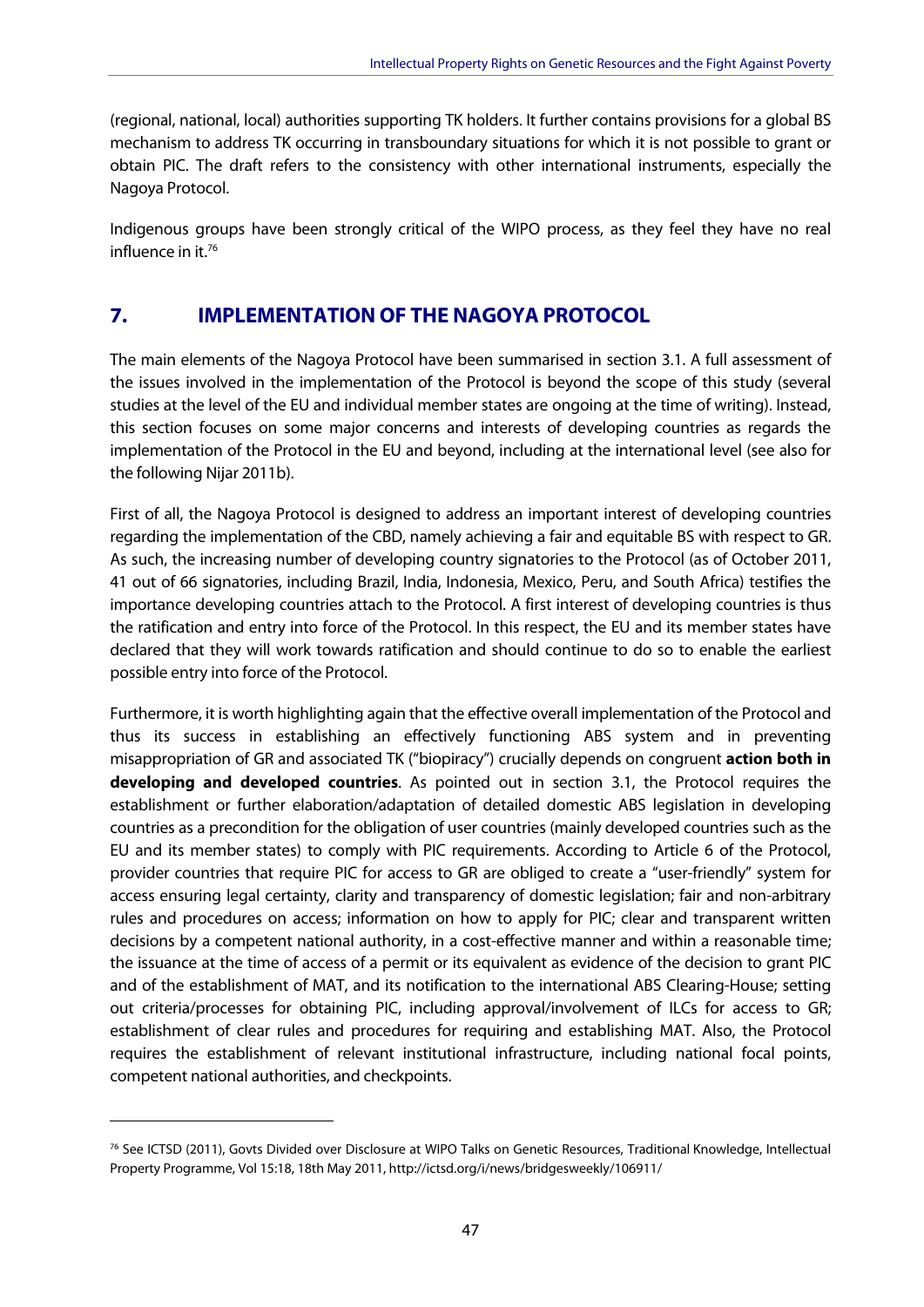It is worth noting that many developing countries currently do not have ABS legislation or relevant institutions. As of 18 July 2007, 72 out of the 190 Parties to the CBD (both developed and developing countries) had established national focal points for ABS and 15 had established competent national authorities for ABS. The database on the CBD website still counts less than 40 developing countries with relevant measures in place.<sup>77</sup> Ensuring the above access standards and institutional infrastructure will thus be challenging for many developing countries, especially for least developed countries. They are likely to require substantial financial support as well as support for the building of human, legal and institutional capacities from developed countries and/or international institutions.78

ABS so far has not been a core topic of EU development cooperation;<sup>79</sup> the EU may thus consider to extend its involvement in **ABS related capacity building in developing countries** taking into account key areas identified in Article 22.4 of the Protocol (capacity to implement and comply with the Protocol; to negotiate MAT; to establish domestic legislation; to develop research capabilities) as well as measures specified in Article 22.5 (for instance bio-prospecting or technology transfer).

Concerning **compliance**, developing countries are particularly interested in the EU and its member states establishing effective measures ensuring that GR have been acquired in accordance with PIC and MAT in compliance with provider countries' national ABS legislation. Such measures by developed user countries are required in order to prevent misappropriation ("**biopiracy**"). In accordance with Articles 15-18 of the Protocol, the EU and its member states are required, among other things, to: (1) provide for appropriate, effective and proportionate measures to address non-compliance (e.g. sanctions); (2) implement measures to monitor utilization of GR including designation of effective checkpoints collecting/receiving from users information on PIC, the source of GR, MAT establishment, and utilization of GR; (3) ensure an opportunity to seek recourse in case of disputes related to MAT and to provide access to justice and mechanism for mutual recognition and enforcement of foreign judgements and arbitral awards.

Developing countries have long demanded a mandatory **disclosure of origin of GR and TK in patent applications** as an effective means to ensure applicants lay open where and under what conditions they acquired the resources, and thus to allow to check whether they were acquired legally, in accordance with PIC and MAT. Such a requirement might be added to the 1998 Biotechnology Directive, which, in its preamble, specifies the possibility of disclosure of origin in biotech patent applications. Internationally, such a disclosure requirement could be introduced by means of an amendment of the WTO-TRIPS Agreement or in an appropriate agreement under WIPO. In this context, it would also make particular sense to consider establishing patent offices as obligatory **checkpoints** (as demanded by the developing countries). The Nagoya Protocol itself leaves the choice of which institutions be designated as checkpoints to individual parties. Designating patent offices as obligatory checkpoints in combination with a disclosure requirement would entail an obligation of users of GR to provide to these offices specified information when applying for patents.

Providing for **recourse in case of disputes** and for **access to justice** is also likely to require adaptations of domestic legal systems in the EU. In addition, mechanisms need to be established to support such recourse and access to justice by developing countries, especially least developed countries. The lack of legal mechanisms is only one barrier for developing country actors enforcing compliance by GR users in

<sup>&</sup>lt;sup>77</sup> With a wide divergence of the nature of these measures; see http://www.cbd.int/abs/measures.<br><sup>78</sup> Interview with V. Koutsiouris, DG ENV, 24 November 2011, who pointed to a lack of capacity especially in Africa and th Pacific region.

<sup>79</sup> Interview with J. Petit, DG DevCO, 9 November 2011.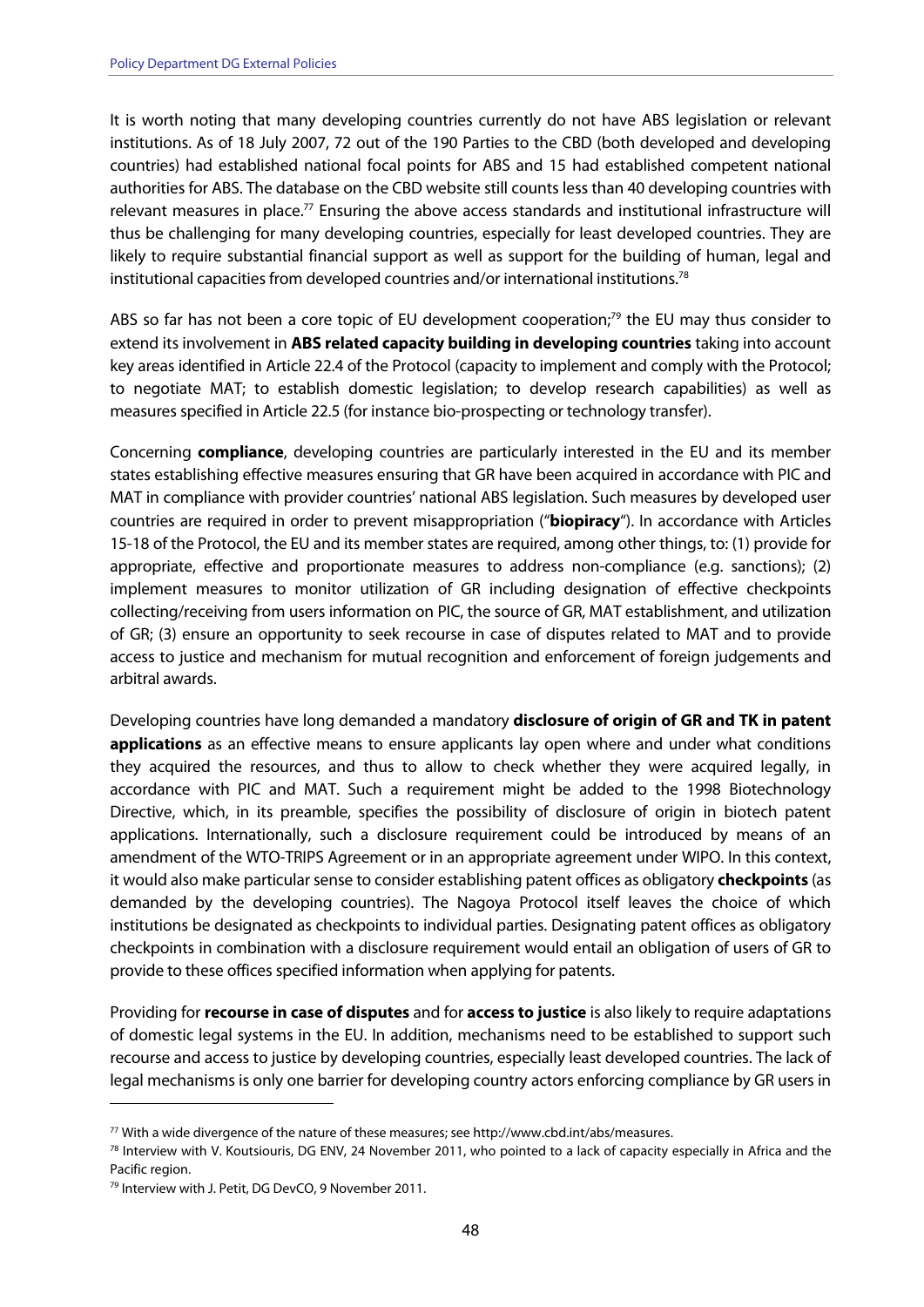the EU (and other developed countries). At least as important is a lack of transparency, information and resources that makes it difficult for developing country actors, including ILCs, to effectively utilise the opportunities for recourse and access to justice, especially where domestic legal systems vary from one country to the other. Under the circumstances, there is a **high demand for legal and institutional capacity building and assistance**, including providing developing country actors with country-specific legal advice and counsel.<sup>80</sup>

Focusing on the fight against poverty, the concerns of **ILCs** in developing countries deserve particular attention. They are often among the poorest, and could benefit significantly from effective BS. To this end, the EU may wish to consider going beyond the (rather hortatory) literal legal requirements of the Nagoya Protocol and provide for protection of relevant TK held by ILCs at the same level as GR themselves.

A particular concern of developing countries related to the inclusion of "derivatives" in the Nagoya Protocol. Article 2 of the Protocol suggests that the Protocol and the obligations it contains apply to GR as well as to their derivatives such as biochemical components. Such derivatives currently are more often used than pure GR, and consequently, more likely to generate benefits. Developing countries would be concerned if developed countries tried to (re)interpret the Protocol so as to avoid its application to derivatives and benefits arising from their use.

oOther concerns of developing countries relate in particular to the **future international development of the Protocol**. It can be expected that the Protocol's ABS system is going to be further clarified and complemented through follow-up decision-making by the parties to the CBD/the Nagoya Protocol. In this process, further progress may be achieved in addressing developing country concerns and enhancing the effectiveness of the Protocol. Developing countries have highlighted a number of relevant concerns, including the following (see Nijar 2011b):

- The Nagoya Protocol does not apply to the so-called ex-situ collections which are stored generally in developed countries' gene-banks, but consist of GR originally mainly from developing countries. These collections were typically created before the entry into force of the CBD and the Protocol, and consequently benefits from their use need not be shared. A system for sharing of benefits from GR in ex-situ collections could be achieved under the Protocol. In particular, the ex-situ collections may be covered by the **Multilateral Benefit-Sharing Mechanisms** to be elaborated in accordance with Article 10 of the Protocol.
- It is in the interest of developing countries to determine more precisely (through future decisions of the Conference of the Parties to the CBD / Meeting of the Parties to the Nagoya Protocol) the measures to be implemented with respect to compliance in user countries (as addressed above).
- Even after the adoption of the WHO ABS framework on influenza viruses, developing countries remain concerned about access to affordable treatments by those in need, especially developing countries (also in view of the limited scope of the WHO framework). In this context, it is pointed out that if patents are granted for vaccines, they become a barrier for expeditious access. In these cases, patents impede BS as well as access to and transfer of technologies related to vaccines production.
- Other important issues for developing countries include: making the currently optional internationally recognised certificate of compliance an obligatory requirement for transfers of GR,

<sup>80</sup> Interview with V. Koutsiouris, DG ENV, 24 November 2011, who pointed out that access to justice in the EU constitutes a major problem for developing countries.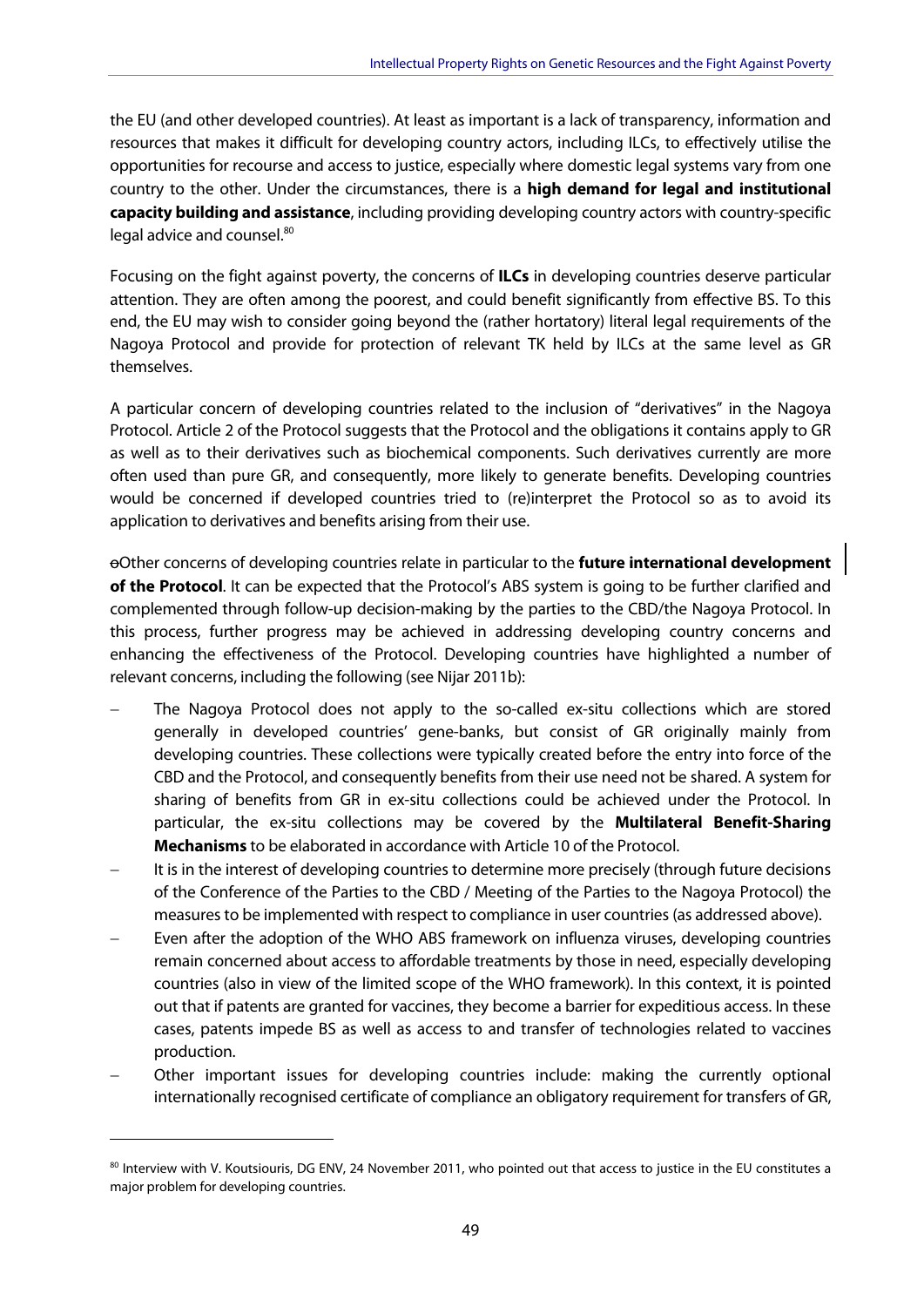including the granting of related patents; the development of mechanisms to ensure monitoring of TK associated with GR as "biopiracy" often relates to TK; and the clarification of the status of publicly available TK.

## **8. RECOMMENDATIONS**

The preceding sections have, from the perspective of developing countries and the fight against poverty, analysed the relationship between intellectual property rights (IPRs), genetic resources (GR) and traditional knowledge (TK) and how it has been addressed in various international fora. In the following, a set of policy recommendation for the EU is derived from the preceding analysis.

**Implementation of the Nagoya Protocol**. The EU and its member states should continue to work towards ratification of the Nagoya Protocol so as to enable its earliest possible entry into force. To this end, it will be necessary for the EU to establish clear requirements and accompanying compliance measures to ensure that any GR and TK utilised in the EU are acquired in accordance with PIC and MAT as required by provider countries' national ABS legislation. Providing for recourse in case of disputes and for access to justice is also likely to require adaptations of domestic legal systems in the EU. As important as effective domestic implementation is substantial capacity building support for developing countries, especially least developed countries, so as to enable them to benefit from the implementation of the Protocol in developed countries. Capacity building and assistance, including country-specific legal advice and counsel, is also needed in order to enable developing country actors, not least indigenous and local communities, to effectively utilise the opportunities for recourse to dispute settlement and access to justice in developed countries to enable them to enforce their PIC and MAT requirements. The EU should also remain open to a further elaboration of the Nagoya system in future international negotiations, including the consideration of common BS standards.

**Reforming the IP system**. The main item on the agenda as regards the IP system is to establish a clear mandatory requirement to disclose the origin of any GR and associated TK in patent applications (together with information on PIC, MAT and BS in accordance with the Nagoya Protocol). Such a requirement (that should also extend to plant breeders' rights) should be established internationally in the WTO-TRIPS Agreement and/or under WIPO. It should not be allowed to be held hostage and be further delayed by the deadlock in the WTO Doha Round negotiations. The EU could also consider how such a requirement might be introduced in EU legislation in the absence of an international agreement, in accordance with existing international law. It would also make sense to further explore in cooperation with developing countries how synergy between such a mandatory disclosure requirement and the "internationally recognised certificate of compliance" under the Nagoya Protocol can be created and maximised. Furthermore, it could be further investigated whether and to what extent the existing system of compulsory licensing as regards medicinal products under the WTO could be expanded (e.g. by broadening it to more products and/or softening the requirements for its use). Finally, the EU could take an active part in elaborating a sui generis system for the protection of TK under WIPO, in close consultation with representatives of indigenous and local communities, in order to ensure an effective protection of such TK for the benefit of ILCs that frequently belong to the poorest.

**Rights of Indigenous and Local Communities and Traditional Knowledge**. As an overarching principle flowing from existing international instruments on the rights of ILCs, the EU should always undertake any particular steps in this area in consultation with representatives of ILCs (and should thus advocate such consultation also in the relevant international bodies). This also holds for the elaboration of a sui generis system for the protection of TK, as just mentioned. The EU should furthermore grant TK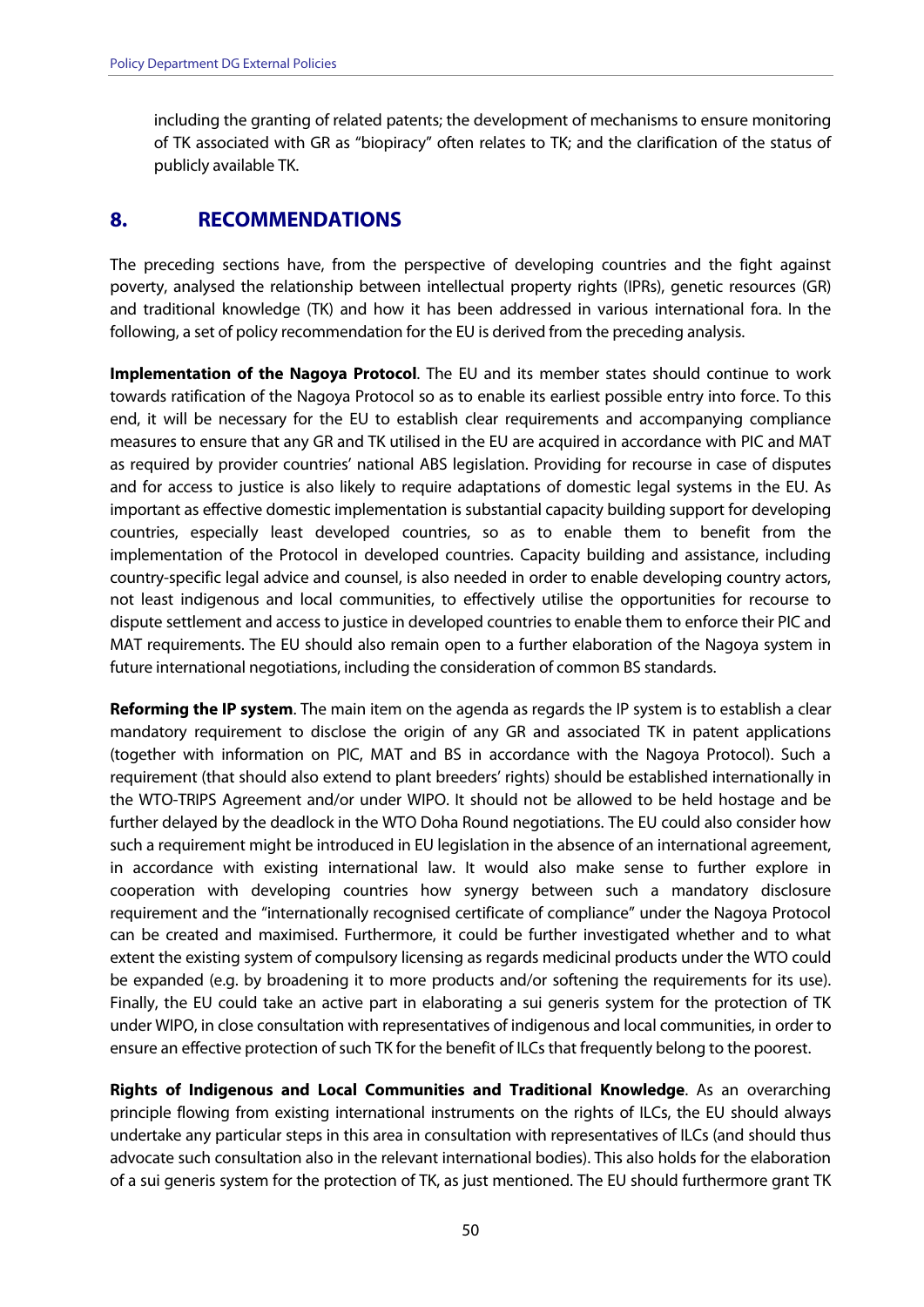at least the same level of protection as GR as such when implementing the Nagoya Protocol. It should also support recognition of the rights of ILCs and specifically the need to consult with ILCs in all other relevant fora (including the WHO, the FAO, the UNCLOS process, etc.) as well as in its bilateral relations (see below). A particular potential lies in exploring how the positive experience with a TK "digital library" in India can be expanded and employed to facilitate effective TK protection and prevent misappropriation by others (e.g. through building a network of national databases).

**Agriculture and Health**. Existing arrangements for organising international access and benefit-sharing in these areas – the ITPGR and the WHO framework regarding influenza viruses – should be fully implemented and further enhanced. In the case of the ITPGR, its attractiveness especially for developing countries and the resources available could be increased if payments for Annex I crops would not only be made ex post (i.e. once a new variety is marketed) but also ex ante (for receiving a "licence" for utilising an Annex I crop). The first task with respect to the soft-law WHO framework consists in its effective implementation. While the terms of BS for the benefit of developing countries could be further improved, an expansion of the system to other viruses and medicines is worth exploring in particular to support pharmaceutical research on medicines for poor populations and access to affordable medicines. It may eventually also be necessary to transpose current arrangements in a binding form. In the evolving discussions on the possible introduction of specialised ABS systems for other sectors of food and agriculture in the context of the FAO, the EU should in particular honour the right to food and the objective of food security by ensuring access to relevant products for the poor (farmers, fishers, etc.) and an appropriate focus of relevant research on products that are useful for poor populations in the fight against poverty.

**Elaboration of further benefit-sharing mechanisms**. Efforts are underway to elaborate appropriate ABS regimes for cases in which ownership of the GR is unclear (and a mandatory disclosure requirement regarding GR in patent applications will thus not help much), as is the case for ex-situ collections, GR originating from the high seas/deep seabed or the Antarctic Treaty area. An appropriate arrangement for ex-situ collections could be designed under the Nagoya Protocol (Article 10 on a Global Multilateral Benefit-sharing Mechanism). The high seas/deep seabed and Antarctica may be addressed under UNCLOS and the Antarctic Treaty system. These frameworks provide the opportunity to elaborate multilateral systems that ensure sharing of GR for research and generate resources for developing countries to support (1) the protection of related biological diversity; (2) relevant research in the interest of developing countries (agriculture and health), and (3) access to relevant products (seeds, medicines).

**Relations with other countries**. Bilateral relations between the EU and other countries and regions have gained in importance as regards IPR given the stalemate of the WTO Doha Round. The EU should not push developing countries, especially least developed countries, through bilateral agreements to accept far-reaching IP standards (e.g. by requesting adherence to UPOV 1991 or so-called "TRIPS plus" IP protection) regarding seeds/agriculture and health/medicines. Adherence to UPOV 1991 would require developing countries to prevent or inhibit farmers from exchanging seeds, with potential negative implication for the right to food. In a similar vein, the EU should not take poorer developing countries to WTO dispute settlement for alleged violations of TRIPS (in particular regarding agriculture and health). Similarly, implementation and enforcement of the 2011 Anti-Counterfeit Trade Agreement and other efforts to fight (medical) counterfeit could have negative effects especially on poor developing countries. Bilateral agreements and cooperation concerning R&D, finally, provide the opportunity for the EU to put emphasis on research addressing in particular the needs of the poorest as regards food and agriculture as well as health.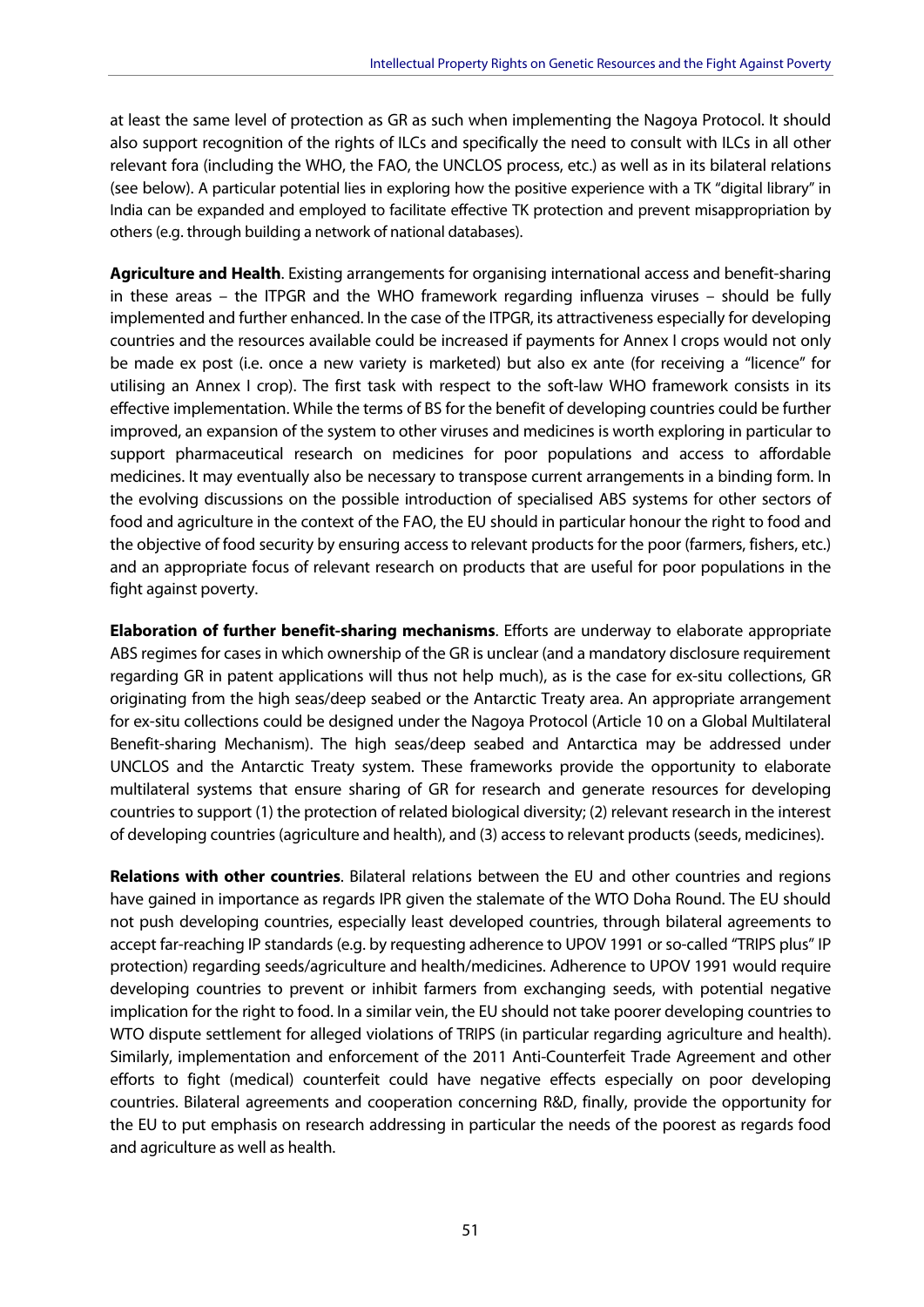In accordance with its institutional role, the **European Parliament** can especially contribute to realising the aforementioned recommendations through targeted requests/recommendations to the Commission and calls on/recommendations to the Council of Ministers and the member states, as appropriate (e.g. through one or several Resolutions). Such requests and recommendations appear appropriate as regards the EU's policies in ongoing multilateral negotiations (in the WTO, WIPO, the WHO and the FAO as well as under the CBD and its Nagoya Protocol, UNCLOS and the Antarctic Treaty) but also as regards bilateral agreements and related "executive" follow-up decisions (e.g. WTO dispute settlement). While no significant legislative initiatives appear to be currently ongoing in the fields investigated, concrete legislative proposals are required for the ratification of the Nagoya Protocol and, possibly, ACTA which both require the consent of the Parliament, as well as for the domestic implementation of the Nagoya Protocol. The Parliament has the opportunity to request the Commission to include particular elements into forthcoming legislative proposals and to present particular legislative proposals (and may subsequently follow-up in the normal legislative procedure). The European Parliament may also use its budgetary powers in support of its views, especially as regards actions with direct financial implications (e.g. capacity building and assistance). It could moreover play a particularly important role concerning the EU dialogue with ILCs, by inviting ILC representatives to dialogues at the European level.

#### **REFERENCES**

#### **BIBLIOGRAPHY**

- Abbott, F., 'The "Rule of Reason" and the Right to Health: Integrating Human Rights and Competition Principles in the Context of TRIPS', in Cottier.,T., Pauwelyn, J. and Bürgi, E. (eds.) Human Rights and International Trade, Oxford: Oxford Univ. Press, 2006, pp. 279-300.
- ABIA, Brazilian Interdisciplinary AIDS Association, Intellectual property rights and access to ARV medicines : civil society resistance in the global South, Rio de Janeiro, 2009.
- ACB, African Centre for Biosafety, Major breakthrough in the fight against biopiracy: Pelargonium patents. 26 April 2010. Available at: http://www.biosafetyafrica.org.za/index.php/20100426305/Major-breakthrough-in-the-fightagainst-biopiracy-Pelargonium-patents/menu-id-100029.html.
- ACB, African Centre for Biosafety, 'Objections And Comments to the Biodiversity Management Plan for Pelargonium Sidoid.' August 2011. Available at: www.biosafetyafrica.org.za/images/stories/dmdocuments/Management of Pelagonium.pdf.
- Alcamo, J. (Ed.), 'Ecosystems and human well-being: a framework for assessment/Millennium Ecosystem Assessment'. A Report of the Conceptual Framework Working Group of the Millennium Ecosystem Assessment, World Resources Institute, Island Press, Washington, DC, 2003.
- Arkinstall, J., Childs, M., Menghaney, L., Ford, N. and Schoen-Angerer, T. von, 'The reality behind the rhetoric: How European policies risk harming access to generic medicines in developing countries,' Journal of Generic Medicines: The Business Journal for the Generic Medicines Sector, 8(1), 2011, pp. 14-22.
- Baker, B., 'Patents, Pricing and Access to Essential Medicines in Developing Countries', American Medical Association Journal of Ethics, 11(7), 2009, pp. 527-532.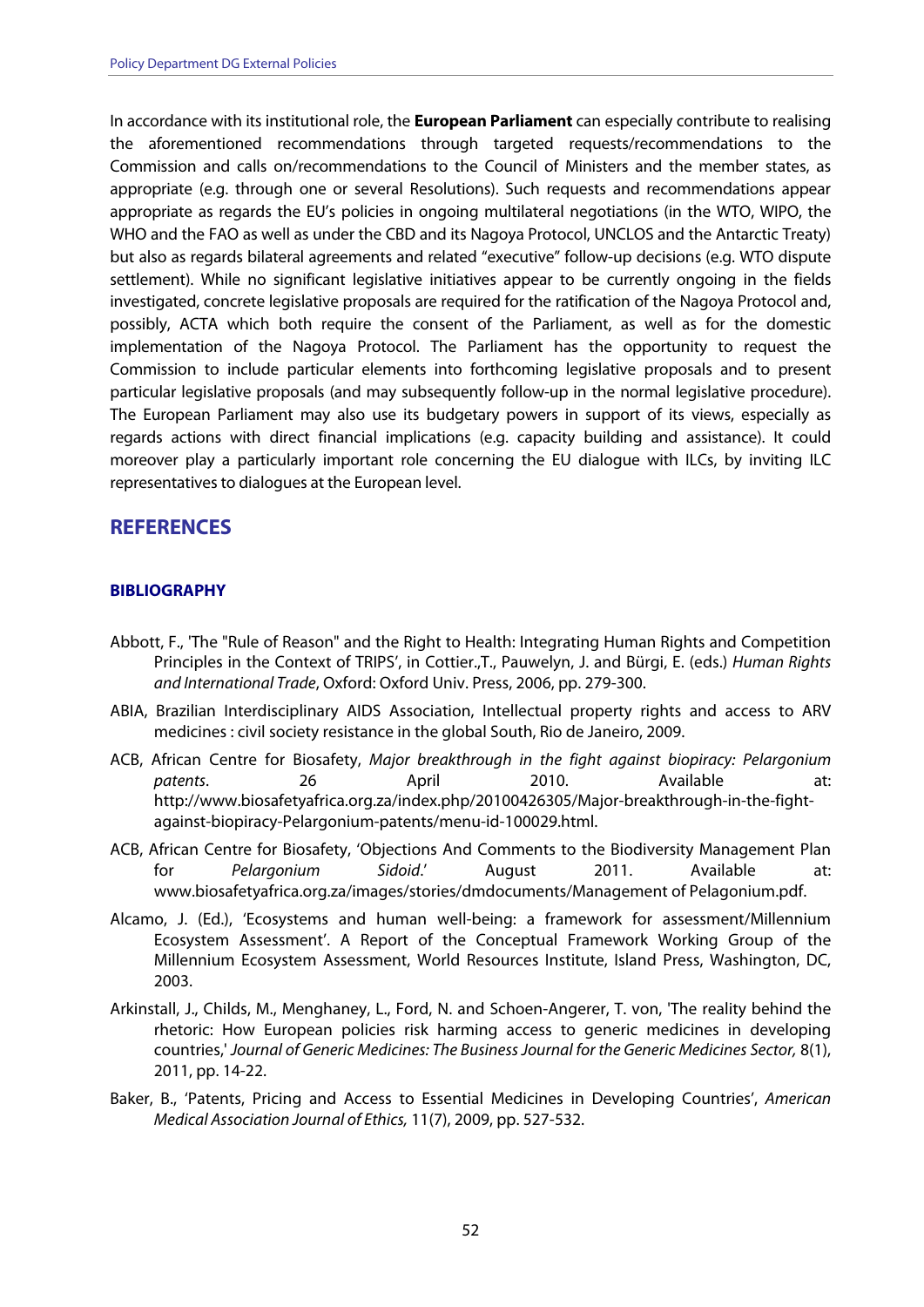- Bala Ravi, S., The Conflict between Seed Bill and PPVFR Act of India. Lessons for Other South Asian Countries. Policy Brief No. 19 Sawtee, 2009. Accessed at: http://www.sawtee.org/publications/Policy-Brief-18.pdf on 14.12.11.
- Beintema, N.M. and Stads, G.-J. 'Measuring agricultural research investments revised global picture', ASTI Background Note, October 2008. Available at: www.asti.cgiar.org/pdf/Global\_revision.pdf.
- Berckmoes, L.H., Protecting Indigenous Knowledge in South Africa Debates on Intellectual Property Rights and Development, Ministry of Foreign Affairs, the Netherlands/ CIDIN, October 2008**.**
- van Beuzekom, B. and A. Arundel, OECD Biotechnology Statistics 2006, Organization for Economoc Co-operation and Development, 2006, available at www.oecd.org/dataoecd/51/59/36760212.pdf.
- Binenbaum, E., Nottenburg, C., Pardey, P.G., Wright, B.D. and Zambrano, P., 'South-North Trade, Intellectual Property Jurisdictions, and Freedom to Operate in Agricultural Research on Staple Crops', Economic Development and Cultural Change, 51(2), 2003, pp. 309-335.
- Blakeney, M. and Mary, Q., 'Proposals for the Disclosure of Origin of Genetic Resources in Patent Applications', Informe introductorio para la Mesa Redonda sobre Certificados de Origen, Smithsonian/UNU-IAS, 2005.
- Brahmi, P., Saxena, S. and Dhillon, B.S., 'The Protection of Plant Varieties and Farmers' Rights Act of India', Current Science 86(3), 10 February 2004, pp. 392-398.
- Brand, U., Görg, C., Hirsch, J. and Wissen, M., Conflicts in Environmental Regulation and the Internationalisation of the State. Contested Terrains, Routledge, London, New York, 2008.
- Brody, B., 'Traditional Knowledge and Intellectual Property', Kennedy Institute of Ethics Journal, 20(3), 2010, pp. 231-249.
- Buck, M. and Hamilton, C, 'The Nagoya Protocol on Access to Genetic Resources and the Fair and Equitable Sharing of Benefits Arising from their Utilization to the Convention on Biological Diversity', Review of European Community & International Environmental Law (RECIEL), 20(1), 2011, pp. 47-61.
- Carr, J., 'Agreements that Divide: Trips vs. CBD and Proposals for Mandatory Disclosure of Source and Origin of Genetic Resources in Patent Applications', Journal of Transnational Law and Policy, 18 (131), 2008, pp. 131-161.
- CBD, Report of the Meeting of the Group of Technical and Legal Experts on Traditional Knowledge Associated with Genetic Resources in the Context of the International Regime on Access and Benefit-Sharing, UNEP/CBD/WG-ABS/8/2, 2009.
- Chambers, W.B., 'WSSD and an International Regime on Access and Benefit Sharing: Is a Protocol the Appropriate Legal Instrument?' Review of European Community & International Environmental Law (RECIEL), 12(3), 2003, pp. 310-320.
- Chan, H.P., 'International Patent Behavior of Nine Major Agricultural Biotechnology Firms', AgBioForum, 9(1), 2006, pp. 59-68.
- Chen, Y. and Puttitanun T., 'Intellectual property rights and innovation in developing countries', Journal of Development Economics, 78(2), 2005, pp. 474-493.
- CIPR, Commission on Intellectual Property Rights, 'Integrating Intellectual Property Rights and Development Policy', London, 2002. Available at: http://www.iprcommission.org/papers/pdfs/final\_report/CIPRfullfinal.pdf.
- Coetzee, C., Jefthas, E. and Reinten, E., Indigenous plant genetic resources of South Africa. In: J. Janick (ed.), Perspectives on new crops and new uses. ASHS Press, Alexandria, VA, 1999, pp. 160–163.
- Correa, C., Intellectual property rights, the WTO, and developing countries: the TRIPS agreement and policy options, Zed Books, New York, 2000.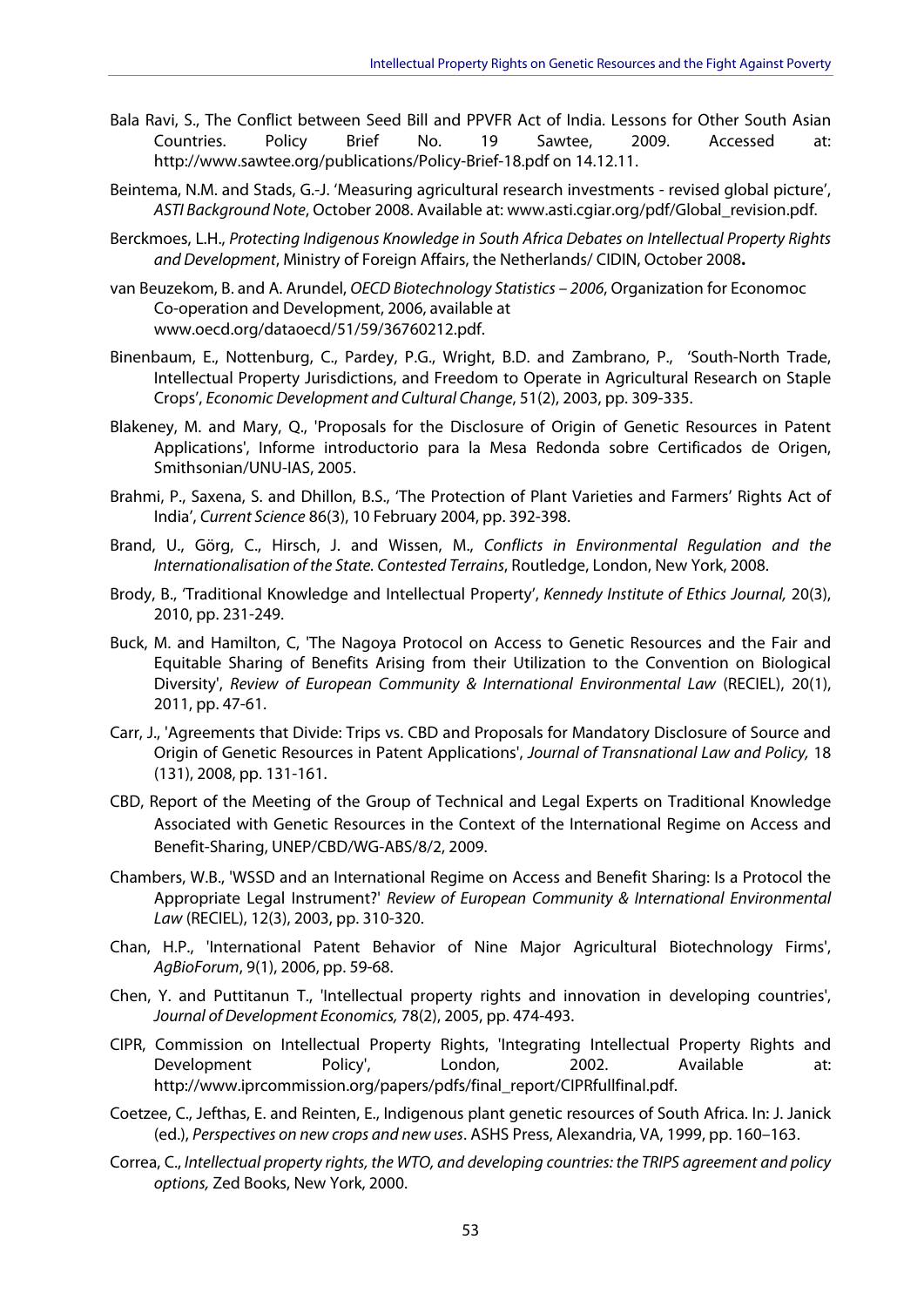- Crouch, N.R., et al., 'South Africa's bioprospecting, access and benefit-sharing legislation: current realities, future complications, and a proposed alternative.' South African Journal of Science 104, September/October 2008. pp. 355-366.
- DAFF, Department of Agriculture, Forestry and Fisheries, 'Plant Breeders' Rights Policy,' February 2011a.
- DAFF, Department of Agriculture, Forestry and Fisheries, Client Address List, last updated 24 January, 2011b. Visited 21 September 2011. Available at: http://www.nda.agric.za/doaDev/sideMenu/geneticResources/clientAddList.html.
- Deke, O., Environmental Policy Instruments for Conserving Global Biodiversity, Springer, Berlin, 2008.
- DEA, Department of Environmental Affairs and Tourism, Republic of South Africa, 'South Africa's Fourth National Report to the Convention on Biological Diversity.' March 2009.
- Demanague, S., Intellectual Property Protection for Crop Genetic Resources: A Suitable System for India, 2005.
- Dutfield, G., Intellectual Property Rights Trade and Biodiversity: Seeds and Plant Varieties, Earthscan, London, 2000.
- ECOSOC, 'Substantive issues a rising in the implementation of the international covenant on economic, social and cultural rights,' UN ECOSOC E/C.12/2001/15, 2001.
- ENB, 'Summary of the Thirteenth Regular Session of the Commission on Genetic Resources for Food and Agriculture', 18-22 July 2011.
- European Commission, 'Competitiveness of the European biotechnology industry', Working Document, 2007 available at a structure at the set of the set of the set of the set of the set of the set of t http://ec.europa.eu/enterprise/sectors/biotechnology/files/docs/biotech\_analysis\_competitive ness\_en.pdf.
- European Commission, 'Trade, Growth and World Affairs. Trade Policy as a Core Component of the EU's 2020 Strategy', 2011.
- FAO, 'Trade reforms and food security conceptualizing the linkages', FAO: Rome, 2003. Available at: http://www.fao.org/docrep/005/y4671e/y4671e00.htm#Contents.
- FAO, Commission on Genetic Resources for Food and Agriculture, 'Framework study on food security and access and benefit-sharing for genetic resources for food and agriculture', Background Study Paper No. 42, 2009. Available at: ftp://ftp.fao.org/docrep/fao/meeting/017/ak526e.pdf.
- FAO, Commission on Genetic Resources for Food and Agriculture. Thirteenth Regular Session. Rome, 18 – 22 July 2011. Access and Benefit-Sharing for Genetic Resources for Food and Agriculture, Doc. CGRFA-13/11/5, 2011.
- Fidler, D.P., 'Indonesia's Decision to Withhold Influenza Virus Samples from the World Health Organization: Implications for International Law', ASIL Insights 11(4), 2007. Available at: http://www.asil.org/insights070227.cfm.
- Fidler, D.P., and Gostin, L.O., 'WHO's Pandemic Influenza Preparedness Framework: A Milestone in Global Governance for Health' The Journal of the American Medical Association, 306(2), 2011, pp. 200-201.
- Firn, R., 'Bioprospecting-Why is it So Unrewarding?' Biodiversity and Conservation, 12(2), 2003, pp. 207- 216.
- Goldberg, D., 'Jack and the Enola bean', 2003. Available at: http://www.twnside.org.sg/title2/wto.info/2009/twninfo20090811.htm.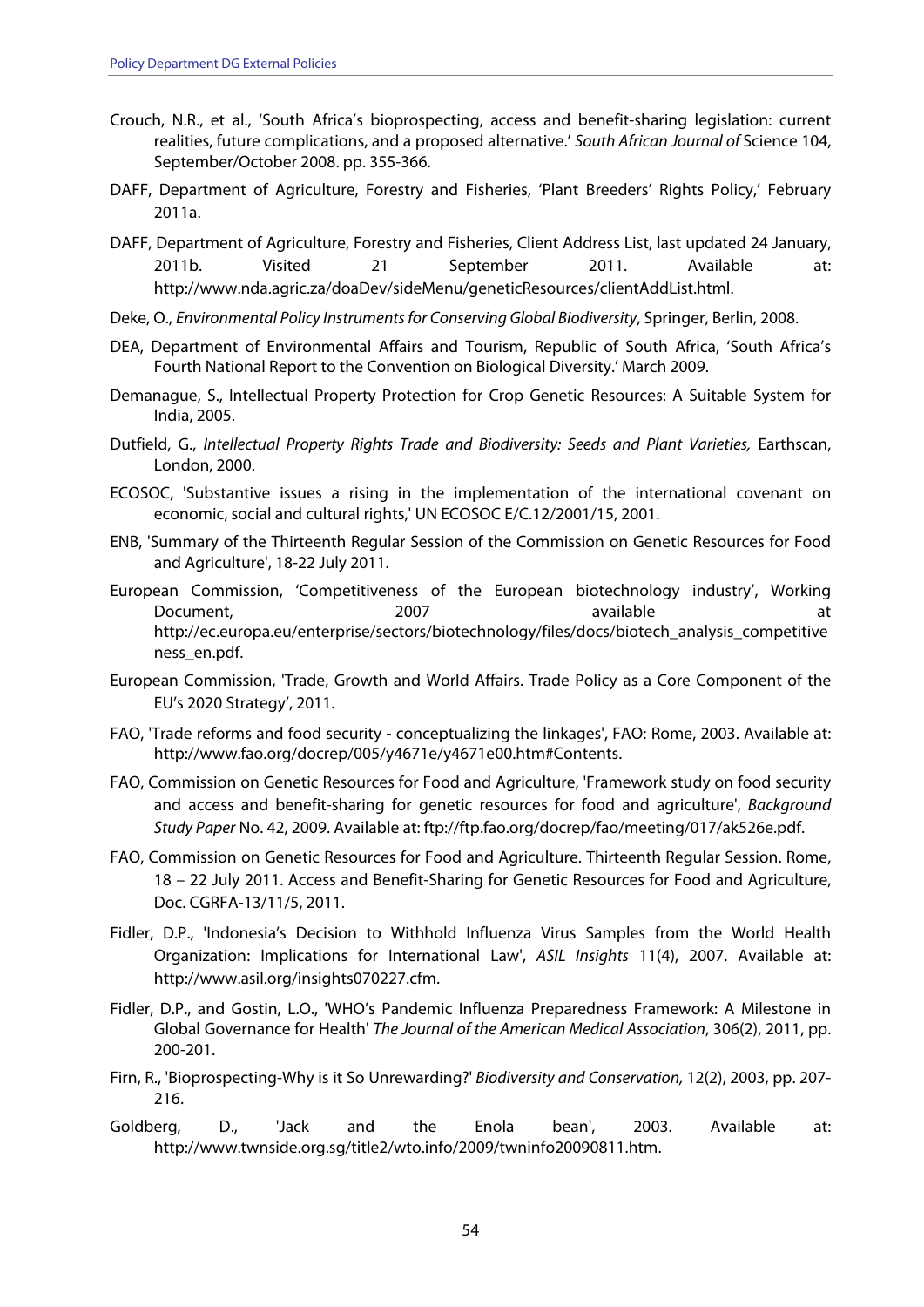- Government of India, Ministry of Environment and Forests, National Biodiversity Action Plan, New Delhi, 2008.
- Government of India, Office of the Controller General of Patents, Designs, Trademarks and Geographical Indication, Annual Report 2009-10, 2010.
- Government of India, Ministry of Tribal Affairs, Annual Report, New Delhi, 2011.
- Greer, D., and Harvey, B. Blue Genes: Sharing and Conserving the World's Aquatic Biodiversity, Earthscan, London, 2004.
- Hendrickson, M., Wilkinson, J., Heffernan, W. and Gronski, R., 'The Global Food System and Nodes of Power', Oxfam, 2008. Available at: http://ssrn.com/abstract=1337273.
- Hsiao, J., 'Patent Protection for Chinese Herbal Medicine Product Invention in Taiwan,' The Journal of World Intellectual Property, 10(1), 2007, pp. 1-21.
- ICTSD, International Centre for Trade and Sustainable Development: Brazil's Practical Experience with Access and Benefit Sharing and the Protection of Traditional Knowledge, ICTSD Project on Genetic Resources, 2010a. Available at: http://ictsd.org/i/publications/79880/.
- ICTSD, International Centre for Trade and Sustainable Development, 'Lessons from the 'Rooibos Robbery', News and Analysis, 14(4), December 2010b.
- ICTSD, International Centre for Trade and Sustainable Development, 'Mandate on TK, Genetic Resources, Cultural Expression to be Extended, WIPO', Intellectual Property Programme, 15(28), July 2011a.
- ICTSD, International Centre for Trade and Sustainable Development , 'WHO Reaches Virus Sharing Agreement After Four-Year Debate', Intellectual Property Programme, 15(16), May 2011b.
- IIPTA, Indian Institute of Patent and Trademark Attorney, '79,000 patent applications are pending at India Patent Office', 06 August 2010. Available at: http://www.iipta.com/ipr/79000-patentapplications-are-pending-india-patent-office.
- INKOTA, INKOTA Infoblätter, Globale Landwirtschaft: Biopiraterie, no date. Available at: http://www.inkota.de/agrosprit/pdf/inkota\_infoblatt\_5\_Biopiraterie.pdf.
- IPCB, Indigenous Peoples Council on Biocolonialism: Collective Statement of Indigenous Peoples on the Protection of Indigenous Knowledge Agenda Item 4(e): Culture, 2004. Available at: http://www.ipcb.org/resolutions/htmls/pf2004.html.
- Irwin, R., 'Indonesia, H5N1, and global health diplomacy', Global Health Governance, 3(2), spring, 2011.
- Kameri-Mbote, Patricia, Intellectual Property Protection in Africa: An Assessment of the Status of Laws, Research and Policy Analysis on Intellectual Property Rights in South Africa, IELRC Working Paper 2005-3, International Environmental Law Research Center.
- King, S.R., Chinnock, J.A., Balick, M.J., Sanchez, S.C., Moran, K. and Limbach, C., Traditional Knowledge, Biological Resources and Drug Development: Building Equitable Partnerships to Conserve, Develop and Respect Biocultural Diversity. In: Intellectual Property and Biological Resources. (ed) B. Ong. Marshall Cavendish International. 2004, pp. 284-321.
- Kishi, S.A.S., PIC in Access to TK in Brazil, in: Genetic Resources, Traditional Knowledge and the Law, by Kamau, E.C. and Winter, G. (eds.), Earthscan, London, UK, 2009, pp. 311-326.
- Kleba, J.B., A Socio-legal Inquiry into the Protection of Disseminated Traditional Knowledge Learning from Brazilian Cases, in: Genetic Resources, Traditional Knowledge and the Law, by Kamau, E.C. and Winter, G. (eds.), Earthscan, London, UK, 2009, pp. 143-170.
- Korn, H., Friedrich, S., and Feit, U., Deep Sea Genetic Resources in the Context of the Convention on Biological Diversity and the United Nations Convention on the Law of the Sea. BfN – Skripten 79. Bundesamt für Naturschutz (BfN) - Federal Agency for Nature Conservation 2003.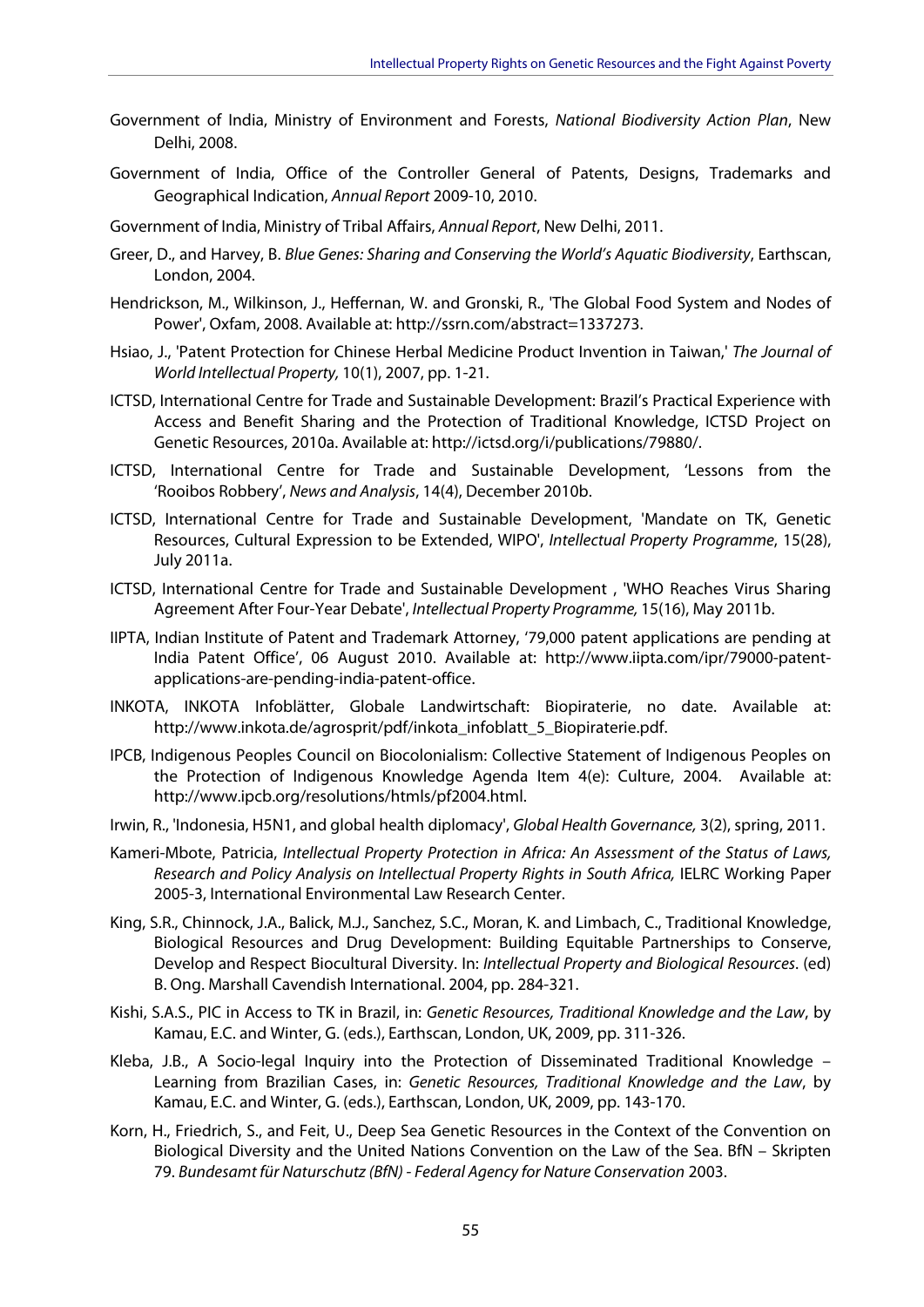- La Fayette, L.A. De., 'A New Regime for the Conservation and Sustainable Use of Marine Biodiversity and Genetic Resources Beyond the Limits of National Jurisdiction', The International Journal of Marine and Coastal Law, 24(2), 2009, pp. 221–280.
- Laird, S.A. and Wynberg, R., 'The Commercial Use of Biodiversity: An Update on Current Trends in Demand for Access to Genetic Resources and Benefit-Sharing, and Industry Perspectives on ABS Policy and Implementation' UNEP/CBD/WG-ABS/4/INF/5, 2005.
- Laird, S., Case Study 6: Natura, Brazil: The Use of Traditional Knowledge and Community-Based Sourcing of "Biological Materials" in the Personal Care and Cosmetic Sector, in: Access and Benefit-sharing in Practice: Trends in Partnerships Across Sectors, Laird, S. and Wynberg, R. (eds.), Technical Series No 38. CBD Secretariat, Montreal, 2008, pp. 79-83.
- Larson, J., Relevance of geographical indications and designations of origin for the sustainable use of genetic resources, Commissioned by the Global Facilitation Unit for Underutilized Species, 2007, http://www.underutilized-species.org/Documents/PUBLICATIONS/gi\_larson\_lr.pdf.
- Lawson, C., 'Accessing and Benefit Sharing the Influenza Viruses: The Sting in the Conflict Between the CBD and TRIPS', Griffith University - Griffith Law School. Research Paper Series, 09-03, 2009.
- Leary, D.K., International law and the genetic resources of the deep sea. Martinus Nijhoff, Leiden, Boston, 2007.
- Lesser, W., Horstkotte-Wesseler, G., Lele, U. and Byerlee, D., 'Intellectual Property Rights, Agriculture, and the World Bank', in: Lele, U., Lesser, W.,and Horstkotte-Wesseler, G. (eds) Intellectual Property Rights in Agriculture - The World Bank's Role in Assisting Borrower and Member Countries, World Bank: Washington D.C., 1999, pp. 1-21.
- Lohan, D. and Johnston, S., The International Regime for Bioprospecting Existing Policies and Emerging Issues for Antarctica. Tokyo: United Nations University, 2003.
- Lohan, D. and Johnston, S., Bioprospecting in Antarctica. Tokyo: United Nations University, 2005.
- Louwaars, N., Tripp, R., Eaton, D., Henson-Apollonio, V. Hu, T. Mendoza, M., Muhhuku, F., Pal, S. and J. Wekundah, 'Impacts of Strengthened Intellectual Property Rights Regimes on the Plant Breeding Industry in Developing Countries', The Centre for Genetic Resources, Wageningen, 2005. Available at: www.iprsonline.org/resources/docs/LouwaarsCGN\_Plants\_05.pdf.
- Mahop, M.T., 'Intellectual Property, Community Rights and Human Rights,' Routledge Research in Intellectual Property, New York, NY, 2010.
- Malla, S., Gray, R. and Phillips, P., Gains to Research in the Presence of Intellectual Property Rights and Research Subsidies, Review of Agricultural Economics, 26(1), 2004, pp. 63–81.
- Matthews, D., 'Intellectual Property Rights, Human Rights and the Right to Health', in Grosheide, W. (Ed.) Intellectual Property Rights and Human Rights: A Paradox, Edward Elgar Publishing, Cheltenham, 2009, pp. 118-139.
- Mayet, M., Joy as Pelargonium Patent Revoked. African Centre for Biosafety. 26 January 2010. Available at: http://www.biosafetyafrica.org.za/index.php/20100126260/JOY-AS-PELARGONIUM-PATENT-REVOKED/menu-id-100029.html.
- Medaglia, J.C., 'The Relationship Between The Access and Benefit Sharing International Regimen and Other International Instruments: The World Trade Organization And The International Union For the Protection of New Varieties of Plants', Sustainable Development Law & Policy, 10(3), 2010, pp. 24-53.
- Mgbeoji, I., Global Biopiracy: Patents, Plants and Indigenous Knowledge, Univ of British Columbia Press, British Columbia, 2006.
- Mitra, K. and Gupta, R., 'Indigenous Peoples' Forest Tenure in India' in Perera, J., (Ed.) Land and Cultural Survival The Communal Land Rights of Indigenous Peoples in Asia, Asian Development Bank,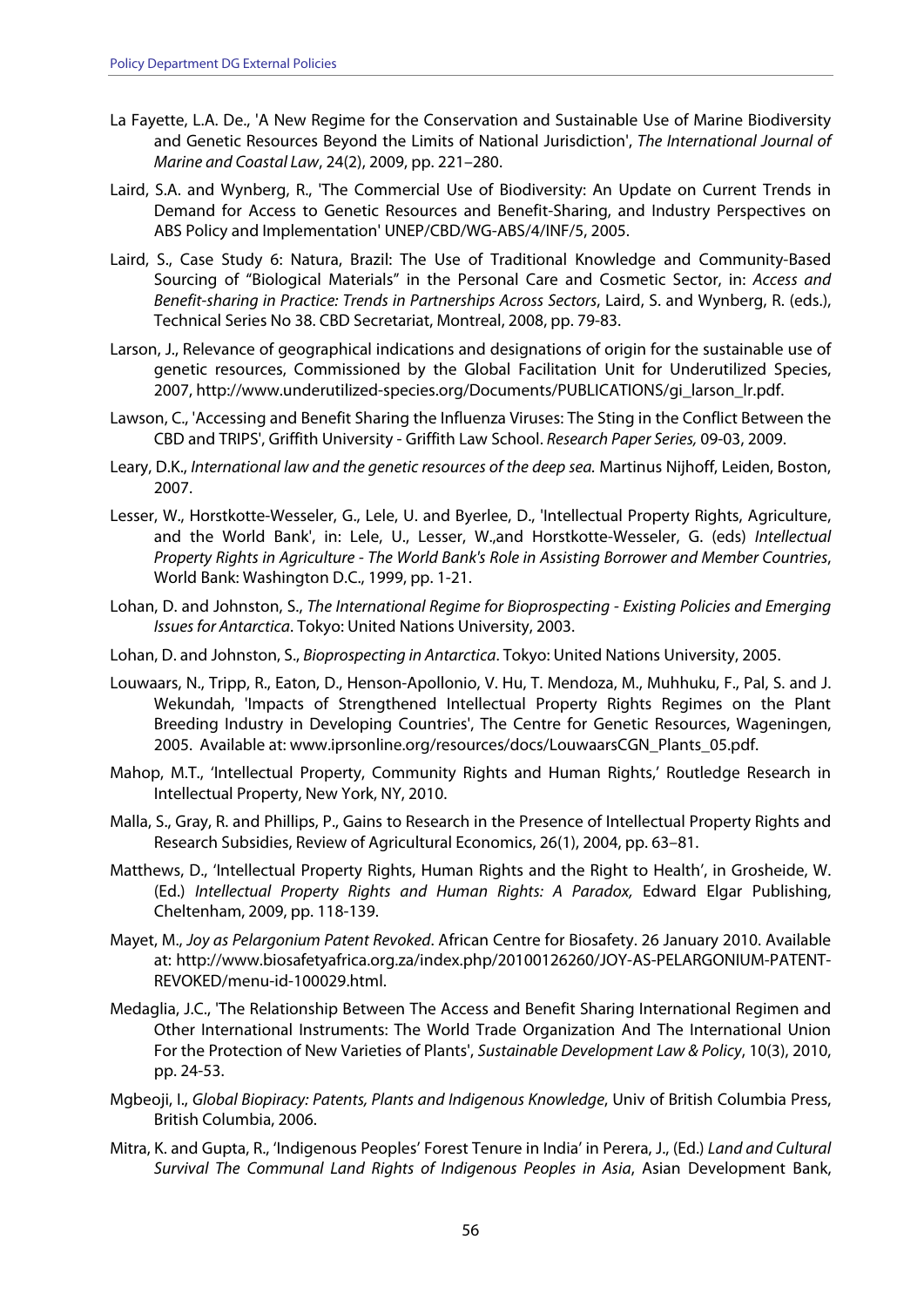Manila, 2009, pp. 193-212. Available at: http://www.adb.org/documents/Books/Land-Cultural-Survival/land-cultural-survival.pdf.

- MSF, Médecins Sans Frontières, 'Untangling the Web of ARV Price Reductions', January 2010. Available at: http://utw.msfaccess.org/downloads.
- Morgera, E. and Tsioumani, E., 'Yesterday, Today, and Tomorrow: Looking Afresh at the Convention on Biological Diversity', Edinburgh School of Law, Working Paper Series University of Edinburgh, 2011/21, 2011.
- Mushita, A. and Thompson, C.B., Biopiracy of Biodiversity: Global Exchange as Enclosure, Africa World Press, Trenton, 2007.
- Musungu, S. F., The use of flexibilities in TRIPS by developing countries: can they promote access to medicines?, South Centre, 2006.
- Naghavi, A., 'Strategic Intellectual Propert Rights Policy and North-South Technology Transfer', Review of World Economics, 143(1), 2007, pp. 55-78.
- Nellithanam, J., 'Traditional rice varieties in Chattisgarh, Central India' in Protecting Community Rights over Traditional knowledge: Implications of Customary Laws & Practices, Research Partners' Workshop in Panama, 19-23 November 2007, Organised by Fundacion Dobbo Yala and IIED, Kuna Territory, Community of Wichub Wala/ Porvenir, 2007.
- Nijar, G. S., 'The Nagoya Protocol on Access and Benefit Sharing of Genetic Resources: An Analysis', Ceblaw Brief, 2011a.
- Nijar, G. S., 'The Nagoya Protocol on Access and Benefit Sharing of Genetic Resources: Analysis and Implementation Options for Developing Countries', The South Centre, Research Paper, nr .36, 2011b.
- Oberthür, S. and Pożarowska, J., 'Understanding the Dynamics of International Governance Architectures: The Nagoya Protocol and ABS Governance'. Paper for the Workshop 'The Fragmentation of Global Environmental Governance: Causes, Consequences and Responses', German Development Institute, Bonn, 29-30 August 2011. Draft, 12 August 2011.
- OCHCR, Office of the High Commissioner for Human Rights, Indigenous Peoples and the United Nations System: An overview, n.d. Available at: http://www.ohchr.org/Documents/Publications/GuideIPleaflet1en.pdf.
- OECD, 'Biotechnology Statistics', 2009. Available at: www.oecd.int.
- OECD, 'Key Biotech Indicators, Share of countries in biotechnology patents filed under PCT, 2007-09', 2011. Available at: www.oecd.org/dataoecd/41/46/48719943.xls
- OXFAM, 'Eye on the Ball: Medicine regulation not IP enforcement can best deliver quality medicines,' 2011. Available at: www.oxfam.org.
- Pant, R., 'India Case Study Protecting Lepcha & Limbus Farmers' Rights', in: Swiderska et al. Protecting community rights over traditional knowledge: Implications of customary laws and practices. Key findings and recommendations (2005-2009). International Institute for Environment and Development (IIED), 2009, pp. 11-12. Available online at: http://pubs.iied.org/pdfs/14591IIED.pdf.
- Papatryfon, , I., Zika, E., Wolf, O., Gómez-Barbero, M., Stein, A.J., and A. Bock (2008). Consequences, Opportunities and Challenges of Modern Biotechnology for Europe. European Commission, Joint Research Centre Institute for Prospective Technological Studies, Luxembourg/Seville.
- Park, W.G. and Lippodt, D.C., 'Technology Transfer and the Economic Implications of the Strengthening of Intellectual Property Rights in Developing Countries', OECD Trade Policy Working Papers, 62, 2008, pp. 1-58. Available at: http://www.oecd.org/document/40/0,3746,en\_2649\_37431\_44756840\_1\_1\_1\_37431,00.html.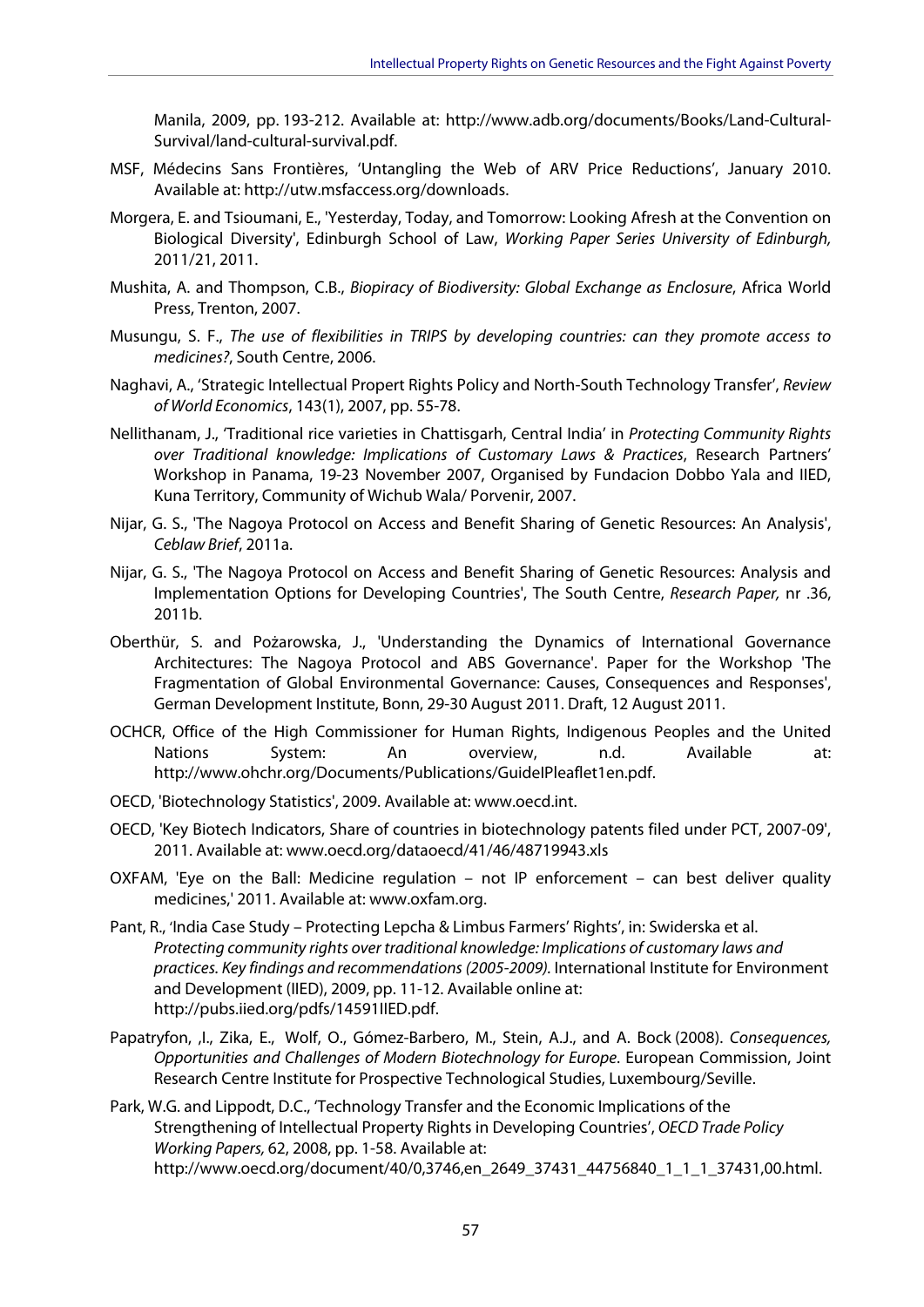- Pattanaik, C, 'Urgent need for State Biodiversity Board in Orissa', Current Science, 96(3), 10 February 2009.
- Perrings, C., et al., 'The economics of biodiversity and ecosystem services,' in: Naeem, S., Bunker, D.E., Hector, A., Loreau, M. and Perrings, C., Biodiversity, ecosystem functioning, and human wellbeing: an ecological and economic perspective. Oxford University Press, Oxford, 2009, pp.230-247.
- Phillips, P.W.B. and Onwuekwe, C.B., 'Introduction to the Challenge of Access and Benefit Sharing', in: Phillips, Peter W.B. and Onwuekwe, Chika B. (eds.) Accessing and Sharing the Benefits of the Genomics Revolution. The International Library of Environmental, Agricultural and Food Ethics, Vol. 11. Springer, Dordrecht, 2007, pp. pp. 3-17.
- PhRMA, 'Biotechnology 2011 report', 2011, from www.phrma.com.
- Rattray, G.N. 'The enola bean patent controversy: biopiracy, novelty and fish-and-chips', Duke L. & Tech. Rev. 0008, 2008. Available at: http://www.law.duke.edu/journals/dltr/articles/articlebackup/2002dltr0008.htm.
- Raustiala, K. and D. Victor D., "The regime complex for plant genetic resources." International Organization 58(2), 2004, pp. 277-309.
- Reinten, E. and Coetzee, J.H. 'Commercialization of South African Indigenous Crops: Aspects of Research and Cultivation of Products', from Janick, J. and Whipkey, A. (eds.), Trends in new crops and new uses, ASHS Press, Alexandria, VA, 2002. Available at: http://www.hort.purdue.edu/newcrop/ncnu02/pdf/reinten.pdf.
- Reviron, S., Geographical Indications: creation and distribution of economic value in developing countries, Swiss National Centre of Competition Research, Working Paper No 2009/14, http://phase1.nccr-trade.org/images/stories/publications/IP5/report\_IP5\_GI\_Value\_2009.pdf.
- Robinson, D., Confronting Biopiracy: Challenges, Cases and International Debates, Routledge, London, 2011.
- Rosendal, G.K., The convention on biological diversity and developing countries, Springer Netherlands, 2000.
- Rosendal, G.K., Balancing Access and Benefit Sharing and Legal Protection of Innovations From Bioprospecting: Impacts on Conservation of Biodiversity. The Journal of Environment Development, 15, 2006, pp. 428-447.
- Santilli, J. and Emperaire, L., A Agrobiodiversidade e os Direitos dos Agricultores Tradicionais, 2006. Available at: http://pib.socioambiental.org/files/file/PIB\_institucional/agrobiodiversidade.pdf.
- Santilli, J., Brazil's Experience in Implementing its ABS regime Suggestions for Reform and the Relationship with the International Treaty on Plant Genetic Resources for Food and Agriculture, in: Kamau, E.C. and Winter, G. (eds.), Genetic Resources, Traditional Knowledge and the Law, Earthscan, London, UK, 2009a, pp. 187-203.
- Santilli, J., O accesso aos recursos genéticos de plantas, regime jurídico internacional e nacional, in: Santilli, J., (ed.), Agrobiodiversidade e direitos dos agricultores, Peirópolis, São Paulo, 2009b.
- Santilli, J., Os direitos de propriedade intelectual sobre as variedades de plantas (cultivares): uma visão crítica, in: Santilli, J., (ed.), Agrobiodiversidade e direitos dos agricultores, Peirópolis, São Paulo, 2009c.
- SCBD, Secretariat of the Convention on Biological Diversity. 'Global Biodiversity Outlook 2', Montreal: SCBD, 2006.
- Schutter, O. de, 'Report of the Special Rapporteur on the right to food, seed policies and the right to food: enhancing agrobiodiversity, encouraging innovation', 64th session of the General Assembly, UN document A/64/170, 2009. Available at: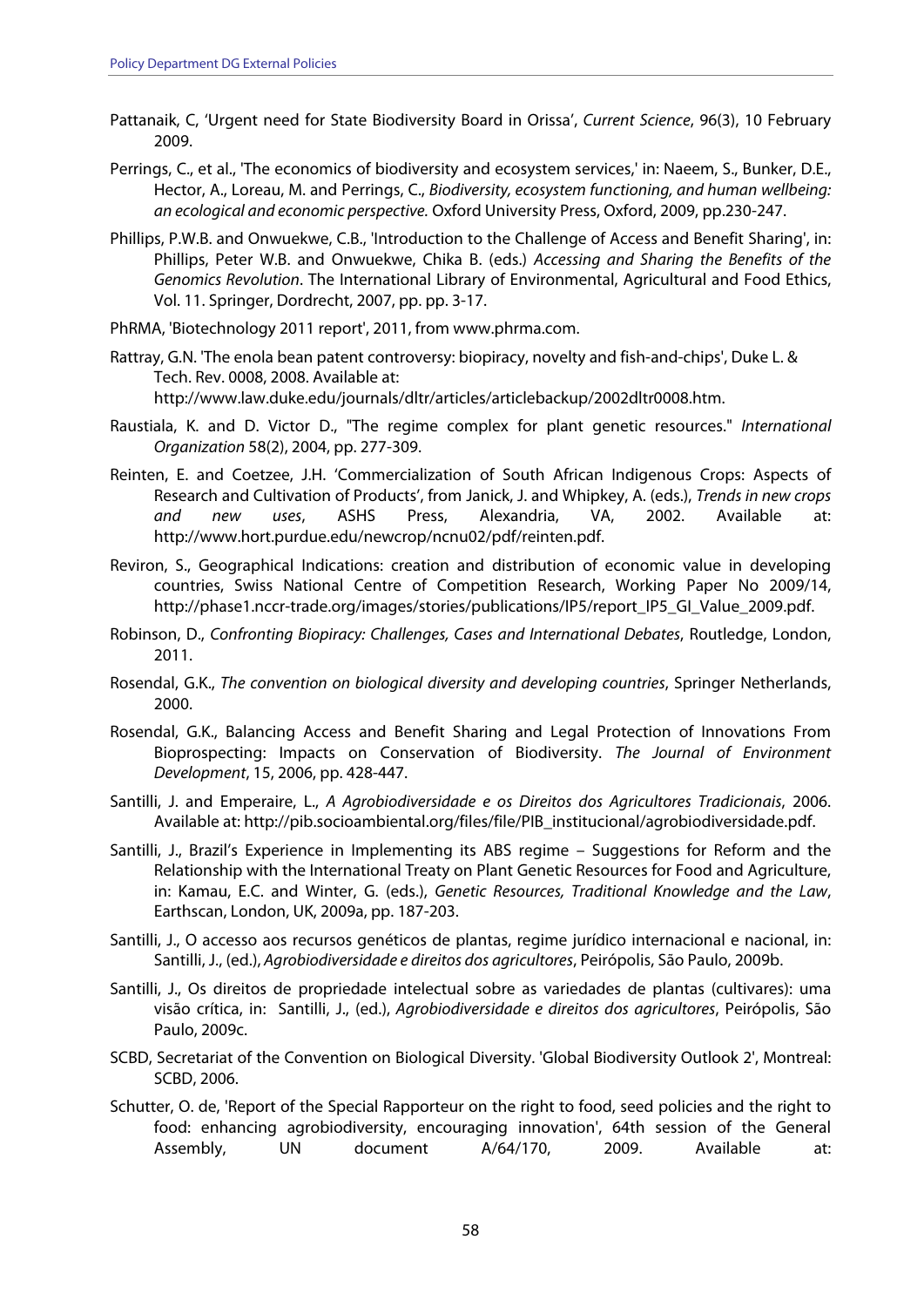http://www.srfood.org/images/stories/pdf/officialreports/20091021\_report-ga64\_seedpolicies-and-the-right-to-food\_en.pdf.

- Scott, P. T., 'The United States of America: The National Park Experience', in: Carrizosa, S., Brush, S.B., Wright, B.D. and McGuire, P.E. (eds.), Accessing Biodiversity and Sharing the Benefits: Lesson from Implementing the Convention on Biological Diversity, IUCN – The World Conservation Union, Gland, Switzerland; Cambridge, UK, 2004, pp. 177-199.
- Sheridan, C., 'EPO neem patent revocation revives biopiracy debate', Nature Biotechnology, 23(5), May 2005, pp. 511-512.
- Shashikant, S. and Asghedom, A., 'The 'Enola Bean' dispute: patent failure & lessons for developing countries', Third World Network , Info Service on WTO and Trade Issues (Aug 2009/11), 2009. Available at: http://www.twnside.org.sg/title2/wto.info/2009/twninfo20090811.htm.
- South Centre, 'Integrating Public Health Concerns into Patent Legislation in Developing Countries', 2000. Available at: http://apps.who.int/medicinedocs/pdf/h2963e/h2963e.pdf.
- TEEB, The economics of Ecosystems and Biodiverity, 'Mainstreaming the Economics of Nature: A synthesis of the approach, conclusions and recommendations of TEEB'. Prepared by Sukhdev, P., Wittmer, H., Schröter-Schlaack, C., Nesshöyer, C., Bishop, J., Ten Brink, P., Gundimeda, H., Kumar, P. and Simmons, B., Progress Press, Malta, 2010. Available at: http://www.teebweb.org/InformationMaterial/TEEBReports/tabid/1278/Default.aspx.
- Teljeur, E., Intellectual Property Rights' in South Africa: An Economic Review of Policy Impact, The Edge Institute, 2003.
- Ten Kate, K. and Laird, S.A., The Commercial Use of Biodiversity: Access to Genetic Resources and Benefitsharing, Earthscan, London, Sterling, 1999.
- Tribes of Mataatua, Mataatua Declaration on Cultural and Intellectual Property Rights of Indigenous Peoples, 1993. Available at: http://www.ipcb.org/resolutions/htmls/mataatua.html.
- Tully, S., 'The Bonn Guidelines on Access to Genetic Resources and Benefit Sharing', Review of European Community & International Environmental Law (RECIEL), 12(1), 2003, pp. 84-98.
- Tvedt, M.W. and Young, T.R., 'Beyond Access: Exploring Implementation of the Fair and Equitable Sharing Commitment in the CBD', IUCN, Gland, Switzerland, 2007.
- UNCTAD, 'Tracking the trend towards market concentration: The case of the agricultural input industry', 20 April 2006, UNCTAD/DITC/COM/2005/16, 2006.
- UNGA, United Nations General Assembly. Sixty-sixth session Agenda item 77 (a) of the preliminary list. 'Oceans and the law of the sea', letter dated 30 June 2011 from the Co-Chairs of the Ad Hoc Open-ended Informal Working Group to the President of the General Assembly, A/66/119, 2011.
- UPOV, 'Plant variety protection statistics for the period 2005-2009', Document C/44/7, 2010. Available at: http://www.upov.int/export/sites/upov/en/documents/c/44/c\_44\_07.pdf
- Vedavathy, S., 'India Case Study Protecting Yanadi Healers' Rights' in IEED, Protecting Community Rights over Traditional Knowledge: Implications of Customary laws and practices. Key findings and recommendations 2005-2009, 2010.
- Velasquez, G., 'The Right to Health and Medicines: The Case of Recent Negotiations on the Global Strategy on Public Health, Innovation and Intellectual Property,' South Centre Research Paper 35, Geneva, 2011. Available at: http://www.southcentre.org/index.php?option=com\_content&view=article&id=1507%3Atheright-to-health-and-medicines-the-case-of-recent-negotiations-on-the-global-strategy-onpublic-health-innovation-and-intellectual-property&Itemid=335&lang=en.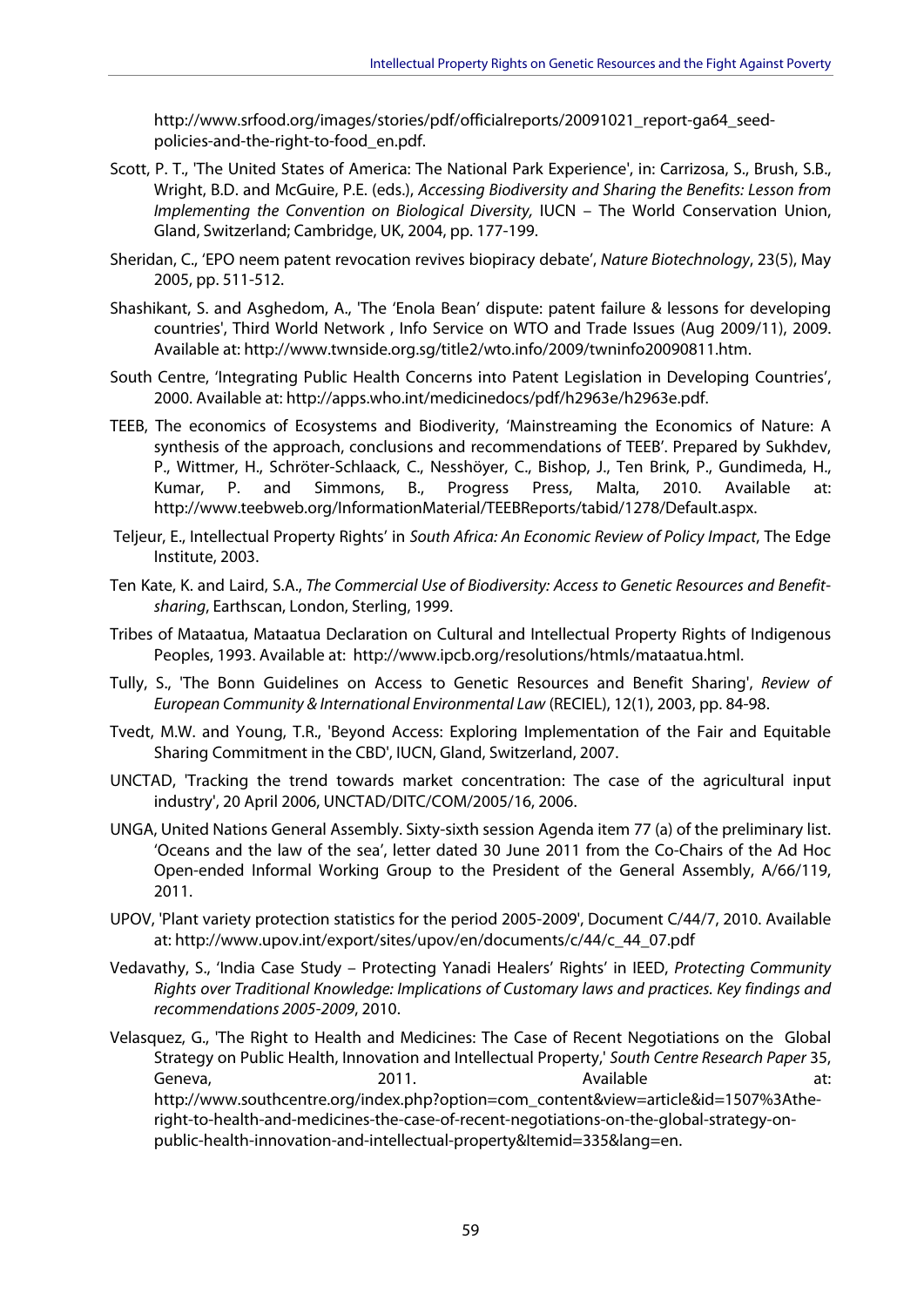- Vezzani, S., 'Preliminary Remarks on the Envisaged World Health Organization Pandemic Influenza Preparedness Framework for the Sharing of Viruses and Access to Vaccines and Other Benefits,' The Journal of World Intellectual Property, 13(6), 2010, pp. 675-696.
- WHO, WHO Traditional Medicine Strategy 2002 2005. Geneva, 2002.
- WHO, Pandemic Influenza Preparedness Framework for the Sharing of Influenza Viruses and Access to Vaccines and Other Benefits. PIP/OEWG/3/4 - Advance/unedited text. 16 April 2011. Available at: http://www.ip-watch.org/weblog/wp-content/uploads/2011/04/PIP-Framework-16- April\_2011.pdf.
- WIPO, World Intellectual Property Organization, Comparative summary of existing national sui generis measures and laws for the protection of traditional knowledge, WIPO/GRTKF/IC/5/INF/4, 2003. Available at: http://www.wipo.int/meetings/en/doc\_details.jsp?doc\_id=17394.
- WIPO, World Intellectual Property Organization, The protection of traditional knowledge: Revised objectives and principles, Doc. WIPO/GRTKF/IC/13/5(b) Rev., 2008, Available at: http://www.wipo.int/meetings/en/details.jsp?meeting\_id=7130.
- WIPO, World Intellectual Property Organization, 'World Intellectual Property Indicators 2010', 2010. Available at: http://www.wipo.int/ipstats/en/.
- WIPO, World Intellectual Property Organization, 'Decision of the Assemblies of Member States of WIPO: Renewal of the mandate of the IGC (2012-2013 biennium)'. Fortieth (20th Ordinary) Session September 26 to October 5, 2011. Matters Concerning the Intergovernmental Committee on Intellectual Property and Genetic Resources, Traditional Knowledge and Folklore. Agenda Item 31, WO/GA/40/7, Oct 11, 2011a.
- WIPO, World Intellectual Property Organization, 'The protection of traditional knowledge: Draft Articles', Doc. WIPO/GRTKF/IC/19/5, 2011b. Available at: http://www.wipo.int/meetings/en/details.jsp?meeting\_id=22208.
- WTO, The Word Trade Organization, Draft Decision to Enhance Mutual Supportiveness Between the TRIPS Agreement and the Convention on Biological Diversity. Communication from Brazil, China, Colombia, Ecuador, India, Indonesia, Peru, Thailand, the ACP Group, and the African Group, Doc. TN/C/W/59, 2011.
- Wynberg, R., 'South African legislative case study,' in: Lewis-Lettington, R.J. and Mwanyiki, S. (eds)., Case studies on access and benefit-sharing, International Plant Genetic Resources Institute, 2006, pp.129-152.
- Wynberg, R., 'Case Study 7: Access and Benefit-Sharing Agreements in the Commercial Development of Hoodia,' in: Laird, S. and Wynberg, R. (eds), Access and Benefit-sharing in Practice: Trends in Partnerships Across Sectors, Technical Series No 38. CBD Secretariat, Montreal, 2008.
- Wynberg, R. and Taylor, M., 'Finding a Path Through the ABS Maze Challenges of Regulating Access and Benefit Sharing in South Africa,' Chapter 11 from Kamau, E.C. and Winter, G. (eds.) Genetic Resources, Traditional Knowledge and the Law, Earthscan, London, UK, 2009.
- Wynberg, R., Silveston, J. and Lombard, C. 2009, 'Value adding in the Southern African Natural Products Sector: How Much do Patents Matter?' In: The Economics of Intellectual Property in South Africa. World Intellectual Property Organisation, Geneva, pp. 18-55.
- Wynberg, R., 'Hot air over Hoodia,' Seedling, GRAIN, 13 October 2010. Available at: http://www.grain.org/article/entries/4047-hot-air-over-hoodia.
- Young, T.R., 'Legal Issues Regarding the International Regime: Objectives, Options, and Outlook', in: Carrizosa, S., Brush, S.B., Wright, B.D. and McGuire, P.E. (eds.), Accessing Biodiversity and Sharing the Benefits: Lesson from Implementing the Convention on Biological Diversity, IUCN – The World Conservation Union, Gland, Switzerland; Cambridge, UK, 2004, pp. 271-293.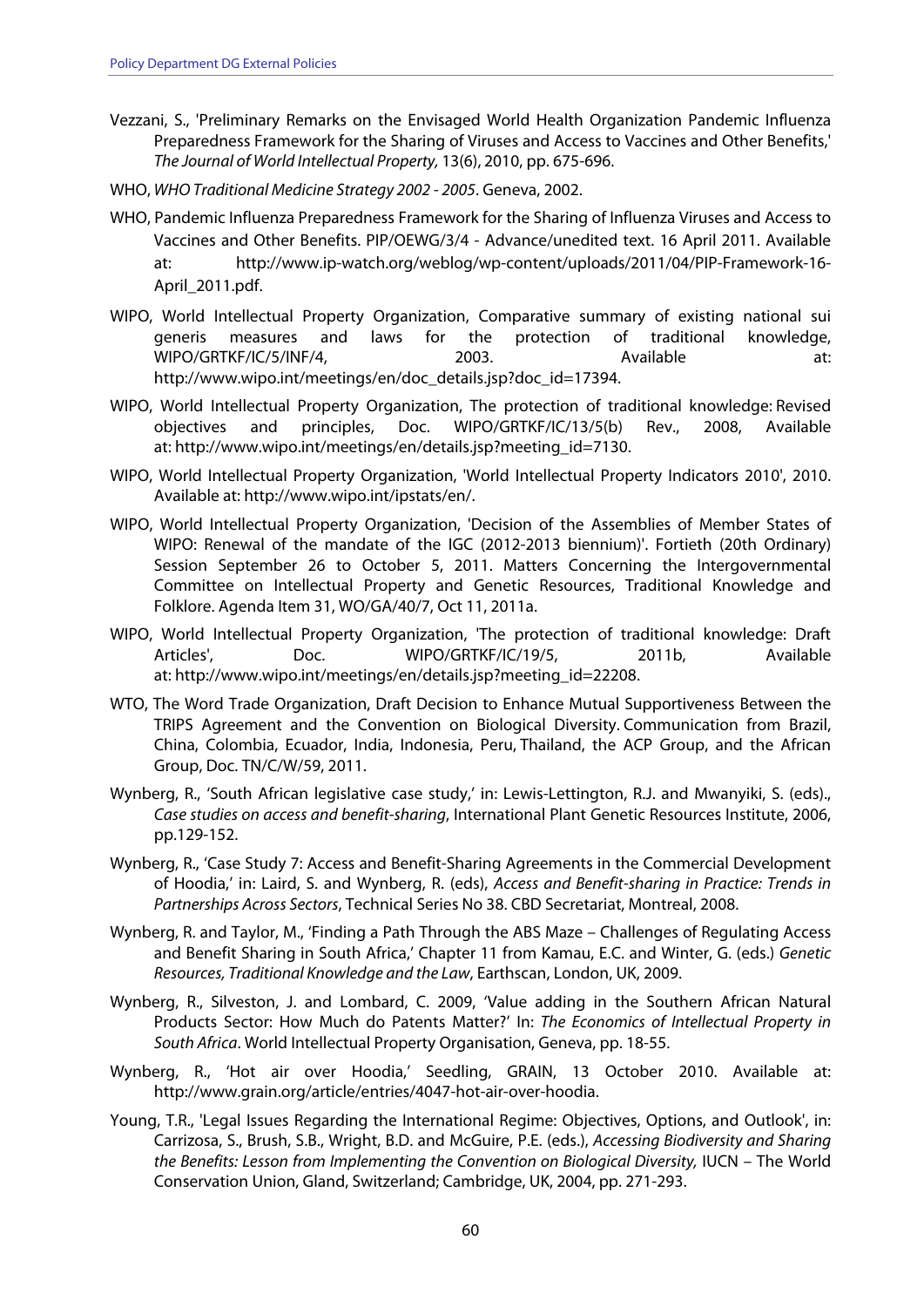#### **TREATIES**

Agreement on Trade-related Aspects of Intellectual Property Rights, 1994. Available at: http://www.wto.org/english/tratop\_e/trips\_e/t\_agm0\_e.htm.

Antarctic Treaty, 1959. Available at: http://www.ats.aq/e/ats.htm.

Anti-Counterfeit Trade Agreement. Available at: http://trade.ec.europa.eu/doclib/html/147937.htm.

Convention Establishing the World Intellectual Property Organization, 1967. Available at: http://www.wipo.int/treaties/en/convention/trtdocs\_wo029.html.

Convention on Biological Diversity, 1992. Available at: http://www.cbd.int/.

Constitution of the Food and Agriculture Organization of the United Nations, 1945. Available at: http://www.fao.org/unfao/govbodies/en/.

Constitution of the World Health Organisation, 1946. Available at: http://www.who.int/governance/eb/who\_constitution\_en.pdf.

The International Treaty on Plant Genetic Resources for Food and Agriculture, 2001. Available at: http://www.fao.org/ag//CGRFA/itpgr.htm#text.

Nagoya Protocol on Access to Genetic Resources and the Fair and Equitable Sharing of Benefits Arising from their Utilization to the Convention on Biological Diversity, 2010. Available at: http://www.cbd.int/abs/text/.

Patent Cooperation Treaty, 2002. Available at: http://www.wipo.int/pct/en/texts/articles/atoc.htm.

United Nations Convention on the Law of the Sea, 1982. Available at: http://www.un.org/depts/los/index.htm.

#### **INTERVIEWS**

Unless otherwise mentioned, all interviews were conducted via phone.

Joanne van Harmelen, Patent Attorney, Spoor & Fisher law firm, South Africa 18 November 2011.

Vassilis Koutsiouris, European Commission, DG Environment, 24 November 2011.

Mariam Mayet, Director, African Centre for Biosafety, South Africa, 18 November 2011.

Merete Pedersen, Environment, Climate Change and Energy Global Issues Division, European External Action Service, 21 November 2011

Jérôme Petit, European Commission, DG EuropeAid Thematic Support Unit on Climate Change, Environment, Natural Resources and Water Biodiversity Sector, 9 November 2011

Jebra Ram Muchahary, President of the Indian Confederation of Indigenous and Tribal Peoples (ICITP), 10 November 2011.

Dr. R.S. Rana, Chairman of the Expert Committee on Access and Benefit Sharing set up by the National Biodiversity Authority, India, 3 November 2011.

Dr. Suman Sahai, Founder and Chairperson of the NGO Gene Campaign, India, 7 November 2011.

Dr. Juliana Santilli, lawyer and public prosecutor in the Federal District of Brazil, 10 November 2011.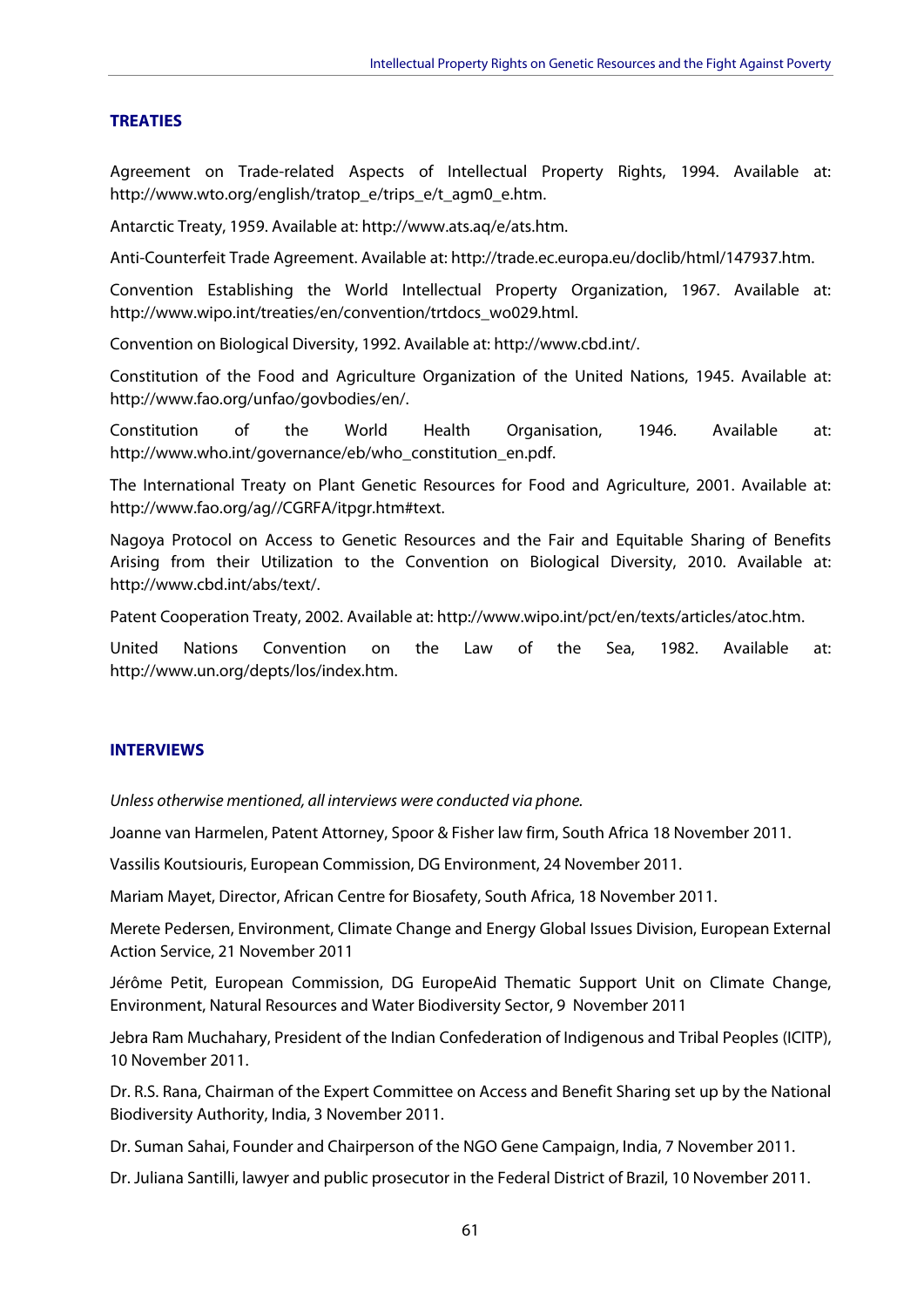Fernanda Alvares da Silva, Analyst for Intellectual Property Rights, Genetic Resources and Associated Traditional Knowledge at Embrapa, the Brazilian Agricultural Research Corporation, 14 December 2011 (interview via email).

Pedro Velasco Martins, European Commission, Deputy Head of Unit, Public Procurement, intellectual property, DG Trade, 10 November 2011.

Rachel Wynberg, Associate Professor, Environmental Evaluation Unit, University of Cape Town, South Africa, 17 November 2011.